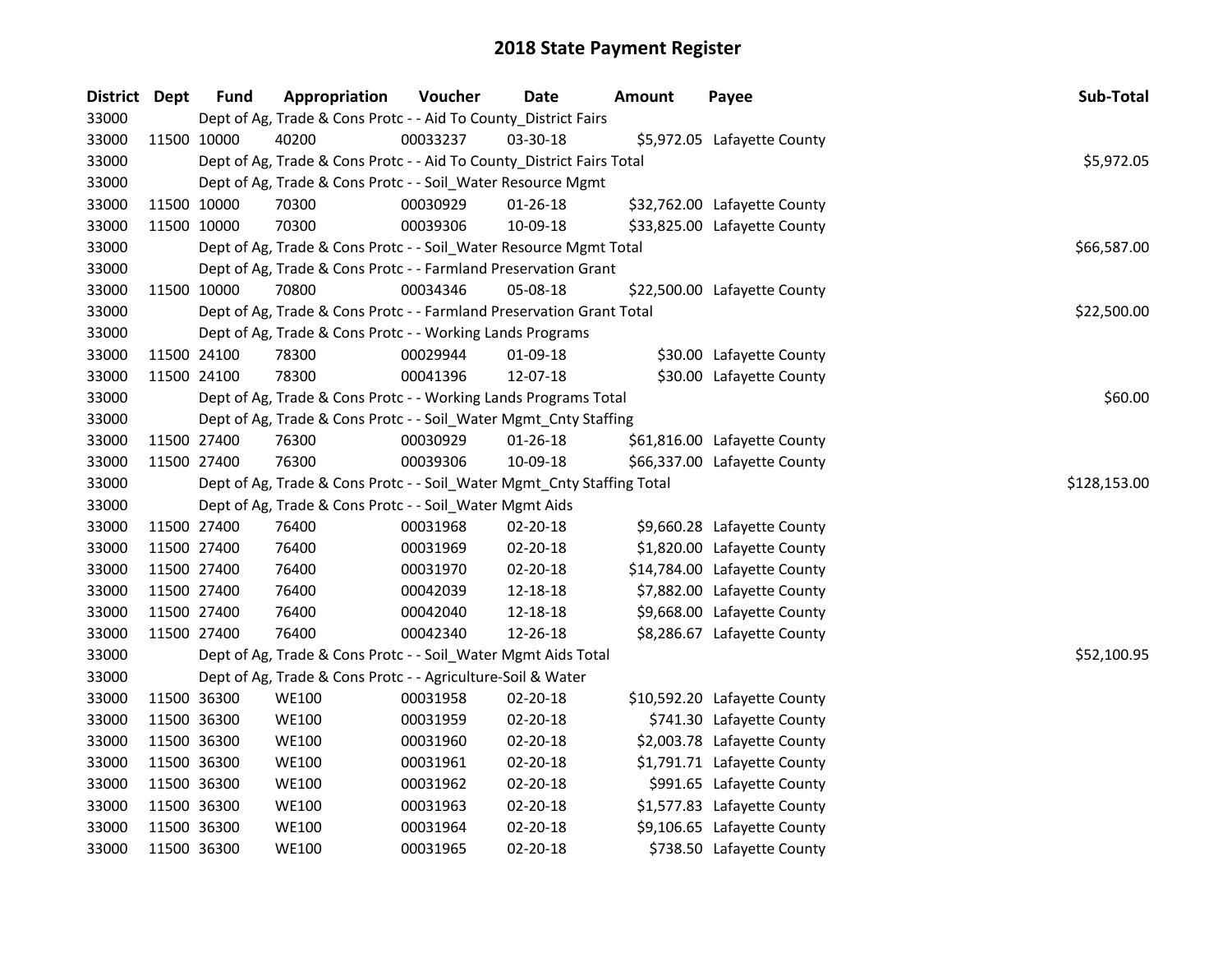| District Dept |             | <b>Fund</b>                                                     | Appropriation                                                           | Voucher  | Date           | <b>Amount</b> | Payee                        | Sub-Total   |
|---------------|-------------|-----------------------------------------------------------------|-------------------------------------------------------------------------|----------|----------------|---------------|------------------------------|-------------|
| 33000         | 11500 36300 |                                                                 | <b>WE100</b>                                                            | 00031966 | 02-20-18       |               | \$973.00 Lafayette County    |             |
| 33000         | 11500 36300 |                                                                 | <b>WE100</b>                                                            | 00031967 | 02-20-18       |               | \$410.20 Lafayette County    |             |
| 33000         | 11500 36300 |                                                                 | <b>WE100</b>                                                            | 00035617 | 06-21-18       |               | \$371.00 Lafayette County    |             |
| 33000         | 11500 36300 |                                                                 | <b>WE100</b>                                                            | 00035618 | 06-21-18       |               | \$415.80 Lafayette County    |             |
| 33000         | 11500 36300 |                                                                 | <b>WE100</b>                                                            | 00036870 | 08-03-18       |               | \$419.30 Lafayette County    |             |
| 33000         | 11500 36300 |                                                                 | <b>WE100</b>                                                            | 00036871 | 08-03-18       |               | \$529.20 Lafayette County    |             |
| 33000         | 11500 36300 |                                                                 | <b>WE100</b>                                                            | 00037840 | 08-28-18       |               | \$3,075.02 Lafayette County  |             |
| 33000         | 11500 36300 |                                                                 | <b>WE100</b>                                                            | 00037841 | 08-28-18       |               | \$728.00 Lafayette County    |             |
| 33000         | 11500 36300 |                                                                 | <b>WE100</b>                                                            | 00037842 | 08-28-18       |               | \$9,824.50 Lafayette County  |             |
| 33000         | 11500 36300 |                                                                 | <b>WE100</b>                                                            | 00037843 | 08-28-18       |               | \$5,409.09 Lafayette County  |             |
| 33000         | 11500 36300 |                                                                 | <b>WE100</b>                                                            | 00038238 | 09-11-18       |               | \$2,796.41 Lafayette County  |             |
| 33000         | 11500 36300 |                                                                 | <b>WE100</b>                                                            | 00038239 | 09-11-18       |               | \$537.26 Lafayette County    |             |
| 33000         | 11500 36300 |                                                                 | <b>WE100</b>                                                            | 00039418 | $10 - 12 - 18$ |               | \$4,630.78 Lafayette County  |             |
| 33000         | 11500 36300 |                                                                 | <b>WE100</b>                                                            | 00040877 | 11-15-18       |               | \$9,609.63 Lafayette County  |             |
| 33000         | 11500 36300 |                                                                 | <b>WE100</b>                                                            | 00040878 | 11-15-18       |               | \$2,884.56 Lafayette County  |             |
| 33000         | 11500 36300 |                                                                 | <b>WE100</b>                                                            | 00040879 | 11-15-18       |               | \$837.90 Lafayette County    |             |
| 33000         | 11500 36300 |                                                                 | <b>WE100</b>                                                            | 00040880 | $11 - 15 - 18$ |               | \$831.60 Lafayette County    |             |
| 33000         | 11500 36300 |                                                                 | <b>WE100</b>                                                            | 00042036 | 12-18-18       |               | \$510.30 Lafayette County    |             |
| 33000         | 11500 36300 |                                                                 | <b>WE100</b>                                                            | 00042038 | 12-18-18       |               | \$350.00 Lafayette County    |             |
| 33000         |             |                                                                 | Dept of Ag, Trade & Cons Protc - - Agriculture-Soil & Water Total       |          |                |               |                              | \$72,687.17 |
| 33000         |             |                                                                 | Dept of Safety & Prof Services - - General Program Operations, Me       |          |                |               |                              |             |
| 33000         | 16500 10000 |                                                                 | 12800                                                                   | 00017239 | 06-01-18       |               | \$139.74 Lafayette County    |             |
| 33000         |             |                                                                 | Dept of Safety & Prof Services - - General Program Operations, Me Total |          |                |               |                              | \$139.74    |
| 33000         |             |                                                                 | Dept of Safety & Prof Services - - Powts Replacement Rehab              |          |                |               |                              |             |
| 33000         | 16500 10000 |                                                                 | 23600                                                                   | 00014785 | $01 - 10 - 18$ |               | \$13,063.49 Lafayette County |             |
| 33000         |             |                                                                 | Dept of Safety & Prof Services - - Powts Replacement Rehab Total        |          |                |               |                              | \$13,063.49 |
| 33000         |             |                                                                 | Dept of Natural Resources - - Gen Program Ops-State Funds               |          |                |               |                              |             |
| 33000         | 37000 21200 |                                                                 | 16100                                                                   | 00223095 | 04-02-18       |               | \$1,600.00 Lafayette County  |             |
| 33000         |             | Dept of Natural Resources - - Gen Program Ops-State Funds Total |                                                                         |          |                |               |                              |             |
| 33000         |             |                                                                 | Dept of Natural Resources - - General Program Operations --             |          |                |               |                              |             |
| 33000         | 37000 21200 |                                                                 | 25400                                                                   | 00214751 | 02-20-18       |               | \$60.00 Lafayette County     |             |
| 33000         | 37000 21200 |                                                                 | 25400                                                                   | 00216357 | 02-28-18       |               | \$85.32 Lafayette County     |             |
| 33000         | 37000 21200 |                                                                 | 25400                                                                   | 00244569 | 06-20-18       |               | \$120.00 Lafayette County    |             |
| 33000         | 37000 21200 |                                                                 | 25400                                                                   | 00282607 | 12-04-18       |               | \$90.00 Lafayette County     |             |
| 33000         | 37000 21200 |                                                                 | 25400                                                                   | 00283297 | 12-07-18       |               | \$240.00 Lafayette County    |             |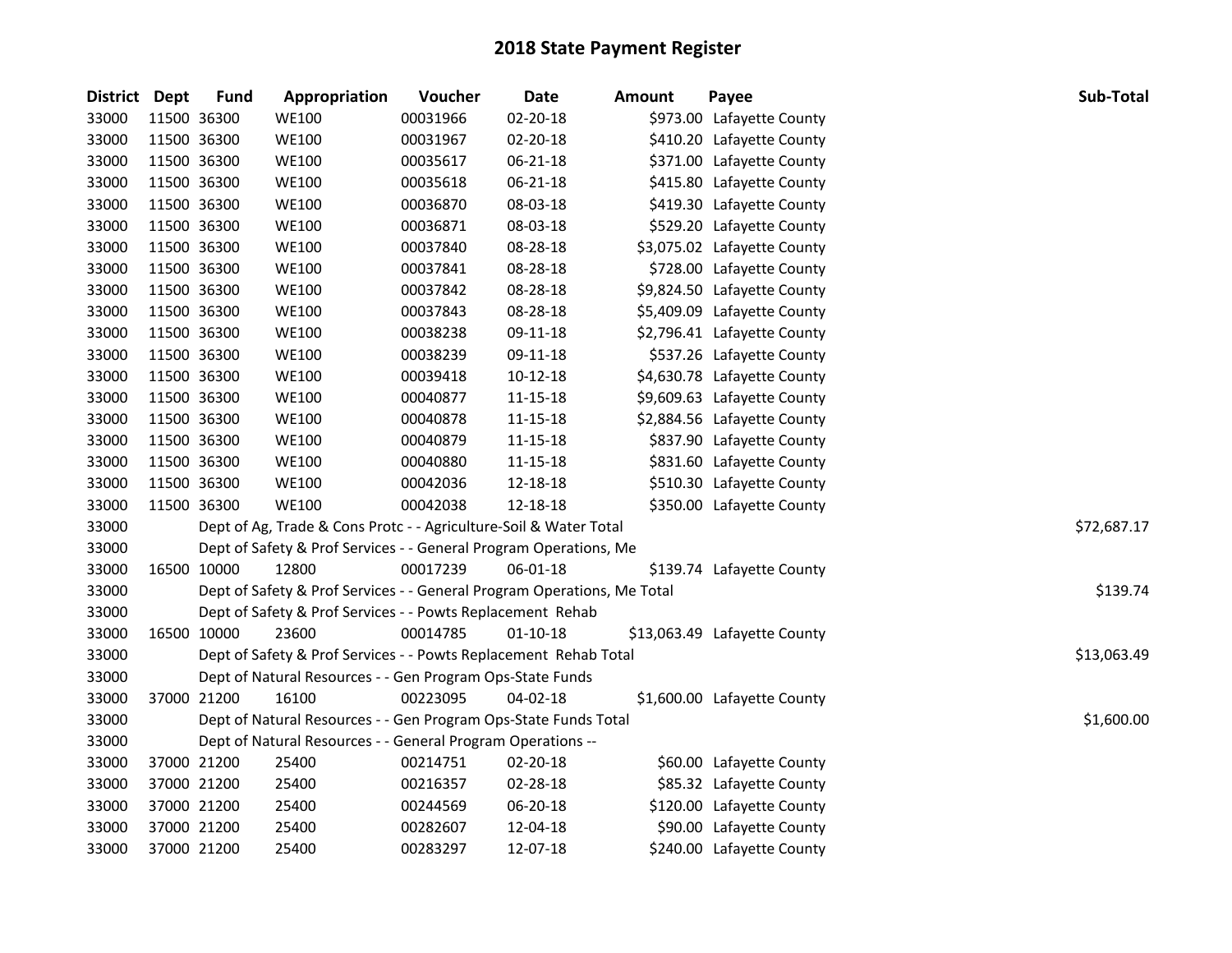| District Dept |             | <b>Fund</b> | Appropriation                                                      | Voucher  | Date           | Amount | Payee                        | Sub-Total   |
|---------------|-------------|-------------|--------------------------------------------------------------------|----------|----------------|--------|------------------------------|-------------|
| 33000         |             |             | Dept of Natural Resources - - General Program Operations -- Total  |          |                |        |                              | \$595.32    |
| 33000         |             |             | Dept of Natural Resources - - Venison Processing                   |          |                |        |                              |             |
| 33000         |             | 37000 21200 | 54900                                                              | 00226795 | 04-16-18       |        | \$3,075.00 Lafayette County  |             |
| 33000         |             | 37000 21200 | 54900                                                              | 00226796 | $04 - 16 - 18$ |        | \$240.00 Lafayette County    |             |
| 33000         |             | 37000 21200 | 54900                                                              | 00282019 | 11-27-18       |        | \$260.00 Lafayette County    |             |
| 33000         |             |             | Dept of Natural Resources - - Venison Processing Total             |          |                |        |                              | \$3,575.00  |
| 33000         |             |             | Dept of Natural Resources - - Enf A - Atv & Utv Enforcement        |          |                |        |                              |             |
| 33000         |             | 37000 21200 | 55100                                                              | 00268014 | $09 - 27 - 18$ |        | \$10,674.01 Lafayette County |             |
| 33000         |             |             | Dept of Natural Resources - - Enf A - Atv & Utv Enforcement Total  |          |                |        |                              | \$10,674.01 |
| 33000         |             |             | Dept of Natural Resources - - Wildlife Damage Claims & Abat        |          |                |        |                              |             |
| 33000         |             | 37000 21200 | 55300                                                              | 00226795 | $04 - 16 - 18$ |        | \$4,081.49 Lafayette County  |             |
| 33000         |             | 37000 21200 | 55300                                                              | 00226796 | $04 - 16 - 18$ |        | \$1,021.91 Lafayette County  |             |
| 33000         |             | 37000 21200 | 55300                                                              | 00274310 | 10-19-18       |        | \$2,056.17 Lafayette County  |             |
| 33000         |             | 37000 21200 | 55300                                                              | 00282019 | 11-27-18       |        | \$518.65 Lafayette County    |             |
| 33000         |             | 37000 21200 | 55300                                                              | 00282237 | 12-14-18       |        | \$2,634.75 Lafayette County  |             |
| 33000         |             |             | Dept of Natural Resources - - Wildlife Damage Claims & Abat Total  |          |                |        |                              | \$10,312.97 |
| 33000         |             |             | Dept of Natural Resources - - Resaids - County Cons Aids           |          |                |        |                              |             |
| 33000         |             | 37000 21200 | 56300                                                              | 00244844 | $06 - 27 - 18$ |        | \$1,811.00 Lafayette County  |             |
| 33000         |             |             | Dept of Natural Resources - - Resaids - County Cons Aids Total     |          |                |        |                              | \$1,811.00  |
| 33000         |             |             | Dept of Natural Resources - - Ra- Cnty Snow Trail & Area Aid       |          |                |        |                              |             |
| 33000         |             | 37000 21200 | 57400                                                              | 00214305 | $02 - 14 - 18$ |        | \$7,987.50 Lafayette County  |             |
| 33000         |             |             | Dept of Natural Resources - - Ra- Cnty Snow Trail & Area Aid Total |          |                |        |                              | \$7,987.50  |
| 33000         |             |             | Dept of Natural Resources - - Ra- Atv Prj Aids, Gas Tax Pymt       |          |                |        |                              |             |
| 33000         | 37000 21200 |             | 57600                                                              | 00209933 | 01-25-18       |        | \$45,505.97 Lafayette County |             |
| 33000         |             |             | Dept of Natural Resources - - Ra- Atv Prj Aids, Gas Tax Pymt Total |          |                |        |                              | \$45,505.97 |
| 33000         |             |             | Dept of Natural Resources - - Ra- Atv Project Aids                 |          |                |        |                              |             |
| 33000         | 37000 21200 |             | 57700                                                              | 00214302 | $02 - 14 - 18$ |        | \$23,962.50 Lafayette County |             |
| 33000         |             |             | Dept of Natural Resources - - Ra- Atv Project Aids Total           |          |                |        |                              | \$23,962.50 |
| 33000         |             |             | Dept of Natural Resources - - Land Acquisition                     |          |                |        |                              |             |
| 33000         |             | 37000 36300 | <b>TA100</b>                                                       | 00216511 | 02-28-18       |        | \$30.00 Lafayette County     |             |
| 33000         |             | 37000 36300 | TA100                                                              | 00222884 | 03-28-18       |        | \$90.00 Lafayette County     |             |
| 33000         |             | 37000 36300 | <b>TA100</b>                                                       | 00222887 | 03-28-18       |        | \$60.00 Lafayette County     |             |
| 33000         |             |             | Dept of Natural Resources - - Land Acquisition Total               |          |                |        |                              | \$180.00    |
| 33000         |             |             | Dept of Natural Resources - - Gpo - Sd Water Loan Prog, Fed        |          |                |        |                              |             |
| 33000         |             | 37000 57300 | 48200                                                              | 00217416 | 03-23-18       |        | \$1,630.00 Lafayette County  |             |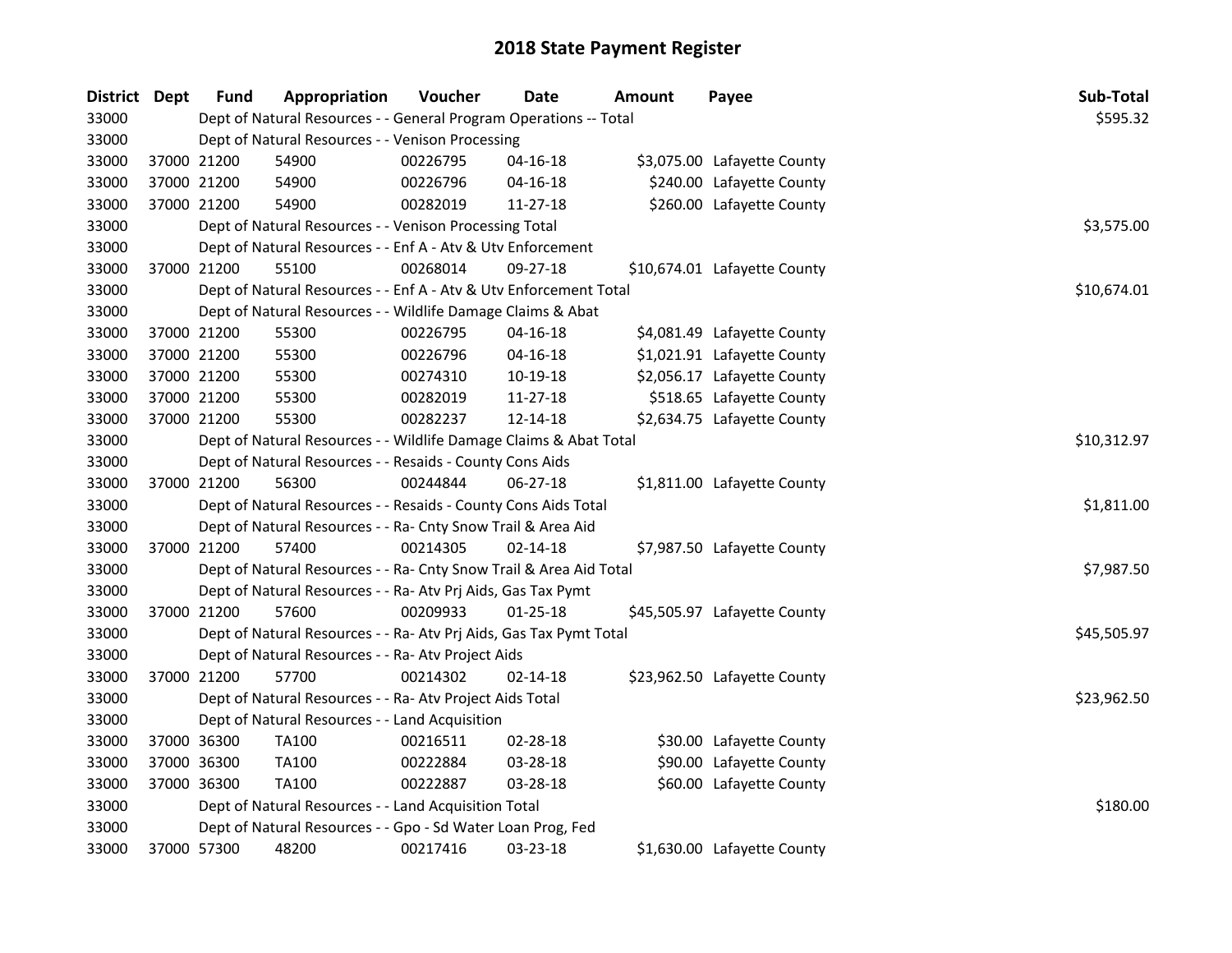| District Dept | <b>Fund</b> | Appropriation                                                     | Voucher  | <b>Date</b>    | <b>Amount</b> | Payee                         | Sub-Total    |
|---------------|-------------|-------------------------------------------------------------------|----------|----------------|---------------|-------------------------------|--------------|
| 33000         | 37000 57300 | 48200                                                             | 00222025 | $04 - 19 - 18$ |               | \$1,092.50 Lafayette County   |              |
| 33000         | 37000 57300 | 48200                                                             | 00244139 | 06-18-18       |               | \$1,092.50 Lafayette County   |              |
| 33000         | 37000 57300 | 48200                                                             | 00267304 | $10-10-18$     |               | \$1,092.50 Lafayette County   |              |
| 33000         |             | Dept of Natural Resources - - Gpo - Sd Water Loan Prog, Fed Total |          |                |               |                               | \$4,907.50   |
| 33000         |             | WI Dept of Transportation - - Eldly&Disa Co/Aid Sf                |          |                |               |                               |              |
| 33000         | 39500 21100 | 16800                                                             | 00229639 | 03-14-18       |               | \$70,970.00 Lafayette County  |              |
| 33000         |             | WI Dept of Transportation - - Eldly&Disa Co/Aid Sf Total          |          |                |               |                               | \$70,970.00  |
| 33000         |             | WI Dept of Transportation - - Trans Aids To Co.-Sf                |          |                |               |                               |              |
| 33000         | 39500 21100 | 19000                                                             | 00203645 | $01-02-18$     |               | \$163,840.92 Lafayette County |              |
| 33000         | 39500 21100 | 19000                                                             | 00267853 | 07-02-18       |               | \$327,681.84 Lafayette County |              |
| 33000         | 39500 21100 | 19000                                                             | 00301905 | 10-01-18       |               | \$163,840.93 Lafayette County |              |
| 33000         |             | WI Dept of Transportation - - Trans Aids To Co.-Sf Total          |          |                |               |                               | \$655,363.69 |
| 33000         |             | WI Dept of Transportation - - Trnsprt Alternats Sf                |          |                |               |                               |              |
| 33000         | 39500 21100 | 22500                                                             | 00232734 | 03-22-18       |               | \$245,885.30 Lafayette County |              |
| 33000         | 39500 21100 | 22500                                                             | 00232735 | 03-22-18       |               | \$201,743.91 Lafayette County |              |
| 33000         |             | WI Dept of Transportation - - Trnsprt Alternats Sf Total          |          |                |               |                               | \$447,629.21 |
| 33000         |             | WI Dept of Transportation - - Trnsprt Alternats Lf                |          |                |               |                               |              |
| 33000         | 39500 21100 | 22600                                                             | 00232734 | 03-22-18       |               | \$63,360.92 Lafayette County  |              |
| 33000         | 39500 21100 | 22600                                                             | 00232735 | 03-22-18       |               | \$51,986.35 Lafayette County  |              |
| 33000         | 39500 21100 | 22600                                                             | 00237426 | 04-02-18       |               | \$128,420.43 Lafayette County |              |
| 33000         |             | WI Dept of Transportation - - Trnsprt Alternats Lf Total          |          |                |               |                               | \$243,767.70 |
| 33000         |             | WI Dept of Transportation - - Trnsprt Alternats Ff                |          |                |               |                               |              |
| 33000         | 39500 21100 | 22700                                                             | 00237426 | 04-02-18       |               | \$513,681.72 Lafayette County |              |
| 33000         |             | WI Dept of Transportation - - Trnsprt Alternats Ff Total          |          |                |               |                               | \$513,681.72 |
| 33000         |             | WI Dept of Transportation - - Loc Rd Imp Prg St Fd                |          |                |               |                               |              |
| 33000         | 39500 21100 | 27800                                                             | 00278472 | $07 - 25 - 18$ |               | \$3,525.45 Lafayette County   |              |
| 33000         |             | WI Dept of Transportation - - Loc Rd Imp Prg St Fd Total          |          |                |               |                               | \$3,525.45   |
| 33000         |             | WI Dept of Transportation - - St Hwy Rehab, Sf                    |          |                |               |                               |              |
| 33000         | 39500 21100 | 36300                                                             | 00276612 | $07 - 20 - 18$ |               | \$25.00 Lafayette County      |              |
| 33000         | 39500 21100 | 36300                                                             | 00293920 | 09-06-18       |               | \$275.00 Lafayette County     |              |
| 33000         |             | WI Dept of Transportation - - St Hwy Rehab, Sf Total              |          |                |               |                               | \$300.00     |
| 33000         |             | WI Dept of Transportation - - Hwy Mgmt & Opers Sf                 |          |                |               |                               |              |
| 33000         | 39500 21100 | 36500                                                             | 00215895 | 01-29-18       |               | \$545.79 Lafayette County     |              |
| 33000         | 39500 21100 | 36500                                                             | 00228663 | 03-09-18       |               | \$1,662.62 Lafayette County   |              |
| 33000         | 39500 21100 | 36500                                                             | 00232719 | 03-23-18       |               | \$9,612.42 Lafayette County   |              |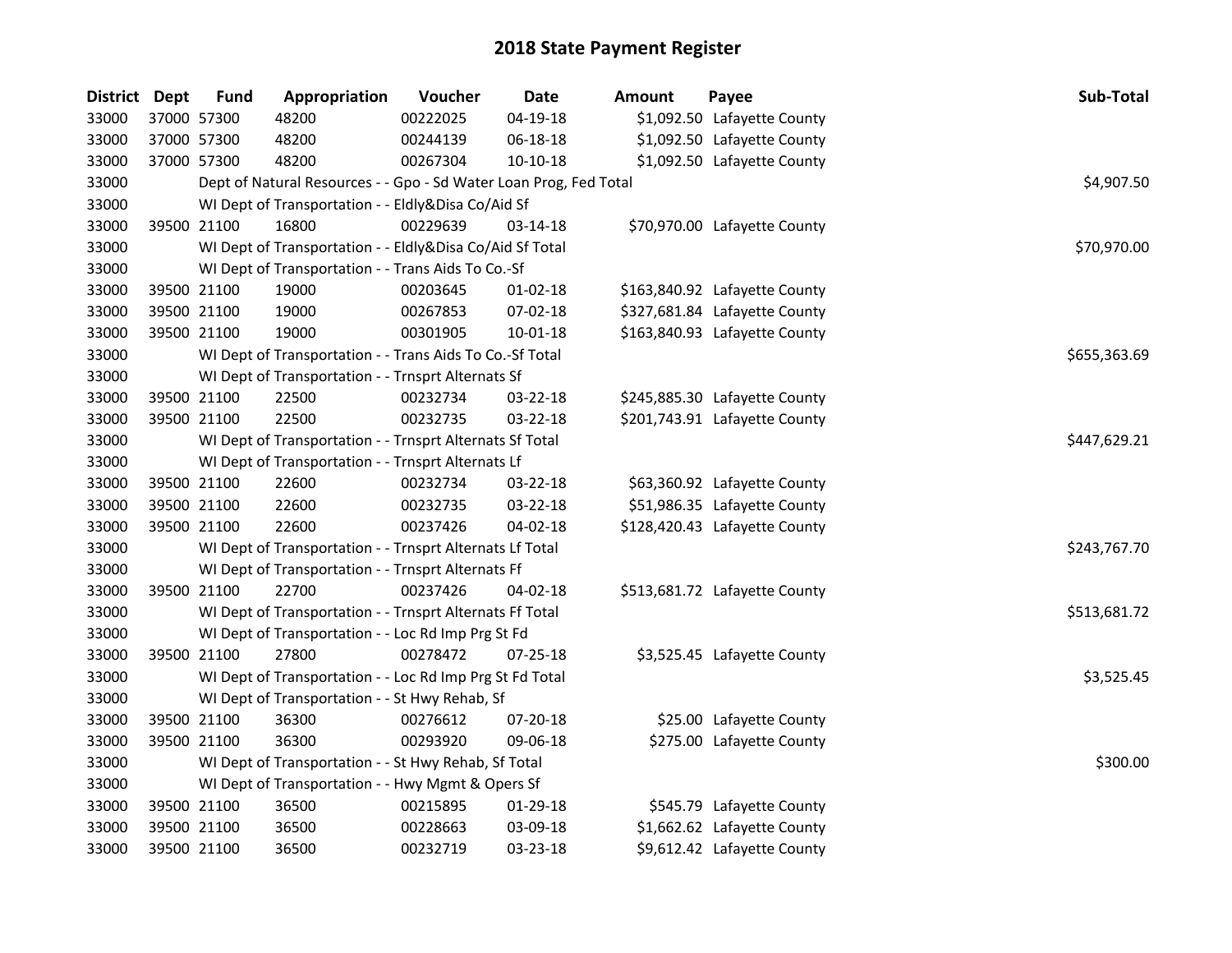| <b>District</b> | <b>Dept</b> | <b>Fund</b> | Appropriation                                                | <b>Voucher</b> | Date           | <b>Amount</b> | Payee                         | Sub-Total      |
|-----------------|-------------|-------------|--------------------------------------------------------------|----------------|----------------|---------------|-------------------------------|----------------|
| 33000           | 39500 21100 |             | 36500                                                        | 00263777       | $06 - 15 - 18$ |               | \$311.23 Lafayette County     |                |
| 33000           | 39500 21100 |             | 36500                                                        | 00275346       | 07-16-18       |               | \$2,026.05 Lafayette County   |                |
| 33000           | 39500 21100 |             | 36500                                                        | 00276553       | 07-18-18       |               | \$3,543.64 Lafayette County   |                |
| 33000           | 39500 21100 |             | 36500                                                        | 00285006       | 08-08-18       |               | \$758.34 Lafayette County     |                |
| 33000           |             | 39500 21100 | 36500                                                        | 00286867       | 08-15-18       |               | \$1,113.30 Lafayette County   |                |
| 33000           |             | 39500 21100 | 36500                                                        | 00306453       | 10-03-18       |               | \$24,728.88 Lafayette County  |                |
| 33000           | 39500 21100 |             | 36500                                                        | 00306455       | 10-03-18       |               | \$25,066.09 Lafayette County  |                |
| 33000           | 39500 21100 |             | 36500                                                        | 00319412       | 11-05-18       |               | \$30,241.68 Lafayette County  |                |
| 33000           | 39500 21100 |             | 36500                                                        | 00325317       | 11-23-18       |               | \$22,443.52 Lafayette County  |                |
| 33000           |             | 39500 21100 | 36500                                                        | 00328023       | 12-03-18       |               | \$38,787.12 Lafayette County  |                |
| 33000           |             |             | WI Dept of Transportation - - Hwy Mgmt & Opers Sf Total      |                |                |               |                               | \$160,840.68   |
| 33000           |             |             | WI Dept of Transportation - - Routine Maint Sf               |                |                |               |                               |                |
| 33000           |             | 39500 21100 | 36800                                                        | 00215895       | 01-29-18       |               | \$66,458.63 Lafayette County  |                |
| 33000           | 39500 21100 |             | 36800                                                        | 00228663       | 03-09-18       |               | \$85,221.08 Lafayette County  |                |
| 33000           | 39500 21100 |             | 36800                                                        | 00232719       | 03-23-18       |               | \$4,290.02 Lafayette County   |                |
| 33000           | 39500 21100 |             | 36800                                                        | 00263777       | 06-15-18       |               | \$67,881.58 Lafayette County  |                |
| 33000           |             | 39500 21100 | 36800                                                        | 00275346       | 07-16-18       |               | \$138,625.91 Lafayette County |                |
| 33000           | 39500 21100 |             | 36800                                                        | 00276553       | 07-18-18       |               | \$134,832.27 Lafayette County |                |
| 33000           | 39500 21100 |             | 36800                                                        | 00285006       | 08-08-18       |               | \$123,186.02 Lafayette County |                |
| 33000           |             | 39500 21100 | 36800                                                        | 00286867       | 08-15-18       |               | \$79,758.46 Lafayette County  |                |
| 33000           | 39500 21100 |             | 36800                                                        | 00306453       | 10-03-18       |               | \$6,814.79 Lafayette County   |                |
| 33000           | 39500 21100 |             | 36800                                                        | 00306455       | 10-03-18       |               | \$6,528.76 Lafayette County   |                |
| 33000           | 39500 21100 |             | 36800                                                        | 00319412       | 11-05-18       |               | \$8,277.37 Lafayette County   |                |
| 33000           | 39500 21100 |             | 36800                                                        | 00322643       | 11-13-18       |               | \$275,394.00 Lafayette County |                |
| 33000           | 39500 21100 |             | 36800                                                        | 00322645       | 11-13-18       |               | \$14,118.87 Lafayette County  |                |
| 33000           | 39500 21100 |             | 36800                                                        | 00325317       | 11-23-18       |               | \$15,201.39 Lafayette County  |                |
| 33000           | 39500 21100 |             | 36800                                                        | 00328023       | 12-03-18       |               | \$15,040.87 Lafayette County  |                |
| 33000           |             | 39500 21100 | 36800                                                        | 00328072       | 12-03-18       |               | \$3,486.00 Lafayette County   |                |
| 33000           |             |             | WI Dept of Transportation - - Routine Maint Sf Total         |                |                |               |                               | \$1,045,116.02 |
| 33000           |             |             | WI Dept of Transportation - - Routine Maint Ff               |                |                |               |                               |                |
| 33000           |             | 39500 21100 | 38000                                                        | 00215895       | 01-29-18       |               | \$764.70 Lafayette County     |                |
| 33000           |             |             | WI Dept of Transportation - - Routine Maint Ff Total         |                |                |               |                               | \$764.70       |
| 33000           |             |             | Department of Corrections - - Services For Community Correct |                |                |               |                               |                |
| 33000           |             | 41000 10000 | 10200                                                        | 00184023       | 01-24-18       |               | \$3,979.53 Lafayette County   |                |
| 33000           | 41000 10000 |             | 10200                                                        | 00190813       | 02-23-18       |               | \$3,979.53 Lafayette County   |                |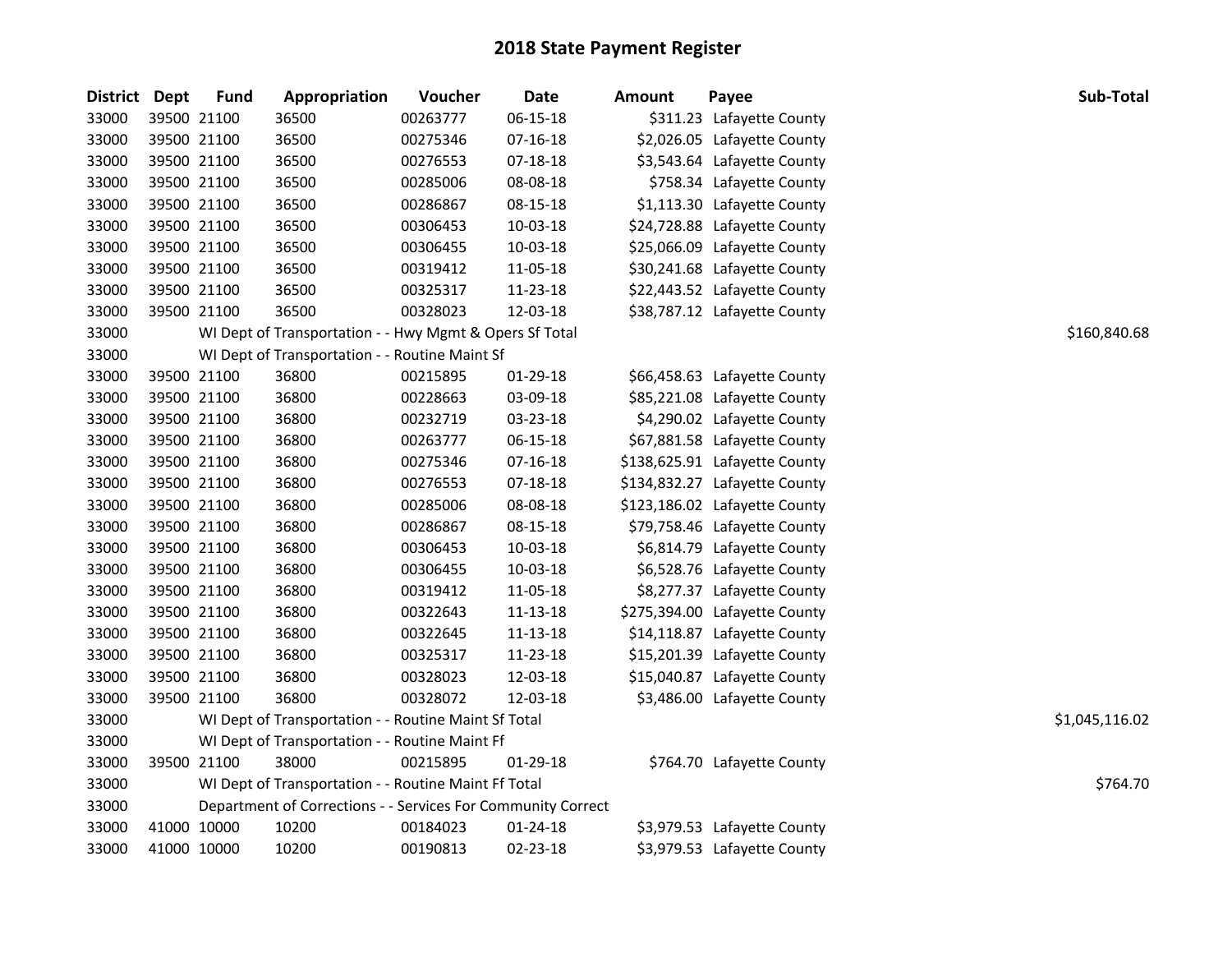| District Dept |             | <b>Fund</b> | Appropriation                                                      | Voucher  | <b>Date</b>    | <b>Amount</b> | Payee                                                                                                         | Sub-Total   |
|---------------|-------------|-------------|--------------------------------------------------------------------|----------|----------------|---------------|---------------------------------------------------------------------------------------------------------------|-------------|
| 33000         |             | 41000 10000 | 10200                                                              | 00196713 | 03-21-18       |               | \$4,041.95 Lafayette County                                                                                   |             |
| 33000         |             | 41000 10000 | 10200                                                              | 00204266 | 04-25-18       |               | \$4,041.95 Lafayette County                                                                                   |             |
| 33000         |             | 41000 10000 | 10200                                                              | 00210974 | 05-25-18       |               | \$4,041.95 Lafayette County                                                                                   |             |
| 33000         |             | 41000 10000 | 10200                                                              | 00219881 | 07-06-18       |               | \$4,041.95 Lafayette County                                                                                   |             |
| 33000         |             | 41000 10000 | 10200                                                              | 00224672 | 07-26-18       |               | \$4,041.95 Lafayette County                                                                                   |             |
| 33000         |             | 41000 10000 | 10200                                                              | 00230413 | 08-22-18       |               | \$4,041.95 Lafayette County                                                                                   |             |
| 33000         |             | 41000 10000 | 10200                                                              | 00237540 | 09-25-18       |               | \$4,041.95 Lafayette County                                                                                   |             |
| 33000         |             | 41000 10000 | 10200                                                              | 00244668 | 10-26-18       |               | \$4,041.95 Lafayette County                                                                                   |             |
| 33000         |             | 41000 10000 | 10200                                                              | 00250496 | 11-23-18       |               | \$4,041.95 Lafayette County                                                                                   |             |
| 33000         |             | 41000 10000 | 10200                                                              | 00256739 | 12-26-18       |               | \$4,041.95 Lafayette County                                                                                   |             |
| 33000         |             |             | Department of Corrections - - Services For Community Correct Total |          |                |               |                                                                                                               | \$48,378.56 |
| 33000         |             |             | Department of Corrections - - Corrections Contracts And Agre       |          |                |               |                                                                                                               |             |
| 33000         |             | 41000 10000 | 11400                                                              | 00185896 | 02-02-18       |               | \$1,595.26 Lafayette County                                                                                   |             |
| 33000         |             | 41000 10000 | 11400                                                              | 00191881 | 03-01-18       |               | \$771.90 Lafayette County                                                                                     |             |
| 33000         |             | 41000 10000 | 11400                                                              | 00204738 | 04-26-18       |               | \$205.84 Lafayette County                                                                                     |             |
| 33000         |             | 41000 10000 | 11400                                                              | 00212143 | 05-30-18       |               | \$1,543.80 Lafayette County                                                                                   |             |
| 33000         |             | 41000 10000 | 11400                                                              | 00218637 | 06-28-18       |               | \$1,029.20 Lafayette County                                                                                   |             |
| 33000         |             | 41000 10000 | 11400                                                              | 00246433 | 11-07-18       |               | \$566.06 Lafayette County                                                                                     |             |
| 33000         |             | 41000 10000 | 11400                                                              | 00251951 | 11-29-18       |               | \$1,595.26 Lafayette County                                                                                   |             |
| 33000         |             |             | Department of Corrections - - Corrections Contracts And Agre Total |          |                |               |                                                                                                               | \$7,307.32  |
| 33000         |             |             |                                                                    |          |                |               | Department of Corrections - - Reimbursing Counties For Probation, Extended Supervision And Parole Holds       |             |
| 33000         |             | 41000 10000 | 11600                                                              | 00246264 | 11-02-18       |               | \$4,426.80 Lafayette County                                                                                   |             |
| 33000         |             |             |                                                                    |          |                |               | Department of Corrections - - Reimbursing Counties For Probation, Extended Supervision And Parole Holds Total | \$4,426.80  |
| 33000         |             |             | Department of Corrections - - Probation, Parole And Extended       |          |                |               |                                                                                                               |             |
| 33000         |             | 41000 10000 | 18700                                                              | 00246264 | 11-02-18       |               | \$333.20 Lafayette County                                                                                     |             |
| 33000         |             |             | Department of Corrections - - Probation, Parole And Extended Total |          |                |               |                                                                                                               | \$333.20    |
| 33000         |             |             | Department of Health Services - - State/Federal Aids               |          |                |               |                                                                                                               |             |
| 33000         |             | 43500 10000 | 00000                                                              | 90808    | $01 - 02 - 18$ |               | \$12,325.00 Lafayette County                                                                                  |             |
| 33000         |             | 43500 10000 | 00000                                                              | 90809    | 02-01-18       |               | \$13,629.00 Lafayette County                                                                                  |             |
| 33000         |             | 43500 10000 | 00000                                                              | 90810    | 03-01-18       |               | \$822.00 Lafayette County                                                                                     |             |
| 33000         |             | 43500 10000 | 00000                                                              | 90811    | 03-02-18       |               | \$6,042.00 Lafayette County                                                                                   |             |
| 33000         |             | 43500 10000 | 00000                                                              | 90812    | 04-02-18       |               | \$119,979.00 Lafayette County                                                                                 |             |
| 33000         |             | 43500 10000 | 00000                                                              | 90813    | 05-01-18       |               | \$15,630.00 Lafayette County                                                                                  |             |
| 33000         |             | 43500 10000 | 00000                                                              | 90814    | 06-01-18       |               | \$15,066.00 Lafayette County                                                                                  |             |
| 33000         | 43500 10000 |             | 00000                                                              | 90900    | 07-02-18       |               | \$414,905.00 Lafayette County                                                                                 |             |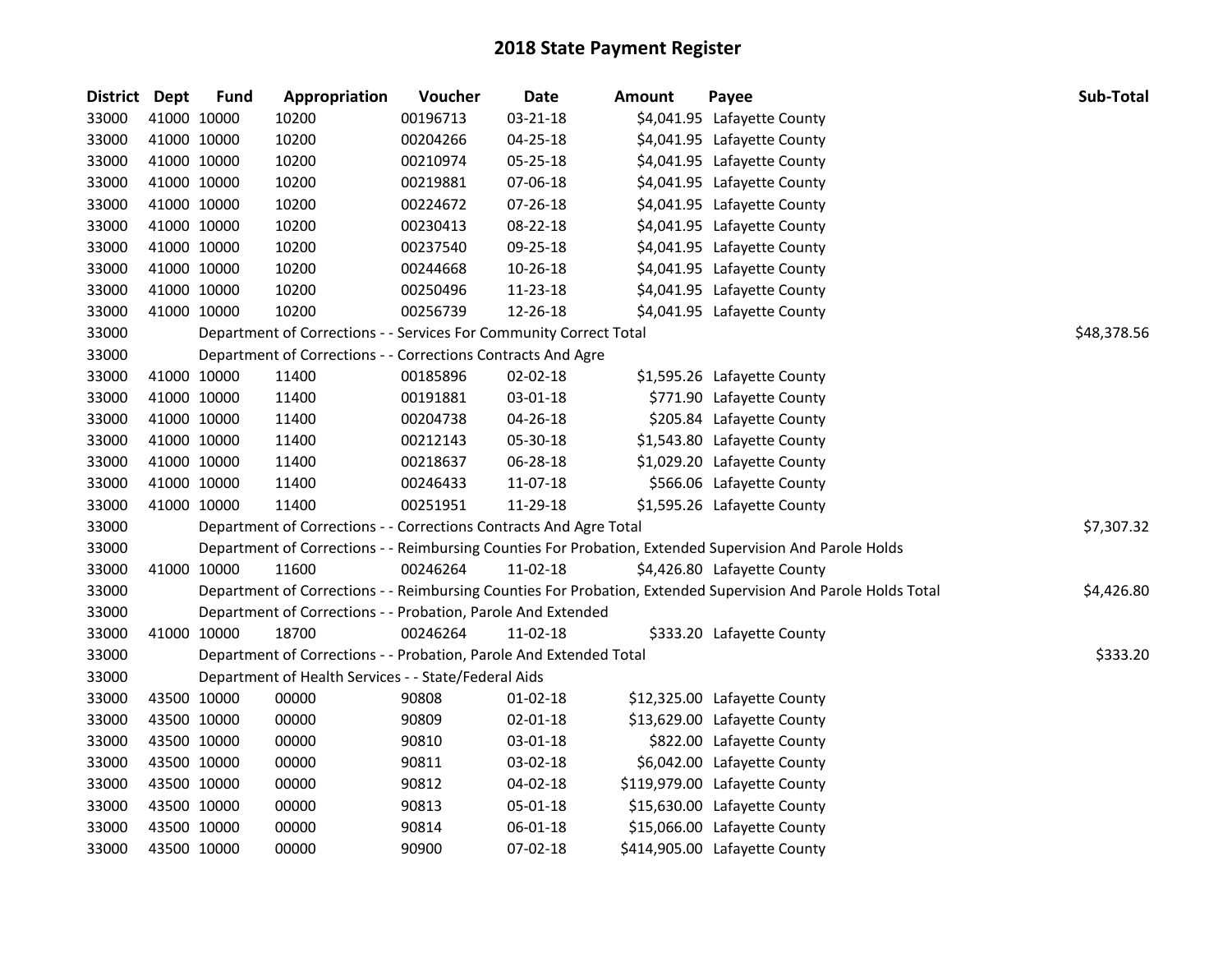| <b>District</b> | Dept        | <b>Fund</b> | Appropriation                                                          | Voucher  | <b>Date</b>    | <b>Amount</b> | Payee                        | <b>Sub-Total</b> |
|-----------------|-------------|-------------|------------------------------------------------------------------------|----------|----------------|---------------|------------------------------|------------------|
| 33000           | 43500 10000 |             | 00000                                                                  | 90901    | 08-01-18       |               | \$36,964.00 Lafayette County |                  |
| 33000           | 43500 10000 |             | 00000                                                                  | 90903    | $10 - 01 - 18$ |               | \$6,788.00 Lafayette County  |                  |
| 33000           | 43500 10000 |             | 00000                                                                  | 90904    | 11-01-18       |               | \$3,009.00 Lafayette County  |                  |
| 33000           | 43500 10000 |             | 00000                                                                  | 90905    | 12-03-18       |               | \$23,256.00 Lafayette County |                  |
| 33000           |             |             | Department of Health Services - - State/Federal Aids Total             |          |                |               |                              | \$668,415.00     |
| 33000           |             |             | Department of Health Services - - General Program Operations           |          |                |               |                              |                  |
| 33000           |             | 43500 10000 | 40100                                                                  | 00179796 | $01 - 10 - 18$ |               | \$1.50 Lafayette County      |                  |
| 33000           | 43500 10000 |             | 40100                                                                  | 00191128 | 03-08-18       |               | \$1.00 Lafayette County      |                  |
| 33000           | 43500 10000 |             | 40100                                                                  | 00191129 | 03-08-18       |               | \$15.00 Lafayette County     |                  |
| 33000           | 43500 10000 |             | 40100                                                                  | 00191130 | 03-08-18       |               | \$15.00 Lafayette County     |                  |
| 33000           | 43500 10000 |             | 40100                                                                  | 00192721 | 03-14-18       |               | \$1.00 Lafayette County      |                  |
| 33000           | 43500 10000 |             | 40100                                                                  | 00192722 | 03-14-18       |               | \$15.00 Lafayette County     |                  |
| 33000           | 43500 10000 |             | 40100                                                                  | 00192723 | 03-14-18       |               | \$15.00 Lafayette County     |                  |
| 33000           | 43500 10000 |             | 40100                                                                  | 00203427 | 05-02-18       |               | \$1.50 Lafayette County      |                  |
| 33000           | 43500 10000 |             | 40100                                                                  | 00224687 | 08-08-18       |               | \$1.50 Lafayette County      |                  |
| 33000           |             | 43500 10000 | 40100                                                                  | 00233566 | 09-19-18       |               | \$1.50 Lafayette County      |                  |
| 33000           |             | 43500 10000 | 40100                                                                  | 00234978 | 09-27-18       |               | \$1.50 Lafayette County      |                  |
| 33000           |             |             | Department of Health Services - - General Program Operations Total     |          |                |               |                              | \$69.50          |
| 33000           |             |             | Department of Health Services - - Medical Assistance State Admin       |          |                |               |                              |                  |
| 33000           | 43500 10000 |             | 44000                                                                  | 00179796 | $01 - 10 - 18$ |               | \$1.50 Lafayette County      |                  |
| 33000           | 43500 10000 |             | 44000                                                                  | 00191128 | 03-08-18       |               | \$1.00 Lafayette County      |                  |
| 33000           | 43500 10000 |             | 44000                                                                  | 00191129 | 03-08-18       |               | \$15.00 Lafayette County     |                  |
| 33000           | 43500 10000 |             | 44000                                                                  | 00191130 | 03-08-18       |               | \$15.00 Lafayette County     |                  |
| 33000           | 43500 10000 |             | 44000                                                                  | 00192721 | 03-14-18       |               | \$1.00 Lafayette County      |                  |
| 33000           | 43500 10000 |             | 44000                                                                  | 00192722 | 03-14-18       |               | \$15.00 Lafayette County     |                  |
| 33000           | 43500 10000 |             | 44000                                                                  | 00192723 | 03-14-18       |               | \$15.00 Lafayette County     |                  |
| 33000           | 43500 10000 |             | 44000                                                                  | 00203427 | 05-02-18       |               | \$1.50 Lafayette County      |                  |
| 33000           | 43500 10000 |             | 44000                                                                  | 00221591 | 07-25-18       |               | \$3.00 Lafayette County      |                  |
| 33000           |             | 43500 10000 | 44000                                                                  | 00224687 | 08-08-18       |               | \$1.50 Lafayette County      |                  |
| 33000           |             | 43500 10000 | 44000                                                                  | 00233566 | 09-19-18       |               | \$1.50 Lafayette County      |                  |
| 33000           |             | 43500 10000 | 44000                                                                  | 00234978 | 09-27-18       |               | \$1.50 Lafayette County      |                  |
| 33000           |             |             | Department of Health Services - - Medical Assistance State Admin Total |          |                |               |                              | \$72.50          |
| 33000           |             |             | Department of Health Services - - Disability Determination Aids        |          |                |               |                              |                  |
| 33000           | 43500 10000 |             | 45900                                                                  | 00185474 | 02-08-18       |               | \$96.00 Lafayette County     |                  |
| 33000           |             | 43500 10000 | 45900                                                                  | 00202268 | 04-26-18       |               | \$60.50 Lafayette County     |                  |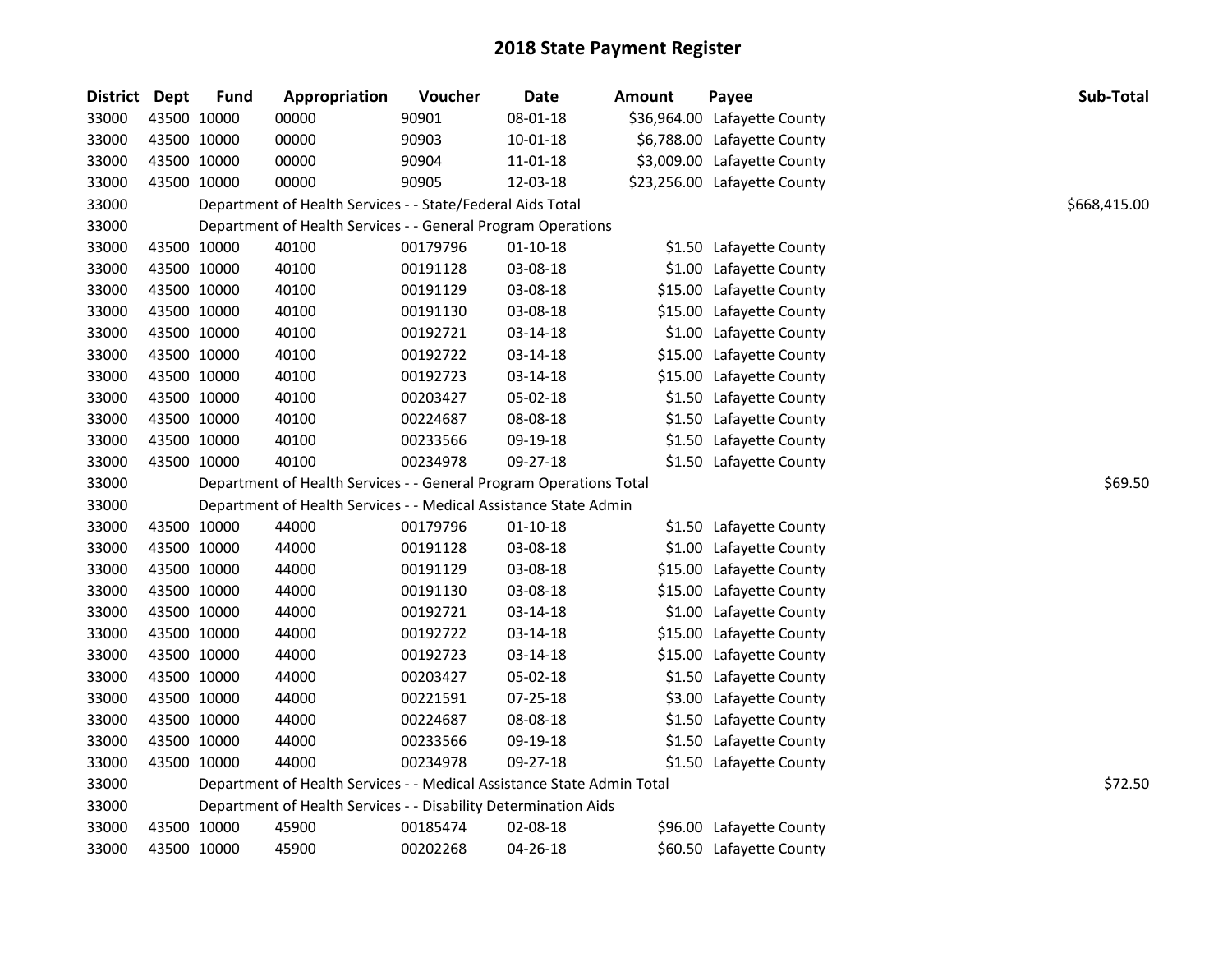| <b>Fund</b>   | Appropriation                                                                                                                                                                                                                                                                                                                                                                                                                                   | Voucher  | <b>Date</b> | <b>Amount</b>                                  | Payee                                                                                                                                                                                                                                                                                                                                                             | Sub-Total                                                                                                                                                                                                                                                                                                                                                                                                                                                                                                                                                                                                                                                                                                                                                                                                                                                                                                         |
|---------------|-------------------------------------------------------------------------------------------------------------------------------------------------------------------------------------------------------------------------------------------------------------------------------------------------------------------------------------------------------------------------------------------------------------------------------------------------|----------|-------------|------------------------------------------------|-------------------------------------------------------------------------------------------------------------------------------------------------------------------------------------------------------------------------------------------------------------------------------------------------------------------------------------------------------------------|-------------------------------------------------------------------------------------------------------------------------------------------------------------------------------------------------------------------------------------------------------------------------------------------------------------------------------------------------------------------------------------------------------------------------------------------------------------------------------------------------------------------------------------------------------------------------------------------------------------------------------------------------------------------------------------------------------------------------------------------------------------------------------------------------------------------------------------------------------------------------------------------------------------------|
|               | 45900                                                                                                                                                                                                                                                                                                                                                                                                                                           | 00206681 | 05-17-18    |                                                |                                                                                                                                                                                                                                                                                                                                                                   |                                                                                                                                                                                                                                                                                                                                                                                                                                                                                                                                                                                                                                                                                                                                                                                                                                                                                                                   |
|               | 45900                                                                                                                                                                                                                                                                                                                                                                                                                                           | 00223052 | 08-02-18    |                                                |                                                                                                                                                                                                                                                                                                                                                                   |                                                                                                                                                                                                                                                                                                                                                                                                                                                                                                                                                                                                                                                                                                                                                                                                                                                                                                                   |
|               |                                                                                                                                                                                                                                                                                                                                                                                                                                                 |          |             |                                                |                                                                                                                                                                                                                                                                                                                                                                   | \$275.00                                                                                                                                                                                                                                                                                                                                                                                                                                                                                                                                                                                                                                                                                                                                                                                                                                                                                                          |
|               |                                                                                                                                                                                                                                                                                                                                                                                                                                                 |          |             |                                                |                                                                                                                                                                                                                                                                                                                                                                   |                                                                                                                                                                                                                                                                                                                                                                                                                                                                                                                                                                                                                                                                                                                                                                                                                                                                                                                   |
|               | 12200                                                                                                                                                                                                                                                                                                                                                                                                                                           | 00045912 | 10-19-18    |                                                |                                                                                                                                                                                                                                                                                                                                                                   |                                                                                                                                                                                                                                                                                                                                                                                                                                                                                                                                                                                                                                                                                                                                                                                                                                                                                                                   |
|               |                                                                                                                                                                                                                                                                                                                                                                                                                                                 |          |             |                                                |                                                                                                                                                                                                                                                                                                                                                                   | \$30.00                                                                                                                                                                                                                                                                                                                                                                                                                                                                                                                                                                                                                                                                                                                                                                                                                                                                                                           |
|               |                                                                                                                                                                                                                                                                                                                                                                                                                                                 |          |             |                                                |                                                                                                                                                                                                                                                                                                                                                                   |                                                                                                                                                                                                                                                                                                                                                                                                                                                                                                                                                                                                                                                                                                                                                                                                                                                                                                                   |
|               | 23100                                                                                                                                                                                                                                                                                                                                                                                                                                           | 00033798 | $01-19-18$  |                                                |                                                                                                                                                                                                                                                                                                                                                                   |                                                                                                                                                                                                                                                                                                                                                                                                                                                                                                                                                                                                                                                                                                                                                                                                                                                                                                                   |
|               | 23100                                                                                                                                                                                                                                                                                                                                                                                                                                           | 00038257 | 04-18-18    |                                                |                                                                                                                                                                                                                                                                                                                                                                   |                                                                                                                                                                                                                                                                                                                                                                                                                                                                                                                                                                                                                                                                                                                                                                                                                                                                                                                   |
|               | 23100                                                                                                                                                                                                                                                                                                                                                                                                                                           | 00042320 | $07-17-18$  |                                                |                                                                                                                                                                                                                                                                                                                                                                   |                                                                                                                                                                                                                                                                                                                                                                                                                                                                                                                                                                                                                                                                                                                                                                                                                                                                                                                   |
|               | 23100                                                                                                                                                                                                                                                                                                                                                                                                                                           | 00045786 | 10-18-18    |                                                |                                                                                                                                                                                                                                                                                                                                                                   |                                                                                                                                                                                                                                                                                                                                                                                                                                                                                                                                                                                                                                                                                                                                                                                                                                                                                                                   |
|               |                                                                                                                                                                                                                                                                                                                                                                                                                                                 |          |             |                                                |                                                                                                                                                                                                                                                                                                                                                                   | \$160.00                                                                                                                                                                                                                                                                                                                                                                                                                                                                                                                                                                                                                                                                                                                                                                                                                                                                                                          |
|               |                                                                                                                                                                                                                                                                                                                                                                                                                                                 |          |             |                                                |                                                                                                                                                                                                                                                                                                                                                                   |                                                                                                                                                                                                                                                                                                                                                                                                                                                                                                                                                                                                                                                                                                                                                                                                                                                                                                                   |
|               | 99000                                                                                                                                                                                                                                                                                                                                                                                                                                           | 00033201 | 01-05-18    |                                                |                                                                                                                                                                                                                                                                                                                                                                   |                                                                                                                                                                                                                                                                                                                                                                                                                                                                                                                                                                                                                                                                                                                                                                                                                                                                                                                   |
|               | 99000                                                                                                                                                                                                                                                                                                                                                                                                                                           | 00034114 | 01-30-18    |                                                |                                                                                                                                                                                                                                                                                                                                                                   |                                                                                                                                                                                                                                                                                                                                                                                                                                                                                                                                                                                                                                                                                                                                                                                                                                                                                                                   |
|               | 99000                                                                                                                                                                                                                                                                                                                                                                                                                                           | 00034367 | 02-05-18    |                                                |                                                                                                                                                                                                                                                                                                                                                                   |                                                                                                                                                                                                                                                                                                                                                                                                                                                                                                                                                                                                                                                                                                                                                                                                                                                                                                                   |
|               | 99000                                                                                                                                                                                                                                                                                                                                                                                                                                           | 00034855 | 02-21-18    |                                                |                                                                                                                                                                                                                                                                                                                                                                   |                                                                                                                                                                                                                                                                                                                                                                                                                                                                                                                                                                                                                                                                                                                                                                                                                                                                                                                   |
|               | 99000                                                                                                                                                                                                                                                                                                                                                                                                                                           | 00035008 | 02-21-18    |                                                |                                                                                                                                                                                                                                                                                                                                                                   |                                                                                                                                                                                                                                                                                                                                                                                                                                                                                                                                                                                                                                                                                                                                                                                                                                                                                                                   |
|               | 99000                                                                                                                                                                                                                                                                                                                                                                                                                                           | 00035111 | 02-21-18    |                                                |                                                                                                                                                                                                                                                                                                                                                                   |                                                                                                                                                                                                                                                                                                                                                                                                                                                                                                                                                                                                                                                                                                                                                                                                                                                                                                                   |
|               | 99000                                                                                                                                                                                                                                                                                                                                                                                                                                           | 00035241 | 02-22-18    |                                                |                                                                                                                                                                                                                                                                                                                                                                   |                                                                                                                                                                                                                                                                                                                                                                                                                                                                                                                                                                                                                                                                                                                                                                                                                                                                                                                   |
|               | 99000                                                                                                                                                                                                                                                                                                                                                                                                                                           | 00035644 | 03-05-18    |                                                |                                                                                                                                                                                                                                                                                                                                                                   |                                                                                                                                                                                                                                                                                                                                                                                                                                                                                                                                                                                                                                                                                                                                                                                                                                                                                                                   |
|               | 99000                                                                                                                                                                                                                                                                                                                                                                                                                                           | 00037571 | 04-05-18    |                                                |                                                                                                                                                                                                                                                                                                                                                                   |                                                                                                                                                                                                                                                                                                                                                                                                                                                                                                                                                                                                                                                                                                                                                                                                                                                                                                                   |
|               | 99000                                                                                                                                                                                                                                                                                                                                                                                                                                           | 00037812 | 04-09-18    |                                                |                                                                                                                                                                                                                                                                                                                                                                   |                                                                                                                                                                                                                                                                                                                                                                                                                                                                                                                                                                                                                                                                                                                                                                                                                                                                                                                   |
|               | 99000                                                                                                                                                                                                                                                                                                                                                                                                                                           | 00038806 | 04-30-18    |                                                |                                                                                                                                                                                                                                                                                                                                                                   |                                                                                                                                                                                                                                                                                                                                                                                                                                                                                                                                                                                                                                                                                                                                                                                                                                                                                                                   |
|               | 99000                                                                                                                                                                                                                                                                                                                                                                                                                                           | 00039182 | 05-07-18    |                                                |                                                                                                                                                                                                                                                                                                                                                                   |                                                                                                                                                                                                                                                                                                                                                                                                                                                                                                                                                                                                                                                                                                                                                                                                                                                                                                                   |
|               | 99000                                                                                                                                                                                                                                                                                                                                                                                                                                           | 00040602 | 06-05-18    |                                                |                                                                                                                                                                                                                                                                                                                                                                   |                                                                                                                                                                                                                                                                                                                                                                                                                                                                                                                                                                                                                                                                                                                                                                                                                                                                                                                   |
|               | 99000                                                                                                                                                                                                                                                                                                                                                                                                                                           | 00041783 | 07-05-18    |                                                |                                                                                                                                                                                                                                                                                                                                                                   |                                                                                                                                                                                                                                                                                                                                                                                                                                                                                                                                                                                                                                                                                                                                                                                                                                                                                                                   |
|               | 99000                                                                                                                                                                                                                                                                                                                                                                                                                                           | 00042797 | 07-31-18    |                                                |                                                                                                                                                                                                                                                                                                                                                                   |                                                                                                                                                                                                                                                                                                                                                                                                                                                                                                                                                                                                                                                                                                                                                                                                                                                                                                                   |
|               | 99000                                                                                                                                                                                                                                                                                                                                                                                                                                           | 00043003 | 08-03-18    |                                                |                                                                                                                                                                                                                                                                                                                                                                   |                                                                                                                                                                                                                                                                                                                                                                                                                                                                                                                                                                                                                                                                                                                                                                                                                                                                                                                   |
|               | 99000                                                                                                                                                                                                                                                                                                                                                                                                                                           | 00043093 | 08-06-18    |                                                |                                                                                                                                                                                                                                                                                                                                                                   |                                                                                                                                                                                                                                                                                                                                                                                                                                                                                                                                                                                                                                                                                                                                                                                                                                                                                                                   |
|               | 99000                                                                                                                                                                                                                                                                                                                                                                                                                                           | 00043971 | 08-29-18    |                                                |                                                                                                                                                                                                                                                                                                                                                                   |                                                                                                                                                                                                                                                                                                                                                                                                                                                                                                                                                                                                                                                                                                                                                                                                                                                                                                                   |
|               | 99000                                                                                                                                                                                                                                                                                                                                                                                                                                           | 00044056 | 08-30-18    |                                                |                                                                                                                                                                                                                                                                                                                                                                   |                                                                                                                                                                                                                                                                                                                                                                                                                                                                                                                                                                                                                                                                                                                                                                                                                                                                                                                   |
|               | 99000                                                                                                                                                                                                                                                                                                                                                                                                                                           | 00044167 | 09-05-18    |                                                |                                                                                                                                                                                                                                                                                                                                                                   |                                                                                                                                                                                                                                                                                                                                                                                                                                                                                                                                                                                                                                                                                                                                                                                                                                                                                                                   |
|               | 99000                                                                                                                                                                                                                                                                                                                                                                                                                                           | 00045375 | 10-05-18    |                                                |                                                                                                                                                                                                                                                                                                                                                                   |                                                                                                                                                                                                                                                                                                                                                                                                                                                                                                                                                                                                                                                                                                                                                                                                                                                                                                                   |
|               | 99000                                                                                                                                                                                                                                                                                                                                                                                                                                           | 00046194 | 10-30-18    |                                                |                                                                                                                                                                                                                                                                                                                                                                   |                                                                                                                                                                                                                                                                                                                                                                                                                                                                                                                                                                                                                                                                                                                                                                                                                                                                                                                   |
| District Dept | 43500 10000<br>43500 10000<br>43700 10000<br>43700 10000<br>43700 10000<br>43700 10000<br>43700 10000<br>43700 10000<br>43700 10000<br>43700 10000<br>43700 10000<br>43700 10000<br>43700 10000<br>43700 10000<br>43700 10000<br>43700 10000<br>43700 10000<br>43700 10000<br>43700 10000<br>43700 10000<br>43700 10000<br>43700 10000<br>43700 10000<br>43700 10000<br>43700 10000<br>43700 10000<br>43700 10000<br>43700 10000<br>43700 10000 |          |             | Dept of Children and Families - - General Aids | Department of Health Services - - Disability Determination Aids Total<br>Dept of Children and Families - - Milw Child Welfare Svc Collect<br>Dept of Children and Families - - Milw Child Welfare Svc Collect Total<br>Dept of Children and Families - - Fees For Administrative Servic<br>Dept of Children and Families - - Fees For Administrative Servic Total | \$60.50 Lafayette County<br>\$58.00 Lafayette County<br>\$30.00 Lafayette County<br>\$30.00 Lafayette County<br>\$30.00 Lafayette County<br>\$55.00 Lafayette County<br>\$45.00 Lafayette County<br>\$6,628.45 Lafayette County<br>\$33,143.87 Lafayette County<br>\$8,346.72 Lafayette County<br>\$122.53 Lafayette County<br>\$116.38 Lafayette County<br>\$246.30 Lafayette County<br>\$20,676.11 Lafayette County<br>\$63,572.31 Lafayette County<br>\$50,970.92 Lafayette County<br>\$614.39 Lafayette County<br>\$44,258.79 Lafayette County<br>\$26,879.32 Lafayette County<br>\$10,207.57 Lafayette County<br>\$13,590.58 Lafayette County<br>\$31,442.30 Lafayette County<br>\$1,265.00 Lafayette County<br>\$11,329.71 Lafayette County<br>\$198,132.90 Lafayette County<br>\$8,845.00 Lafayette County<br>\$40,456.02 Lafayette County<br>\$17,223.30 Lafayette County<br>\$36,130.78 Lafayette County |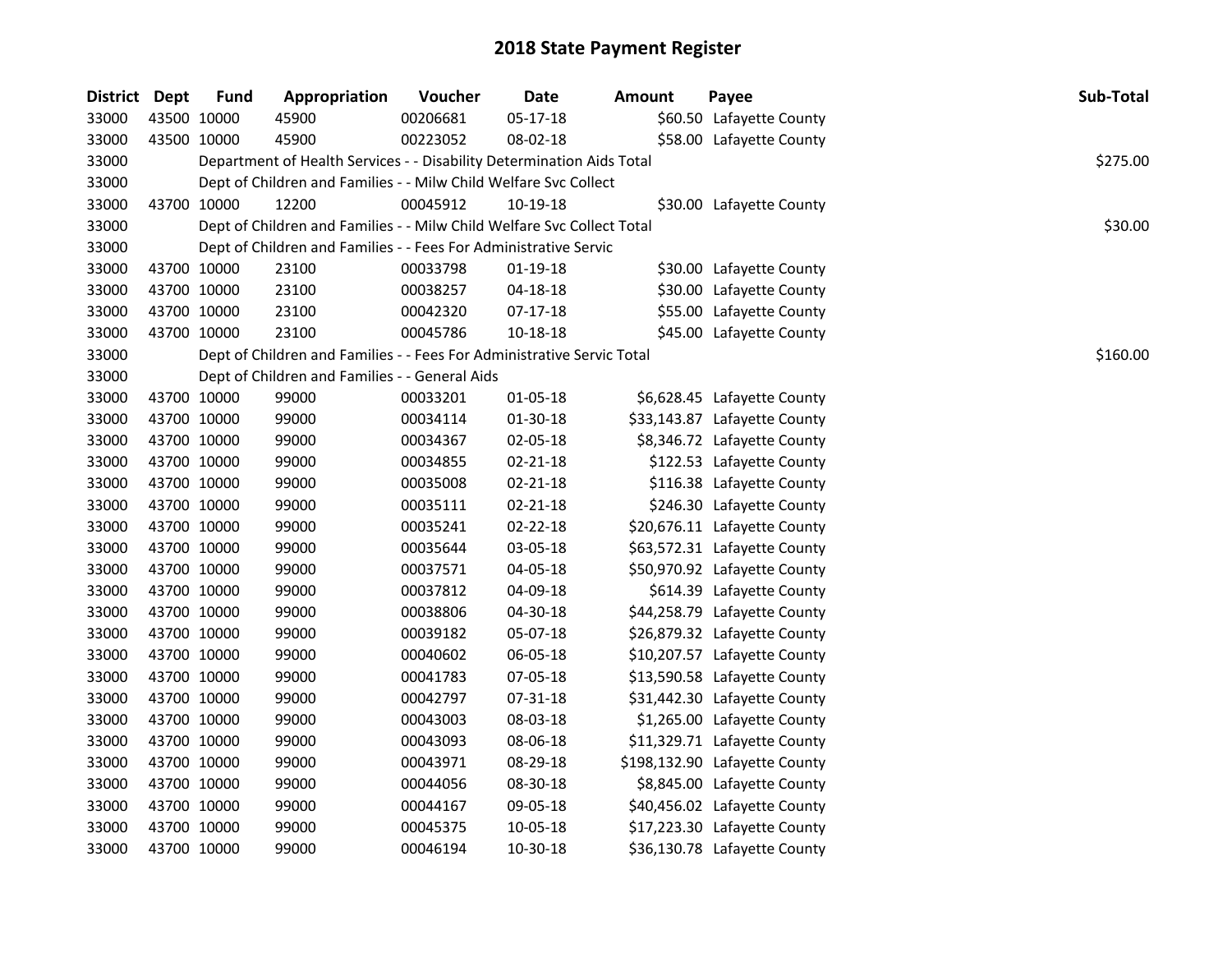| District Dept |             | <b>Fund</b> | Appropriation                                                         | Voucher  | <b>Date</b> | Amount | Payee                        | Sub-Total    |
|---------------|-------------|-------------|-----------------------------------------------------------------------|----------|-------------|--------|------------------------------|--------------|
| 33000         | 43700 10000 |             | 99000                                                                 | 00046508 | 11-05-18    |        | \$32,571.57 Lafayette County |              |
| 33000         | 43700 10000 |             | 99000                                                                 | 00047565 | 12-05-18    |        | \$10,368.01 Lafayette County |              |
| 33000         | 43700 10000 |             | 99000                                                                 | 00048170 | 12-27-18    |        | \$3,660.08 Lafayette County  |              |
| 33000         |             |             | Dept of Children and Families - - General Aids Total                  |          |             |        |                              | \$670,798.91 |
| 33000         |             |             | Dept of Workforce Development - - Ui Admin Fed                        |          |             |        |                              |              |
| 33000         | 44500 10000 |             | 15100                                                                 | 00142133 | 01-03-18    |        | \$10.00 Lafayette County     |              |
| 33000         | 44500 10000 |             | 15100                                                                 | 00146812 | 02-02-18    |        | \$5.00 Lafayette County      |              |
| 33000         | 44500 10000 |             | 15100                                                                 | 00157709 | 04-03-18    |        | \$25.00 Lafayette County     |              |
| 33000         | 44500 10000 |             | 15100                                                                 | 00163028 | 05-02-18    |        | \$15.00 Lafayette County     |              |
| 33000         | 44500 10000 |             | 15100                                                                 | 00168104 | 06-04-18    |        | \$5.00 Lafayette County      |              |
| 33000         | 44500 10000 |             | 15100                                                                 | 00173107 | 07-03-18    |        | \$15.00 Lafayette County     |              |
| 33000         | 44500 10000 |             | 15100                                                                 | 00178353 | 08-02-18    |        | \$5.00 Lafayette County      |              |
| 33000         | 44500 10000 |             | 15100                                                                 | 00188556 | 10-02-18    |        | \$10.00 Lafayette County     |              |
| 33000         |             |             | Dept of Workforce Development - - Ui Admin Fed Total                  |          |             |        |                              | \$90.00      |
| 33000         |             |             | Dept of Workforce Development - - Title Ib Aids State Gpr             |          |             |        |                              |              |
| 33000         | 44500 10000 |             | 50900                                                                 | 00161174 | 05-09-18    |        | \$5.54 Lafayette County      |              |
| 33000         | 44500 10000 |             | 50900                                                                 | 00180689 | 08-23-18    |        | \$5.54 Lafayette County      |              |
| 33000         |             |             | Dept of Workforce Development - - Title Ib Aids State Gpr Total       |          |             |        |                              | \$11.08      |
| 33000         |             |             | Dept of Workforce Development - - Title Ib Aids Federal Prf           |          |             |        |                              |              |
| 33000         | 44500 10000 |             | 54400                                                                 | 00161174 | 05-09-18    |        | \$20.46 Lafayette County     |              |
| 33000         | 44500 10000 |             | 54400                                                                 | 00180689 | 08-23-18    |        | \$20.46 Lafayette County     |              |
| 33000         |             |             | Dept of Workforce Development - - Title Ib Aids Federal Prf Total     |          |             |        |                              | \$40.92      |
| 33000         |             |             | Dept of Workforce Development - - Wc Ops Uninsured Emplyr Admin       |          |             |        |                              |              |
| 33000         | 44500 22700 |             | 17700                                                                 | 00150128 | 02-20-18    |        | \$15.00 Lafayette County     |              |
| 33000         |             |             | Dept of Workforce Development - - Wc Ops Uninsured Emplyr Admin Total |          |             |        |                              | \$15.00      |
| 33000         |             |             | Department of Justice - - Crime Laboratories, Dna                     |          |             |        |                              |              |
| 33000         | 45500 10000 |             | 22100                                                                 | 00048991 | 07-19-18    |        | \$580.00 Lafayette County    |              |
| 33000         |             |             | Department of Justice - - Crime Laboratories, Dna Total               |          |             |        |                              | \$580.00     |
| 33000         |             |             | Department of Justice - - Law Enforcement Train, Local                |          |             |        |                              |              |
| 33000         | 45500 10000 |             | 23100                                                                 | 00041134 | 02-01-18    |        | \$2,132.24 Lafayette County  |              |
| 33000         | 45500 10000 |             | 23100                                                                 | 00051648 | 09-21-18    |        | \$857.07 Lafayette County    |              |
| 33000         | 45500 10000 |             | 23100                                                                 | 00053287 | 10-18-18    |        | \$5,120.00 Lafayette County  |              |
| 33000         |             |             | Department of Justice - - Law Enforcement Train, Local Total          |          |             |        |                              | \$8,109.31   |
| 33000         |             |             | Department of Justice - - Federal Aid, State Operations               |          |             |        |                              |              |
| 33000         | 45500 10000 |             | 24100                                                                 | 00041177 | 01-30-18    |        | \$4,421.01 Lafayette County  |              |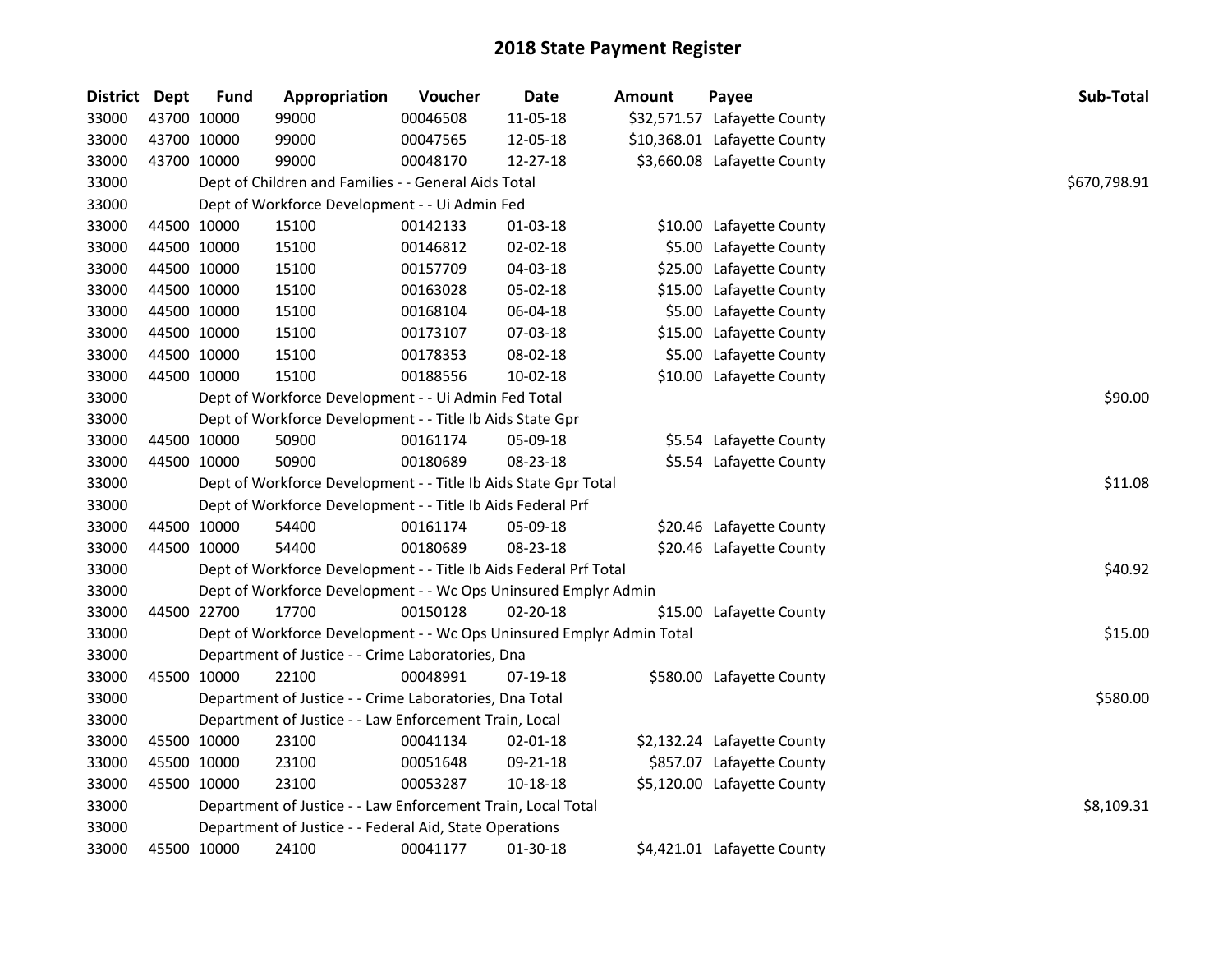| District Dept |             | <b>Fund</b> | Appropriation                                                           | Voucher  | <b>Date</b>    | <b>Amount</b> | Payee                        | Sub-Total    |
|---------------|-------------|-------------|-------------------------------------------------------------------------|----------|----------------|---------------|------------------------------|--------------|
| 33000         |             |             | Department of Justice - - Federal Aid, State Operations Total           |          |                |               |                              | \$4,421.01   |
| 33000         |             |             | Department of Justice - - Federal Aid, Local Assistance                 |          |                |               |                              |              |
| 33000         | 45500 10000 |             | 25100                                                                   | 00046853 | 06-07-18       |               | \$3,707.72 Lafayette County  |              |
| 33000         |             |             | Department of Justice - - Federal Aid, Local Assistance Total           |          |                |               |                              | \$3,707.72   |
| 33000         |             |             | Department of Justice - - Crime Victim Witness Assist                   |          |                |               |                              |              |
| 33000         | 45500 10000 |             | 53200                                                                   | 00043054 | 03-06-18       |               | \$7,770.88 Lafayette County  |              |
| 33000         | 45500 10000 |             | 53200                                                                   | 00049113 | 07-19-18       |               | \$7,634.91 Lafayette County  |              |
| 33000         |             |             | Department of Justice - - Crime Victim Witness Assist Total             |          |                |               |                              | \$15,405.79  |
| 33000         |             |             | Department of Military Affairs - - Disaster Recovery Aid                |          |                |               |                              |              |
| 33000         |             | 46500 10000 | 30500                                                                   | 00044692 | 06-14-18       |               | \$2,646.48 Lafayette County  |              |
| 33000         | 46500 10000 |             | 30500                                                                   | 00049042 | 09-14-18       |               | \$6,252.04 Lafayette County  |              |
| 33000         |             |             | Department of Military Affairs - - Disaster Recovery Aid Total          |          |                |               |                              | \$8,898.52   |
| 33000         |             |             | Department of Military Affairs - - Emergency Response Equipment         |          |                |               |                              |              |
| 33000         | 46500 10000 |             | 30800                                                                   | 00038595 | $02 - 01 - 18$ |               | \$8,193.78 Lafayette County  |              |
| 33000         | 46500 10000 |             | 30800                                                                   | 00039035 | $02 - 13 - 18$ |               | \$698.42 Lafayette County    |              |
| 33000         |             |             | Department of Military Affairs - - Emergency Response Equipment Total   |          |                |               |                              | \$8,892.20   |
| 33000         |             |             | Department of Military Affairs - - Local Emer Planning Grants           |          |                |               |                              |              |
| 33000         | 46500 10000 |             | 33700                                                                   | 00045719 | 07-02-18       |               | \$4,271.02 Lafayette County  |              |
| 33000         |             |             | Department of Military Affairs - - Local Emer Planning Grants Total     |          |                |               |                              | \$4,271.02   |
| 33000         |             |             | Department of Military Affairs - - Federal Aid, Local Assistance        |          |                |               |                              |              |
| 33000         | 46500 10000 |             | 34200                                                                   | 00038083 | 01-30-18       |               | \$14,315.84 Lafayette County |              |
| 33000         | 46500 10000 |             | 34200                                                                   | 00044692 | 06-14-18       |               | \$15,878.88 Lafayette County |              |
| 33000         | 46500 10000 |             | 34200                                                                   | 00047198 | 08-01-18       |               | \$25,192.06 Lafayette County |              |
| 33000         | 46500 10000 |             | 34200                                                                   | 00048194 | 08-29-18       |               | \$14,289.60 Lafayette County |              |
| 33000         | 46500 10000 |             | 34200                                                                   | 00049042 | 09-14-18       |               | \$37,512.23 Lafayette County |              |
| 33000         |             |             | Department of Military Affairs - - Federal Aid, Local Assistance Total  |          |                |               |                              | \$107,188.61 |
| 33000         |             |             | Department of Military Affairs - - St Emerg Response Bd Grant Pif       |          |                |               |                              |              |
| 33000         | 46500 27200 |             | 36400                                                                   | 00038199 | 01-30-18       |               | \$4,274.63 Lafayette County  |              |
| 33000         |             |             | Department of Military Affairs - - St Emerg Response Bd Grant Pif Total |          |                |               |                              | \$4,274.63   |
| 33000         |             |             | Department of Veterans Affairs - - Grants To Counties                   |          |                |               |                              |              |
| 33000         | 48500 15200 |             | 12700                                                                   | 00043041 | $02 - 16 - 18$ |               | \$850.00 Lafayette County    |              |
| 33000         |             |             | Department of Veterans Affairs - - Grants To Counties Total             |          |                |               |                              | \$850.00     |
| 33000         |             |             | Department of Veterans Affairs - - County Grants                        |          |                |               |                              |              |
| 33000         | 48500 58200 |             | 26700                                                                   | 00043041 | $02 - 16 - 18$ |               | \$3,825.00 Lafayette County  |              |
| 33000         |             |             | Department of Veterans Affairs - - County Grants Total                  |          |                |               |                              | \$3,825.00   |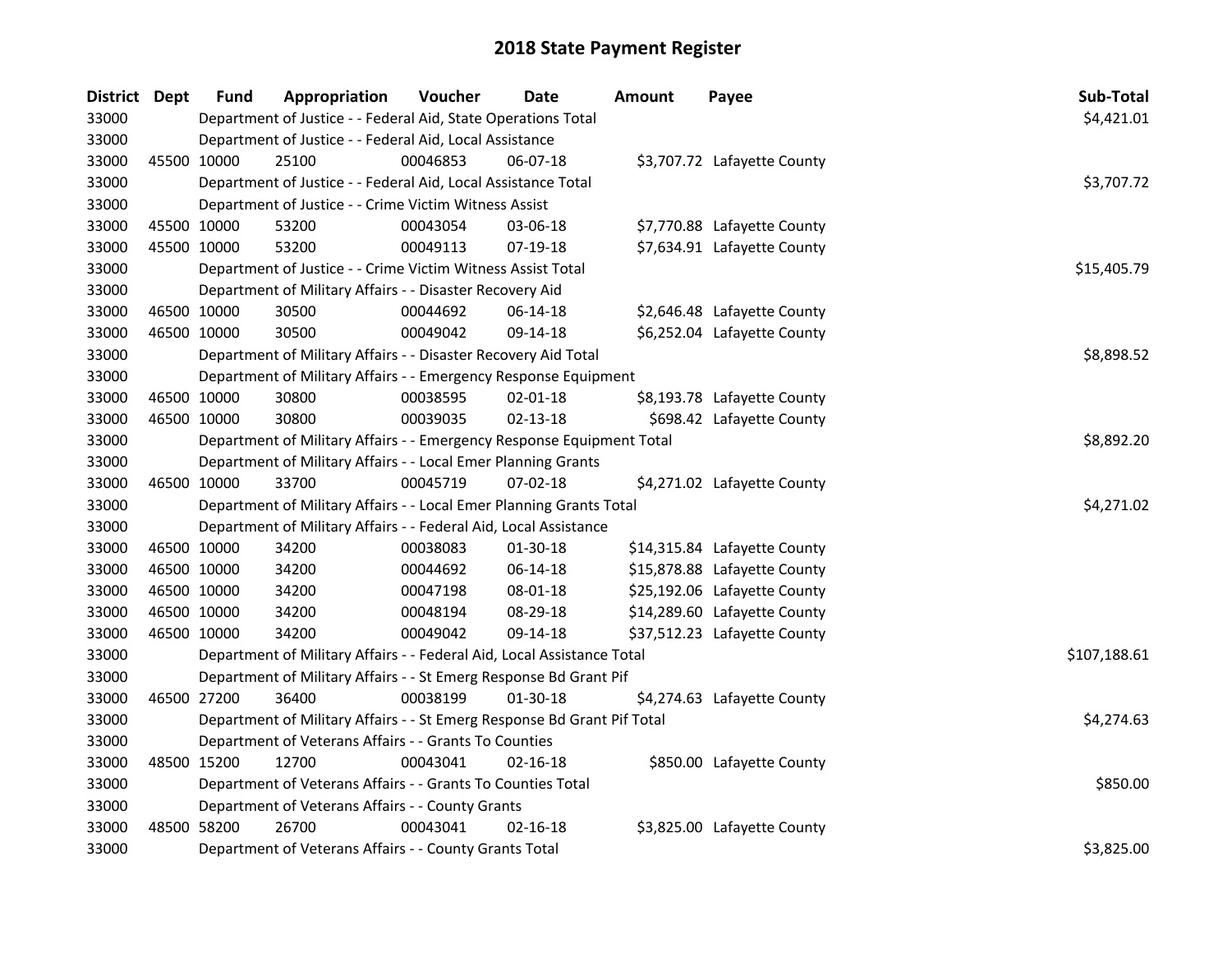| District Dept | <b>Fund</b> | Appropriation                                                          | Voucher  | Date           | <b>Amount</b> | Payee                        | <b>Sub-Total</b> |
|---------------|-------------|------------------------------------------------------------------------|----------|----------------|---------------|------------------------------|------------------|
| 33000         |             | Department of Veterans Affairs - - Veterans Transportation Grant       |          |                |               |                              |                  |
| 33000         | 48500 58200 | 28000                                                                  | 00056409 | 12-13-18       |               | \$2,347.75 Lafayette County  |                  |
| 33000         |             | Department of Veterans Affairs - - Veterans Transportation Grant Total |          |                |               |                              | \$2,347.75       |
| 33000         |             | Department of Veterans Affairs - - County Grants                       |          |                |               |                              |                  |
| 33000         | 48500 58300 | 37000                                                                  | 00043041 | 02-16-18       |               | \$3,825.00 Lafayette County  |                  |
| 33000         |             | Department of Veterans Affairs - - County Grants Total                 |          |                |               |                              | \$3,825.00       |
| 33000         |             | Department of Administration - - Federal Aid, Local Assistance         |          |                |               |                              |                  |
| 33000         | 50500 10000 | 15500                                                                  | 00072679 | $02 - 14 - 18$ |               | \$1,358.06 Lafayette County  |                  |
| 33000         | 50500 10000 | 15500                                                                  | 00075125 | 03-14-18       |               | \$1,004.52 Lafayette County  |                  |
| 33000         | 50500 10000 | 15500                                                                  | 00077667 | 04-16-18       |               | \$1,944.29 Lafayette County  |                  |
| 33000         | 50500 10000 | 15500                                                                  | 00080168 | 05-14-18       |               | \$1,025.14 Lafayette County  |                  |
| 33000         | 50500 10000 | 15500                                                                  | 00081331 | 05-29-18       |               | \$1,410.69 Lafayette County  |                  |
| 33000         | 50500 10000 | 15500                                                                  | 00083958 | 06-28-18       |               | \$1,411.17 Lafayette County  |                  |
| 33000         | 50500 10000 | 15500                                                                  | 00085823 | 07-30-18       |               | \$831.41 Lafayette County    |                  |
| 33000         | 50500 10000 | 15500                                                                  | 00087451 | 08-28-18       |               | \$795.28 Lafayette County    |                  |
| 33000         | 50500 10000 | 15500                                                                  | 00089344 | 09-28-18       |               | \$1,537.12 Lafayette County  |                  |
| 33000         | 50500 10000 | 15500                                                                  | 00091261 | 10-29-18       |               | \$1,803.34 Lafayette County  |                  |
| 33000         | 50500 10000 | 15500                                                                  | 00092901 | 11-28-18       |               | \$1,250.07 Lafayette County  |                  |
| 33000         | 50500 10000 | 15500                                                                  | 00094475 | 12-28-18       |               | \$1,314.06 Lafayette County  |                  |
| 33000         |             | Department of Administration - - Federal Aid, Local Assistance Total   |          |                |               |                              | \$15,685.15      |
| 33000         |             | Department of Administration - - Low-Income Assistance Grants          |          |                |               |                              |                  |
| 33000         | 50500 23500 | 37100                                                                  | 00072679 | $02 - 14 - 18$ |               | \$1,598.20 Lafayette County  |                  |
| 33000         | 50500 23500 | 37100                                                                  | 00075125 | 03-14-18       |               | \$694.57 Lafayette County    |                  |
| 33000         | 50500 23500 | 37100                                                                  | 00077667 | 04-16-18       |               | \$910.27 Lafayette County    |                  |
| 33000         | 50500 23500 | 37100                                                                  | 00080168 | 05-14-18       |               | \$315.14 Lafayette County    |                  |
| 33000         | 50500 23500 | 37100                                                                  | 00081331 | 05-29-18       |               | \$347.03 Lafayette County    |                  |
| 33000         | 50500 23500 | 37100                                                                  | 00092901 | 11-28-18       |               | \$2,895.16 Lafayette County  |                  |
| 33000         | 50500 23500 | 37100                                                                  | 00094475 | 12-28-18       |               | \$3,373.89 Lafayette County  |                  |
| 33000         |             | Department of Administration - - Low-Income Assistance Grants Total    |          |                |               |                              | \$10,134.26      |
| 33000         |             | Department of Administration - - Land                                  |          |                |               |                              |                  |
| 33000         | 50500 26900 | 16600                                                                  | 00070093 | $01-19-18$     |               | \$25,000.00 Lafayette County |                  |
| 33000         |             | Department of Administration - - Land Total                            |          |                |               |                              | \$25,000.00      |
| 33000         |             | Department of Administration - - Land Information Program; Loca        |          |                |               |                              |                  |
| 33000         | 50500 26900 | 17300                                                                  | 00072923 | 02-22-18       |               | \$1,000.00 Lafayette County  |                  |
| 33000         | 50500 26900 | 17300                                                                  | 00075518 | 03-20-18       |               | \$70,760.00 Lafayette County |                  |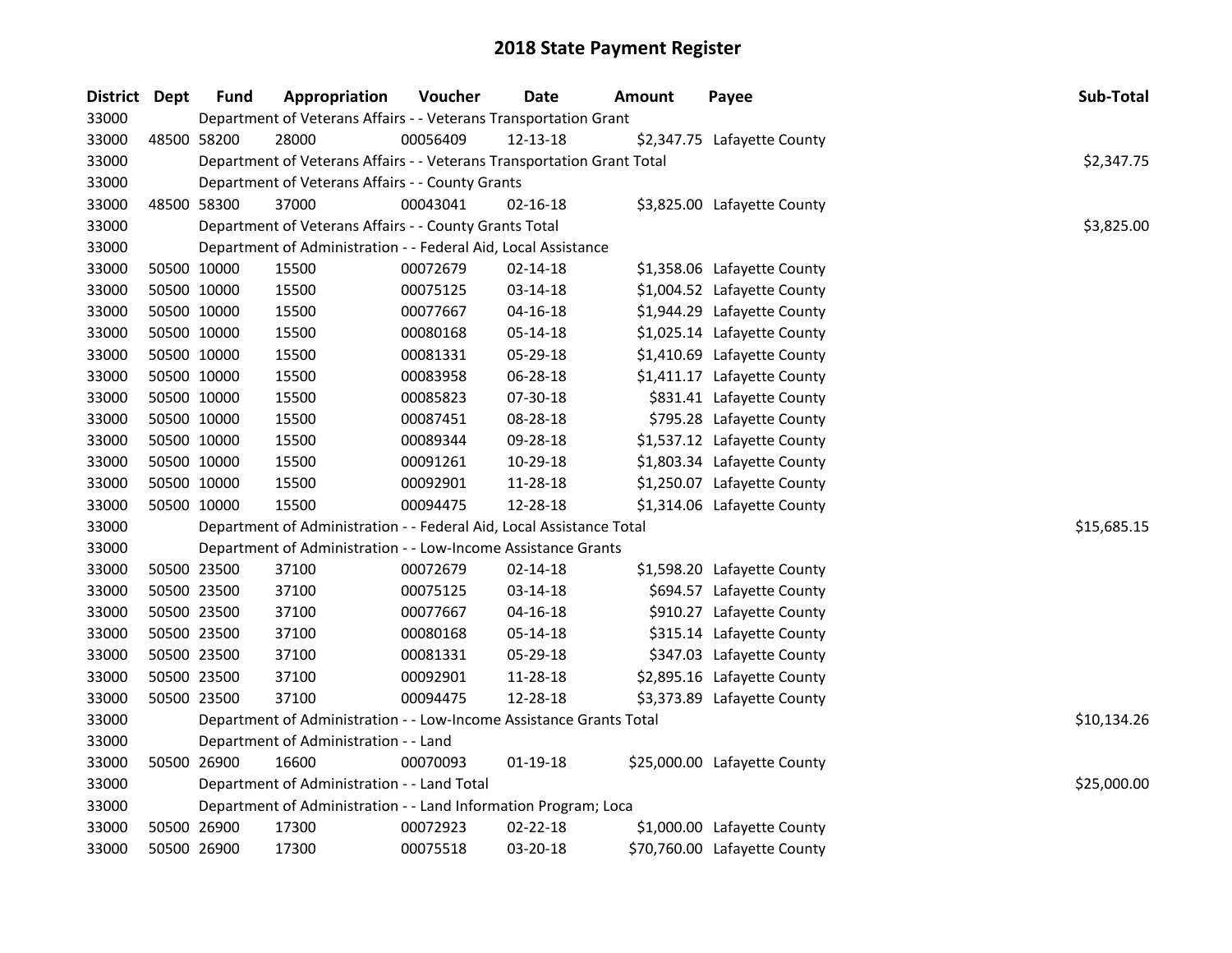| District | <b>Dept</b> | <b>Fund</b> | Appropriation                                                         | Voucher  | Date           | <b>Amount</b> | Payee                        | Sub-Total    |  |
|----------|-------------|-------------|-----------------------------------------------------------------------|----------|----------------|---------------|------------------------------|--------------|--|
| 33000    | 50500 26900 |             | 17300                                                                 | 00081751 | 06-27-18       |               | \$25,000.00 Lafayette County |              |  |
| 33000    | 50500 26900 |             | 17300                                                                 | 00093448 | 12-11-18       |               | \$25,000.00 Lafayette County |              |  |
| 33000    |             |             | Department of Administration - - Land Information Program; Loca Total |          |                |               |                              | \$121,760.00 |  |
| 33000    |             |             | Public Defender Board - - Transcript, Discovery And Int               |          |                |               |                              |              |  |
| 33000    | 55000 10000 |             | 10600                                                                 | 00127084 | 02-05-18       |               | \$10.00 Lafayette County     |              |  |
| 33000    | 55000 10000 |             | 10600                                                                 | 00129507 | 02-21-18       |               | \$5.00 Lafayette County      |              |  |
| 33000    | 55000 10000 |             | 10600                                                                 | 00131612 | 03-07-18       |               | \$30.00 Lafayette County     |              |  |
| 33000    | 55000 10000 |             | 10600                                                                 | 00134003 | 03-26-18       |               | \$10.00 Lafayette County     |              |  |
| 33000    | 55000 10000 |             | 10600                                                                 | 00135361 | 04-04-18       |               | \$10.00 Lafayette County     |              |  |
| 33000    | 55000 10000 |             | 10600                                                                 | 00136698 | $04 - 11 - 18$ |               | \$20.00 Lafayette County     |              |  |
| 33000    | 55000 10000 |             | 10600                                                                 | 00136727 | $04 - 11 - 18$ |               | \$65.00 Lafayette County     |              |  |
| 33000    | 55000 10000 |             | 10600                                                                 | 00138172 | 04-23-18       |               | \$5.00 Lafayette County      |              |  |
| 33000    | 55000 10000 |             | 10600                                                                 | 00139646 | 04-30-18       |               | \$12.00 Lafayette County     |              |  |
| 33000    | 55000 10000 |             | 10600                                                                 | 00141060 | 05-08-18       |               | \$5.00 Lafayette County      |              |  |
| 33000    | 55000 10000 |             | 10600                                                                 | 00143534 | 05-23-18       |               | \$5.00 Lafayette County      |              |  |
| 33000    | 55000 10000 |             | 10600                                                                 | 00144613 | 06-01-18       |               | \$20.00 Lafayette County     |              |  |
| 33000    | 55000 10000 |             | 10600                                                                 | 00148015 | 06-22-18       |               | \$5.00 Lafayette County      |              |  |
| 33000    | 55000 10000 |             | 10600                                                                 | 00150625 | 07-09-18       |               | \$10.00 Lafayette County     |              |  |
| 33000    | 55000 10000 |             | 10600                                                                 | 00150675 | $07-10-18$     |               | \$40.00 Lafayette County     |              |  |
| 33000    | 55000 10000 |             | 10600                                                                 | 00152557 | 07-19-18       |               | \$5.00 Lafayette County      |              |  |
| 33000    | 55000 10000 |             | 10600                                                                 | 00152558 | 07-19-18       |               | \$170.60 Lafayette County    |              |  |
| 33000    | 55000 10000 |             | 10600                                                                 | 00154424 | 07-31-18       |               | \$10.00 Lafayette County     |              |  |
| 33000    | 55000 10000 |             | 10600                                                                 | 00155083 | 08-02-18       |               | \$10.00 Lafayette County     |              |  |
| 33000    | 55000 10000 |             | 10600                                                                 | 00155084 | 08-02-18       |               | \$10.00 Lafayette County     |              |  |
| 33000    | 55000 10000 |             | 10600                                                                 | 00157471 | 08-21-18       |               | \$10.00 Lafayette County     |              |  |
| 33000    | 55000 10000 |             | 10600                                                                 | 00162876 | 09-26-18       |               | \$35.00 Lafayette County     |              |  |
| 33000    | 55000 10000 |             | 10600                                                                 | 00163658 | 10-05-18       |               | \$5.00 Lafayette County      |              |  |
| 33000    | 55000 10000 |             | 10600                                                                 | 00164747 | $10 - 15 - 18$ |               | \$10.00 Lafayette County     |              |  |
| 33000    | 55000 10000 |             | 10600                                                                 | 00167455 | 11-07-18       |               | \$20.00 Lafayette County     |              |  |
| 33000    | 55000 10000 |             | 10600                                                                 | 00167495 | 11-07-18       |               | \$155.00 Lafayette County    |              |  |
| 33000    | 55000 10000 |             | 10600                                                                 | 00168474 | 11-16-18       |               | \$15.00 Lafayette County     |              |  |
| 33000    | 55000 10000 |             | 10600                                                                 | 00171538 | 12-06-18       |               | \$5.00 Lafayette County      |              |  |
| 33000    | 55000 10000 |             | 10600                                                                 | 00171607 | 12-06-18       |               | \$75.00 Lafayette County     |              |  |
| 33000    |             |             | Public Defender Board - - Transcript, Discovery And Int Total         |          |                |               |                              | \$787.60     |  |
| 33000    |             |             | Department of Revenue - - General Program Operations                  |          |                |               |                              |              |  |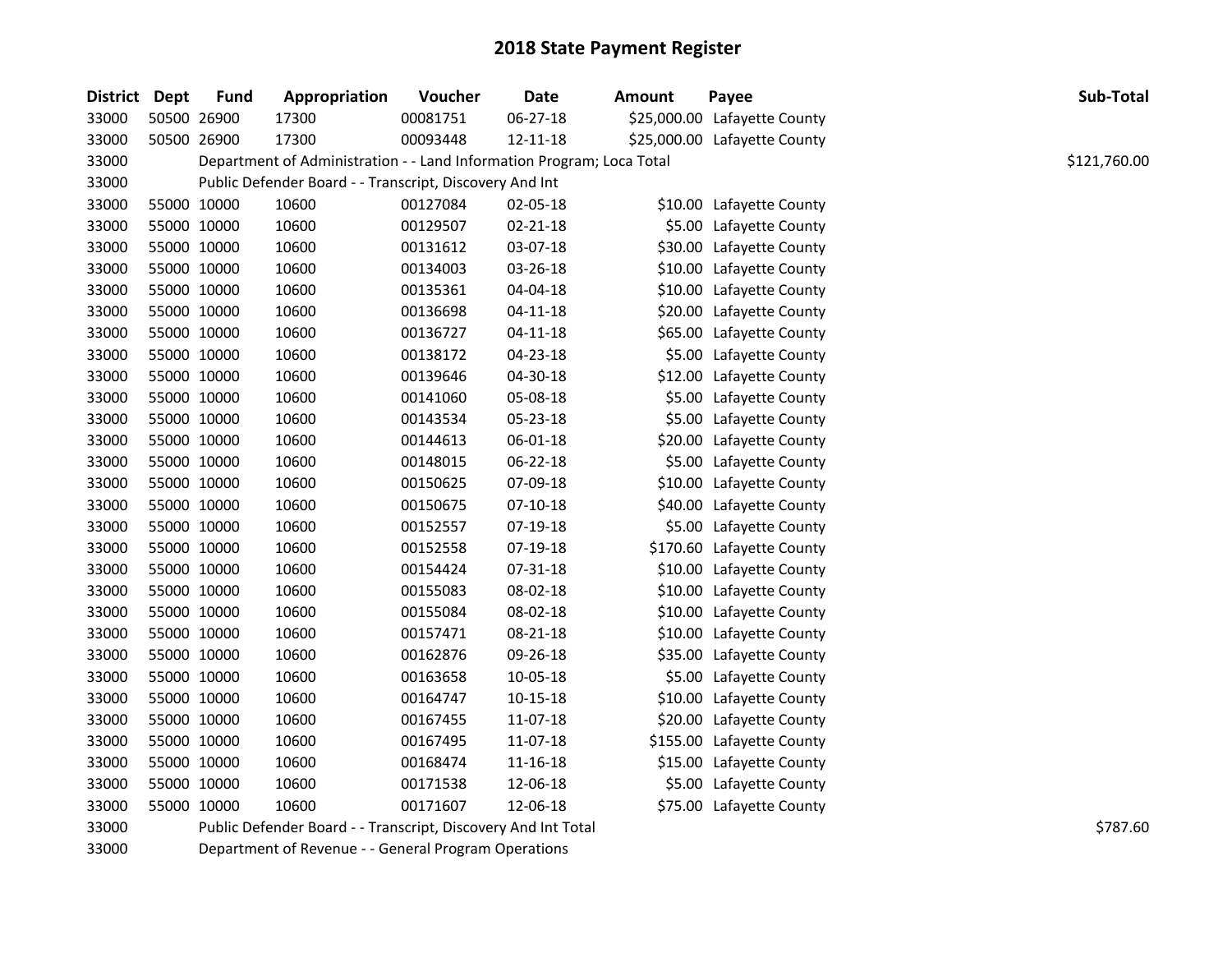| <b>District</b> | Dept | <b>Fund</b>                                   | Appropriation                                                    | Voucher     | <b>Date</b>    | <b>Amount</b> | Payee                           | Sub-Total      |  |
|-----------------|------|-----------------------------------------------|------------------------------------------------------------------|-------------|----------------|---------------|---------------------------------|----------------|--|
| 33000           |      | 56600 10000                                   | 10100                                                            | 00082248    | $01 - 12 - 18$ |               | \$35.00 Lafayette County        |                |  |
| 33000           |      | 56600 10000                                   | 10100                                                            | 00085656    | 03-01-18       |               | \$5.00 Lafayette County         |                |  |
| 33000           |      | 56600 10000                                   | 10100                                                            | 00085657    | 03-01-18       |               | \$5.00 Lafayette County         |                |  |
| 33000           |      | 56600 10000                                   | 10100                                                            | 00091019    | 03-29-18       |               | \$35.00 Lafayette County        |                |  |
| 33000           |      | 56600 10000                                   | 10100                                                            | 00096600    | 05-02-18       |               | \$15.00 Lafayette County        |                |  |
| 33000           |      | 56600 10000                                   | 10100                                                            | 00102752    | 06-27-18       |               | \$15.00 Lafayette County        |                |  |
| 33000           |      | 56600 10000                                   | 10100                                                            | 00111339    | 10-05-18       |               | \$35.00 Lafayette County        |                |  |
| 33000           |      | 56600 10000                                   | 10100                                                            | 00111340    | 09-14-18       |               | \$25.00 Lafayette County        |                |  |
| 33000           |      | 56600 10000                                   | 10100                                                            | 00113879    | 11-02-18       |               | \$210.50 Lafayette County       |                |  |
| 33000           |      | 56600 10000                                   | 10100                                                            | 00114025    | 11-02-18       |               | \$40.00 Lafayette County        |                |  |
| 33000           |      |                                               | Department of Revenue - - General Program Operations Total       |             | \$420.50       |               |                                 |                |  |
| 33000           |      |                                               | Circuit Courts - - Circuit Court Costs                           |             |                |               |                                 |                |  |
| 33000           |      | 62500 10000                                   | 10500                                                            | 00000498    | 01-09-18       |               | \$26,137.00 Lafayette County    |                |  |
| 33000           |      | 62500 10000                                   | 10500                                                            | 00000614    | 02-22-18       |               | \$781.50 Lafayette County       |                |  |
| 33000           |      | 62500 10000                                   | 10500                                                            | 00000733    | 04-26-18       |               | \$1,131.84 Lafayette County     |                |  |
| 33000           |      | 62500 10000                                   | 10500                                                            | 00000972    | 08-24-18       |               | \$47,364.53 Lafayette County    |                |  |
| 33000           |      |                                               | Circuit Courts - - Circuit Court Costs Total                     | \$75,414.87 |                |               |                                 |                |  |
| 33000           |      |                                               | Circuit Courts - - Court Interpreters                            |             |                |               |                                 |                |  |
| 33000           |      | 62500 10000                                   | 12100                                                            | 00001078    | $10-12-18$     |               | \$1,232.46 Lafayette County     |                |  |
| 33000           |      |                                               | Circuit Courts - - Court Interpreters Total                      |             |                |               |                                 | \$1,232.46     |  |
| 33000           |      |                                               | Supreme Court - - Office Of Lawyer Regulation                    |             |                |               |                                 |                |  |
| 33000           |      | 68000 10000                                   | 33300                                                            | 00000938    | 01-30-18       |               | \$2.50 Lafayette County         |                |  |
| 33000           |      |                                               | Supreme Court - - Office Of Lawyer Regulation Total              |             |                |               |                                 | \$2.50         |  |
| 33000           |      |                                               | Shared Revenue and Tax Relief - - County And Municipal Aid       |             |                |               |                                 |                |  |
| 33000           |      | 83500 10000                                   | 10500                                                            | 00033477    | 07-23-18       |               | \$246,040.43 Lafayette County   |                |  |
| 33000           |      | 83500 10000                                   | 10500                                                            | 00036363    | 11-19-18       |               | \$1,394,229.11 Lafayette County |                |  |
| 33000           |      |                                               | Shared Revenue and Tax Relief - - County And Municipal Aid Total |             |                |               |                                 | \$1,640,269.54 |  |
| 33000           |      |                                               | Shared Revenue and Tax Relief - - Exempt Computer Aid            |             |                |               |                                 |                |  |
| 33000           |      | 83500 10000                                   | 10900                                                            | 00029902    | 07-23-18       |               | \$2,931.47 Lafayette County     |                |  |
| 33000           |      |                                               | Shared Revenue and Tax Relief - - Exempt Computer Aid Total      |             |                |               |                                 | \$2,931.47     |  |
| 33000           |      | Shared Revenue and Tax Relief - - Utility Aid |                                                                  |             |                |               |                                 |                |  |
| 33000           |      | 83500 10000                                   | 11000                                                            | 00033477    | 07-23-18       |               | \$5,308.78 Lafayette County     |                |  |
| 33000           |      | 83500 10000                                   | 11000                                                            | 00036363    | 11-19-18       |               | \$81,033.65 Lafayette County    |                |  |
| 33000           |      |                                               | Shared Revenue and Tax Relief - - Utility Aid Total              |             |                |               |                                 | \$86,342.43    |  |
| 33000           |      |                                               | Shared Revenue and Tax Relief - - School Lvy Tx/First Dollar Cr  |             |                |               |                                 |                |  |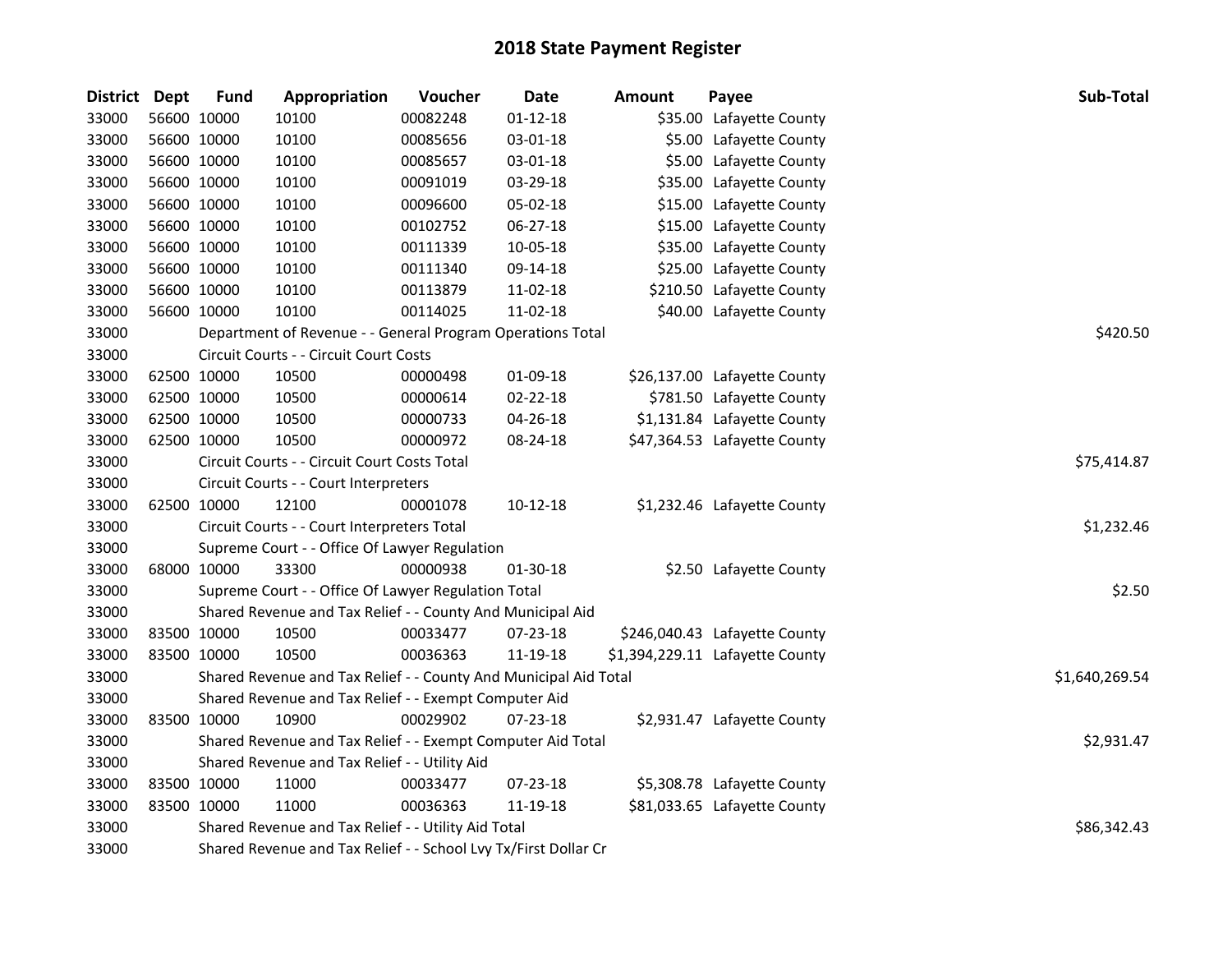| District Dept |             | <b>Fund</b> | Appropriation                                                         | <b>Voucher</b> | Date           | Amount | Pavee                           | Sub-Total       |
|---------------|-------------|-------------|-----------------------------------------------------------------------|----------------|----------------|--------|---------------------------------|-----------------|
| 33000         | 83500 10000 |             | 30200                                                                 | 00029622       | $07 - 23 - 18$ |        | \$585,214.89 Lafayette County   |                 |
| 33000         | 83500 10000 |             | 30200                                                                 | 00029770       | $07 - 23 - 18$ |        | \$2,096,290.92 Lafayette County |                 |
| 33000         |             |             | Shared Revenue and Tax Relief - - School Lvy Tx/First Dollar Cr Total |                |                |        |                                 | \$2,681,505.81  |
| 33000         |             |             | Shared Revenue and Tax Relief - - Lottery & Gaming Credit             |                |                |        |                                 |                 |
| 33000         | 83500 52100 |             | 36300                                                                 | 00027137       | $03 - 26 - 18$ |        | \$609,508.76 Lafayette County   |                 |
| 33000         |             |             | Shared Revenue and Tax Relief - - Lottery & Gaming Credit Total       |                |                |        |                                 | \$609,508.76    |
| 33000 Total   |             |             |                                                                       |                |                |        |                                 | \$10,462,350.04 |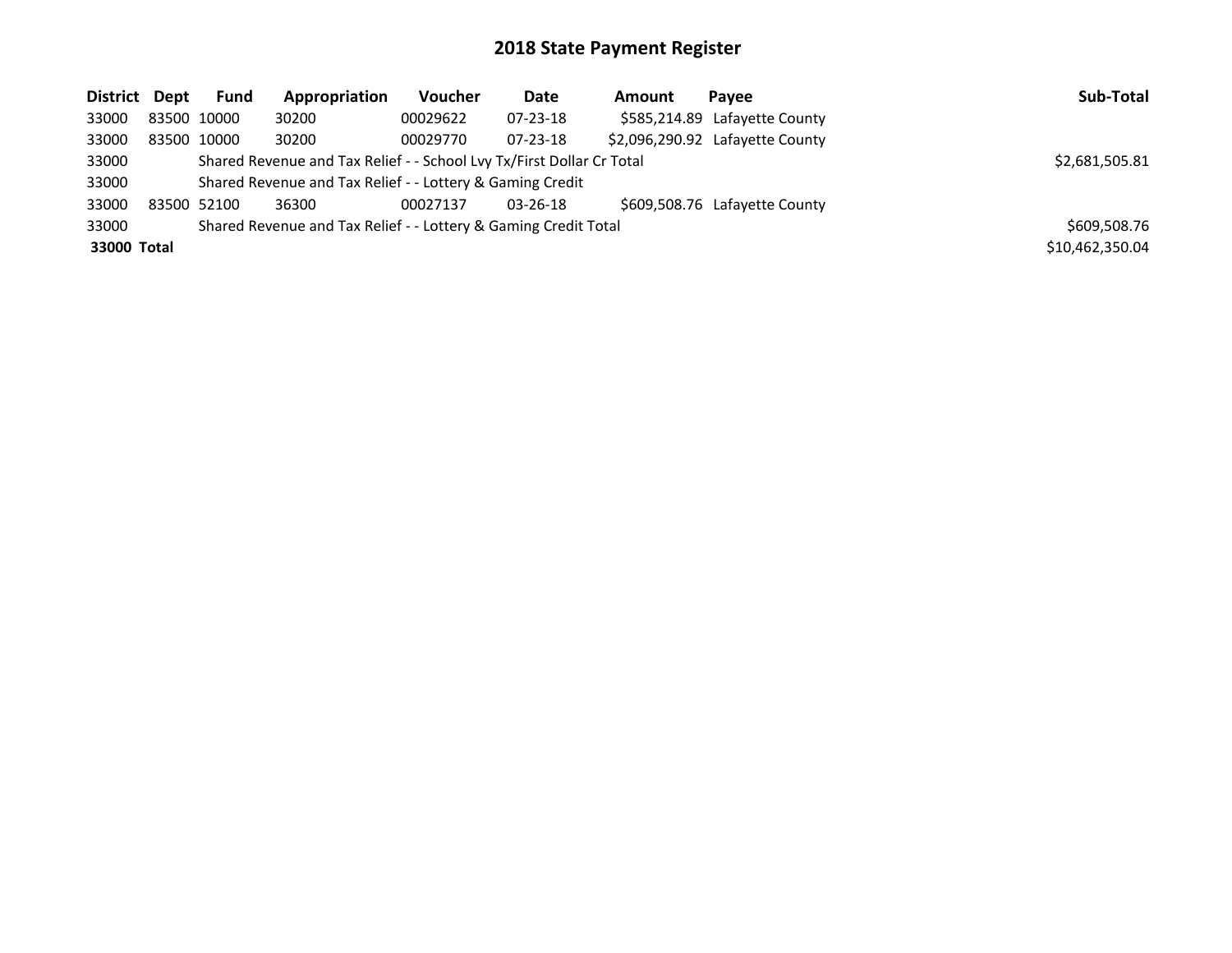| District Dept |             | <b>Fund</b>                                                      | Appropriation                                                          | Voucher  | <b>Date</b>    | <b>Amount</b> | Payee                      | Sub-Total    |  |
|---------------|-------------|------------------------------------------------------------------|------------------------------------------------------------------------|----------|----------------|---------------|----------------------------|--------------|--|
| 33002         |             |                                                                  | Dept of Safety & Prof Services - - Fire Dues Distribution              |          |                |               |                            |              |  |
| 33002         |             | 16500 10000                                                      | 22500                                                                  | 00024332 | 07-25-18       |               | \$1,805.48 Town Of Argyle  |              |  |
| 33002         |             |                                                                  | Dept of Safety & Prof Services - - Fire Dues Distribution Total        |          |                |               |                            | \$1,805.48   |  |
| 33002         |             |                                                                  | Dept of Natural Resources - - Aids In Lieu Of Taxes - Gener            |          |                |               |                            |              |  |
| 33002         |             | 37000 10000                                                      | 50300                                                                  | 00211547 | 02-02-18       |               | \$3,216.11 Town Of Argyle  |              |  |
| 33002         |             | 37000 10000                                                      | 50300                                                                  | 00228917 | $04 - 20 - 18$ |               | \$1.13 Town Of Argyle      |              |  |
| 33002         |             |                                                                  | Dept of Natural Resources - - Aids In Lieu Of Taxes - Gener Total      |          |                |               |                            | \$3,217.24   |  |
| 33002         |             |                                                                  | Dept of Natural Resources - - Resaids - Cnty Forst, Cl & Mfl           |          |                |               |                            |              |  |
| 33002         | 37000 21200 |                                                                  | 57100                                                                  | 00247650 | 06-28-18       |               | \$169.88 Town Of Argyle    |              |  |
| 33002         |             |                                                                  | Dept of Natural Resources - - Resaids - Cnty Forst, Cl & Mfl Total     | \$169.88 |                |               |                            |              |  |
| 33002         |             |                                                                  | Dept of Natural Resources - - Aids In Lieu Of Taxes - Sum S            |          |                |               |                            |              |  |
| 33002         |             | 37000 21200                                                      | 57900                                                                  | 00228918 | 04-20-18       |               | \$66.82 Town Of Argyle     |              |  |
| 33002         |             |                                                                  | Dept of Natural Resources - - Aids In Lieu Of Taxes - Sum S Total      |          |                |               |                            | \$66.82      |  |
| 33002         |             |                                                                  | WI Dept of Transportation - - Trns Aids To Mnc.-Sf                     |          |                |               |                            |              |  |
| 33002         |             | 39500 21100                                                      | 19100                                                                  | 00204497 | 01-02-18       |               | \$21,680.17 Town Of Argyle |              |  |
| 33002         |             | 39500 21100                                                      | 19100                                                                  | 00235005 | 04-02-18       |               | \$21,680.17 Town Of Argyle |              |  |
| 33002         |             | 39500 21100                                                      | 19100                                                                  | 00268704 | 07-02-18       |               | \$21,680.17 Town Of Argyle |              |  |
| 33002         | 39500 21100 |                                                                  | 19100                                                                  | 00302756 | 10-01-18       |               | \$21,680.19 Town Of Argyle |              |  |
| 33002         |             |                                                                  | WI Dept of Transportation - - Trns Aids To Mnc.-Sf Total               |          |                |               |                            | \$86,720.70  |  |
| 33002         |             |                                                                  | Department of Military Affairs - - Disaster Recovery Aid               |          |                |               |                            |              |  |
| 33002         |             | 46500 10000                                                      | 30500                                                                  | 00051624 | 11-09-18       |               | \$1,222.29 Town Of Argyle  |              |  |
| 33002         |             |                                                                  | Department of Military Affairs - - Disaster Recovery Aid Total         |          |                |               |                            | \$1,222.29   |  |
| 33002         |             |                                                                  | Department of Military Affairs - - Federal Aid, Local Assistance       |          |                |               |                            |              |  |
| 33002         |             | 46500 10000                                                      | 34200                                                                  | 00051624 | 11-09-18       |               | \$7,333.73 Town Of Argyle  |              |  |
| 33002         |             |                                                                  | Department of Military Affairs - - Federal Aid, Local Assistance Total |          |                |               |                            | \$7,333.73   |  |
| 33002         |             |                                                                  | Shared Revenue and Tax Relief - - County And Municipal Aid             |          |                |               |                            |              |  |
| 33002         | 83500 10000 |                                                                  | 10500                                                                  | 00033451 | 07-23-18       |               | \$2,246.04 Town Of Argyle  |              |  |
| 33002         | 83500 10000 |                                                                  | 10500                                                                  | 00036337 | 11-19-18       |               | \$12,727.57 Town Of Argyle |              |  |
| 33002         |             | Shared Revenue and Tax Relief - - County And Municipal Aid Total | \$14,973.61                                                            |          |                |               |                            |              |  |
| 33002         |             | Shared Revenue and Tax Relief - - Exempt Computer Aid            |                                                                        |          |                |               |                            |              |  |
| 33002         | 83500 10000 |                                                                  | 10900                                                                  | 00030709 | 07-23-18       |               | \$14.21 Town Of Argyle     |              |  |
| 33002         |             |                                                                  | Shared Revenue and Tax Relief - - Exempt Computer Aid Total            |          |                |               |                            | \$14.21      |  |
| 33002 Total   |             |                                                                  |                                                                        |          |                |               |                            | \$115,523.96 |  |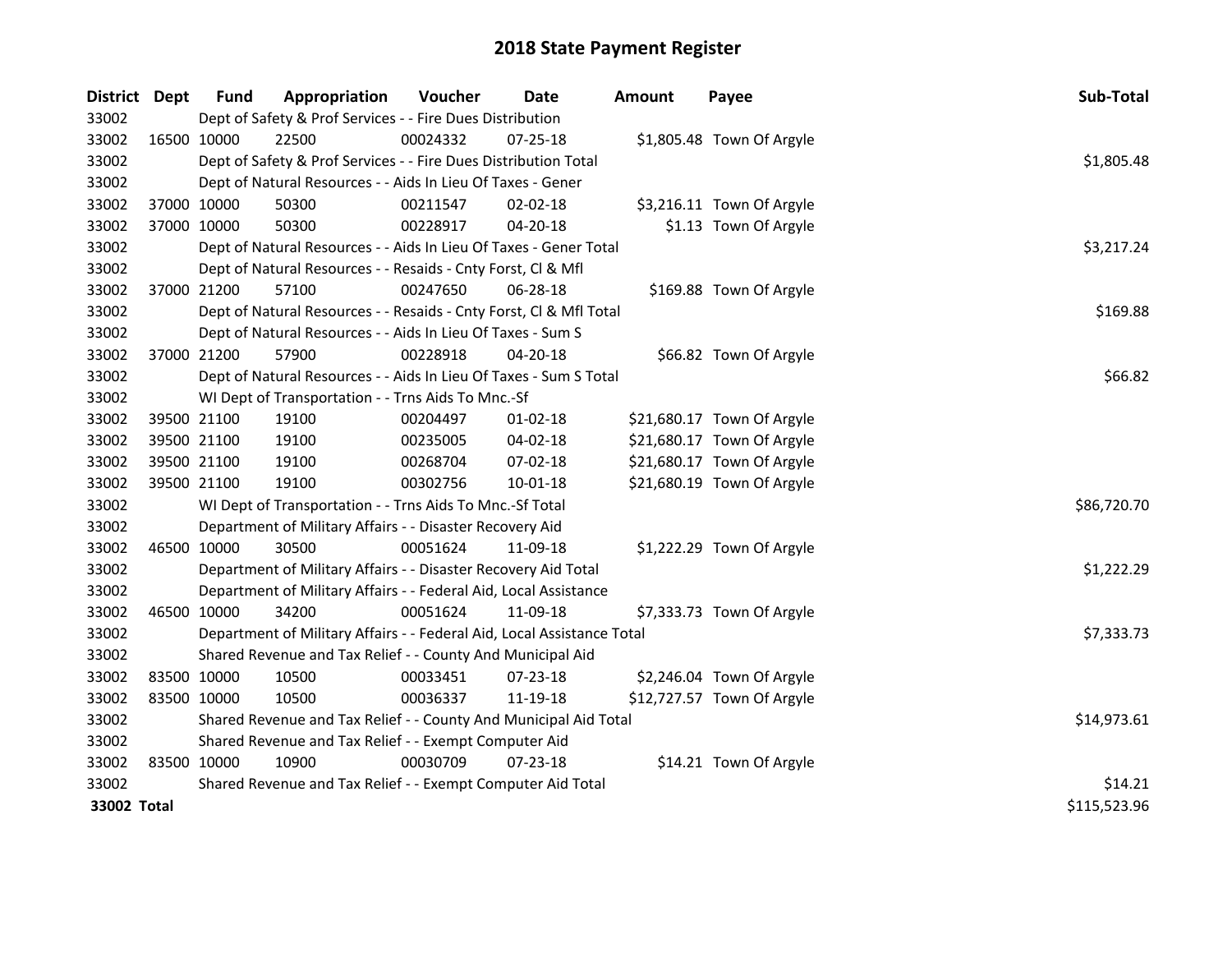| District Dept |             | <b>Fund</b> | Appropriation                                                      | Voucher    | Date           | Amount | Payee                       | Sub-Total    |
|---------------|-------------|-------------|--------------------------------------------------------------------|------------|----------------|--------|-----------------------------|--------------|
| 33004         |             |             | Dept of Safety & Prof Services - - Fire Dues Distribution          |            |                |        |                             |              |
| 33004         | 16500 10000 |             | 22500                                                              | 00024333   | $07 - 25 - 18$ |        | \$2,241.68 Town Of Belmont  |              |
| 33004         |             |             | Dept of Safety & Prof Services - - Fire Dues Distribution Total    |            |                |        |                             | \$2,241.68   |
| 33004         |             |             | Dept of Natural Resources - - Aids In Lieu Of Taxes - Gener        |            |                |        |                             |              |
| 33004         | 37000 10000 |             | 50300                                                              | 00211904   | $02 - 02 - 18$ |        | \$5,502.34 Town Of Belmont  |              |
| 33004         | 37000 10000 |             | 50300                                                              | 00230440   | $04 - 20 - 18$ |        | \$269.83 Town Of Belmont    |              |
| 33004         |             |             | Dept of Natural Resources - - Aids In Lieu Of Taxes - Gener Total  |            |                |        |                             | \$5,772.17   |
| 33004         |             |             | Dept of Natural Resources - - Resaids - Cnty Forst, Cl & Mfl       |            |                |        |                             |              |
| 33004         | 37000 21200 |             | 57100                                                              | 00247651   | 06-28-18       |        | \$164.06 Town Of Belmont    |              |
| 33004         |             |             | Dept of Natural Resources - - Resaids - Cnty Forst, CI & Mfl Total |            |                |        |                             | \$164.06     |
| 33004         |             |             | Dept of Natural Resources - - Aids In Lieu Of Taxes - Sum S        |            |                |        |                             |              |
| 33004         | 37000 21200 |             | 57900                                                              | 00230439   | 04-20-18       |        | \$6.08 Town Of Belmont      |              |
| 33004         |             |             | Dept of Natural Resources - - Aids In Lieu Of Taxes - Sum S Total  |            |                |        |                             | \$6.08       |
| 33004         |             |             | Dept of Natural Resources - - Fin Asst For Responsible Units       |            |                |        |                             |              |
| 33004         | 37000 27400 |             | 67000                                                              | 00235441   | 05-11-18       |        | \$2,075.47 Town Of Belmont  |              |
| 33004         |             |             | Dept of Natural Resources - - Fin Asst For Responsible Units Total | \$2,075.47 |                |        |                             |              |
| 33004         |             |             | WI Dept of Transportation - - Trns Aids To Mnc.-Sf                 |            |                |        |                             |              |
| 33004         | 39500 21100 |             | 19100                                                              | 00204498   | $01 - 02 - 18$ |        | \$27,718.37 Town Of Belmont |              |
| 33004         | 39500 21100 |             | 19100                                                              | 00235006   | 04-02-18       |        | \$27,718.37 Town Of Belmont |              |
| 33004         | 39500 21100 |             | 19100                                                              | 00268705   | 07-02-18       |        | \$27,718.37 Town Of Belmont |              |
| 33004         | 39500 21100 |             | 19100                                                              | 00302757   | $10 - 01 - 18$ |        | \$27,718.38 Town Of Belmont |              |
| 33004         |             |             | WI Dept of Transportation - - Trns Aids To Mnc.-Sf Total           |            |                |        |                             | \$110,873.49 |
| 33004         |             |             | Department of Revenue - - Payments For Municipal Svcs              |            |                |        |                             |              |
| 33004         | 56600 10000 |             | 50100                                                              | 00026819   | $01 - 31 - 18$ |        | \$74.55 Town Of Belmont     |              |
| 33004         |             |             | Department of Revenue - - Payments For Municipal Svcs Total        |            |                |        |                             | \$74.55      |
| 33004         |             |             | Shared Revenue and Tax Relief - - County And Municipal Aid         |            |                |        |                             |              |
| 33004         | 83500 10000 |             | 10500                                                              | 00033452   | 07-23-18       |        | \$4,974.49 Town Of Belmont  |              |
| 33004         | 83500 10000 |             | 10500                                                              | 00036338   | 11-19-18       |        | \$28,188.76 Town Of Belmont |              |
| 33004         |             |             | Shared Revenue and Tax Relief - - County And Municipal Aid Total   |            |                |        |                             | \$33,163.25  |
| 33004         |             |             | Shared Revenue and Tax Relief - - Exempt Computer Aid              |            |                |        |                             |              |
| 33004         |             | 83500 10000 | 10900                                                              | 00030710   | 07-23-18       |        | \$2.03 Town Of Belmont      |              |
| 33004         |             |             | Shared Revenue and Tax Relief - - Exempt Computer Aid Total        |            |                |        |                             | \$2.03       |
| 33004         |             |             | Shared Revenue and Tax Relief - - Utility Aid                      |            |                |        |                             |              |
| 33004         | 83500 10000 |             | 11000                                                              | 00033452   | 07-23-18       |        | \$27.84 Town Of Belmont     |              |
| 33004         | 83500 10000 |             | 11000                                                              | 00036338   | 11-19-18       |        | \$171.31 Town Of Belmont    |              |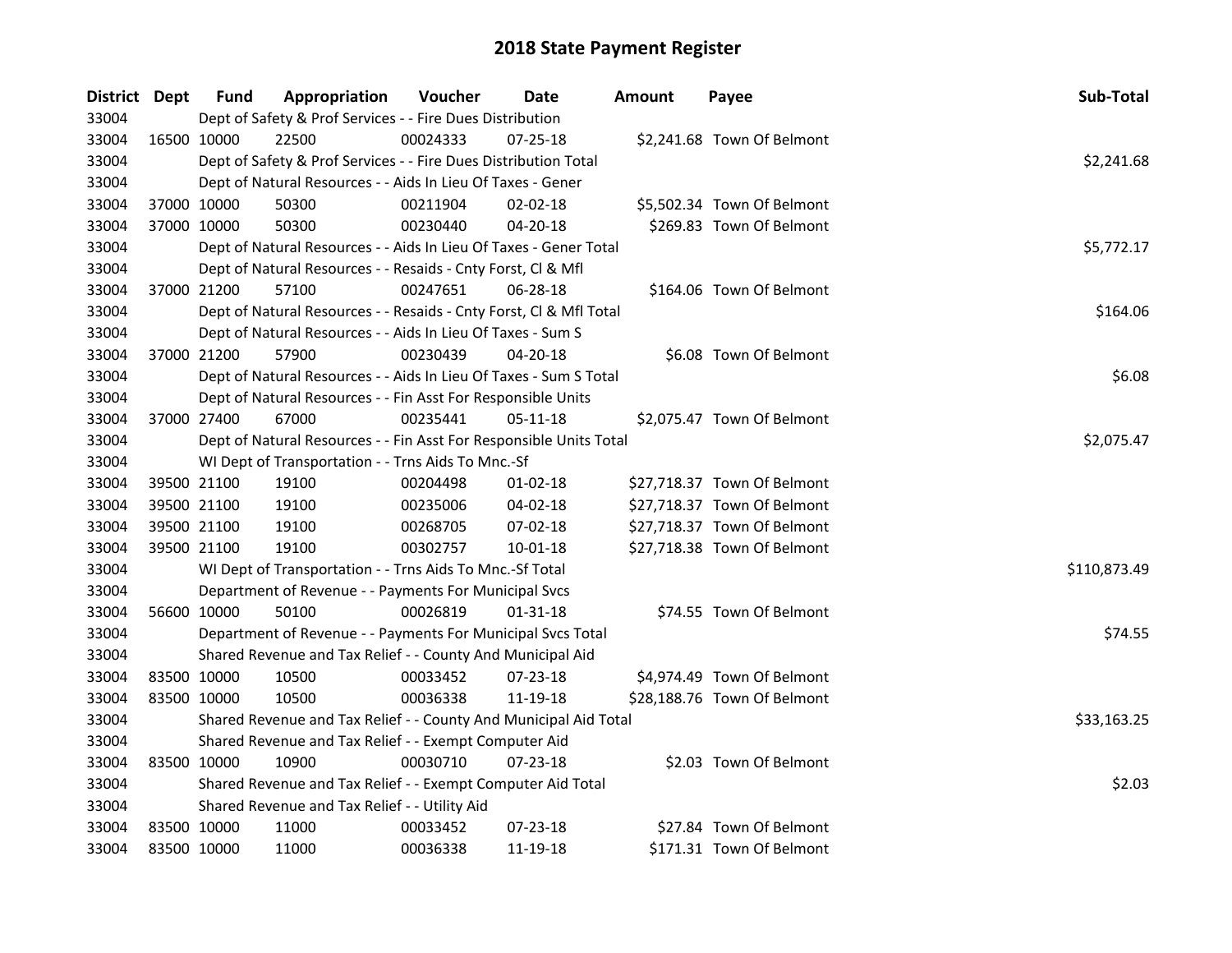| District Dept | <b>Fund</b>                                               | Appropriation                                                   | Voucher  | Date           | Amount | Payee                      | Sub-Total    |
|---------------|-----------------------------------------------------------|-----------------------------------------------------------------|----------|----------------|--------|----------------------------|--------------|
| 33004         |                                                           | Shared Revenue and Tax Relief - - Utility Aid Total             | \$199.15 |                |        |                            |              |
| 33004         | Shared Revenue and Tax Relief - - Lottery & Gaming Credit |                                                                 |          |                |        |                            |              |
| 33004         | 83500 52100                                               | 36300                                                           | 00027465 | $03 - 26 - 18$ |        | \$5.094.96 Town Of Belmont |              |
| 33004         |                                                           | Shared Revenue and Tax Relief - - Lottery & Gaming Credit Total |          |                |        |                            | \$5.094.96   |
| 33004 Total   |                                                           |                                                                 |          |                |        |                            | \$159,666.89 |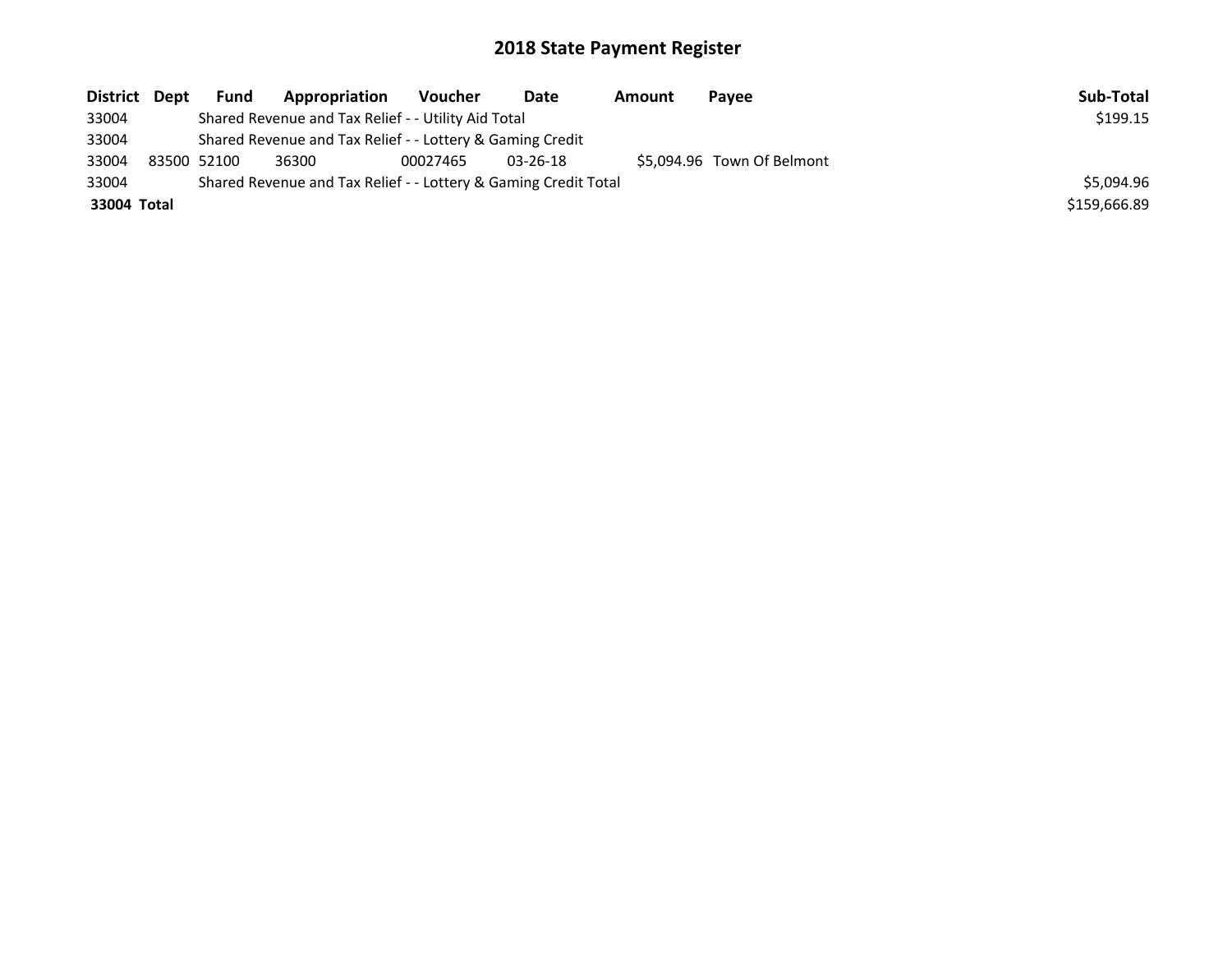| District Dept |             | <b>Fund</b> | Appropriation                                                          | Voucher  | <b>Date</b>    | Amount | Payee                      | Sub-Total    |
|---------------|-------------|-------------|------------------------------------------------------------------------|----------|----------------|--------|----------------------------|--------------|
| 33006         |             |             | Dept of Safety & Prof Services - - Fire Dues Distribution              |          |                |        |                            |              |
| 33006         | 16500 10000 |             | 22500                                                                  | 00024334 | $07 - 25 - 18$ |        | \$1,629.06 Town Of Benton  |              |
| 33006         |             |             | Dept of Safety & Prof Services - - Fire Dues Distribution Total        |          |                |        |                            | \$1,629.06   |
| 33006         |             |             | Dept of Natural Resources - - Aids In Lieu Of Taxes - Gener            |          |                |        |                            |              |
| 33006         |             | 37000 10000 | 50300                                                                  | 00211905 | $02 - 02 - 18$ |        | \$1,943.90 Town Of Benton  |              |
| 33006         |             |             | Dept of Natural Resources - - Aids In Lieu Of Taxes - Gener Total      |          |                |        |                            | \$1,943.90   |
| 33006         |             |             | Dept of Natural Resources - - Resaids - Cnty Forst, Cl & Mfl           |          |                |        |                            |              |
| 33006         | 37000 21200 |             | 57100                                                                  | 00247652 | 06-28-18       |        | \$24.78 Town Of Benton     |              |
| 33006         |             |             | Dept of Natural Resources - - Resaids - Cnty Forst, CI & Mfl Total     |          |                |        |                            | \$24.78      |
| 33006         |             |             | Dept of Natural Resources - - Fin Asst For Responsible Units           |          |                |        |                            |              |
| 33006         | 37000 27400 |             | 67000                                                                  | 00235976 | $05 - 11 - 18$ |        | \$227.44 Town Of Benton    |              |
| 33006         |             |             | Dept of Natural Resources - - Fin Asst For Responsible Units Total     |          |                |        |                            | \$227.44     |
| 33006         |             |             | WI Dept of Transportation - - Trns Aids To Mnc.-Sf                     |          |                |        |                            |              |
| 33006         | 39500 21100 |             | 19100                                                                  | 00204499 | 01-02-18       |        | \$18,902.96 Town Of Benton |              |
| 33006         |             | 39500 21100 | 19100                                                                  | 00235007 | 04-02-18       |        | \$18,902.96 Town Of Benton |              |
| 33006         |             | 39500 21100 | 19100                                                                  | 00268706 | 07-02-18       |        | \$18,902.96 Town Of Benton |              |
| 33006         | 39500 21100 |             | 19100                                                                  | 00302758 | 10-01-18       |        | \$18,902.97 Town Of Benton |              |
| 33006         |             |             | WI Dept of Transportation - - Trns Aids To Mnc.-Sf Total               |          |                |        |                            | \$75,611.85  |
| 33006         |             |             | Department of Military Affairs - - Disaster Recovery Aid               |          |                |        |                            |              |
| 33006         | 46500 10000 |             | 30500                                                                  | 00051676 | 11-09-18       |        | \$5,399.32 Town Of Benton  |              |
| 33006         |             |             | Department of Military Affairs - - Disaster Recovery Aid Total         |          |                |        |                            | \$5,399.32   |
| 33006         |             |             | Department of Military Affairs - - Federal Aid, Local Assistance       |          |                |        |                            |              |
| 33006         | 46500 10000 |             | 34200                                                                  | 00051676 | 11-09-18       |        | \$32,395.92 Town Of Benton |              |
| 33006         |             |             | Department of Military Affairs - - Federal Aid, Local Assistance Total |          |                |        |                            | \$32,395.92  |
| 33006         |             |             | Shared Revenue and Tax Relief - - County And Municipal Aid             |          |                |        |                            |              |
| 33006         | 83500 10000 |             | 10500                                                                  | 00033453 | 07-23-18       |        | \$3,074.99 Town Of Benton  |              |
| 33006         | 83500 10000 |             | 10500                                                                  | 00036339 | 11-19-18       |        | \$17,424.95 Town Of Benton |              |
| 33006         |             |             | Shared Revenue and Tax Relief - - County And Municipal Aid Total       |          |                |        |                            | \$20,499.94  |
| 33006         |             |             | Shared Revenue and Tax Relief - - Utility Aid                          |          |                |        |                            |              |
| 33006         | 83500 10000 |             | 11000                                                                  | 00033453 | 07-23-18       |        | \$164.18 Town Of Benton    |              |
| 33006         | 83500 10000 |             | 11000                                                                  | 00036339 | 11-19-18       |        | \$944.62 Town Of Benton    |              |
| 33006         |             |             | Shared Revenue and Tax Relief - - Utility Aid Total                    |          |                |        |                            | \$1,108.80   |
| 33006 Total   |             |             |                                                                        |          |                |        |                            | \$138,841.01 |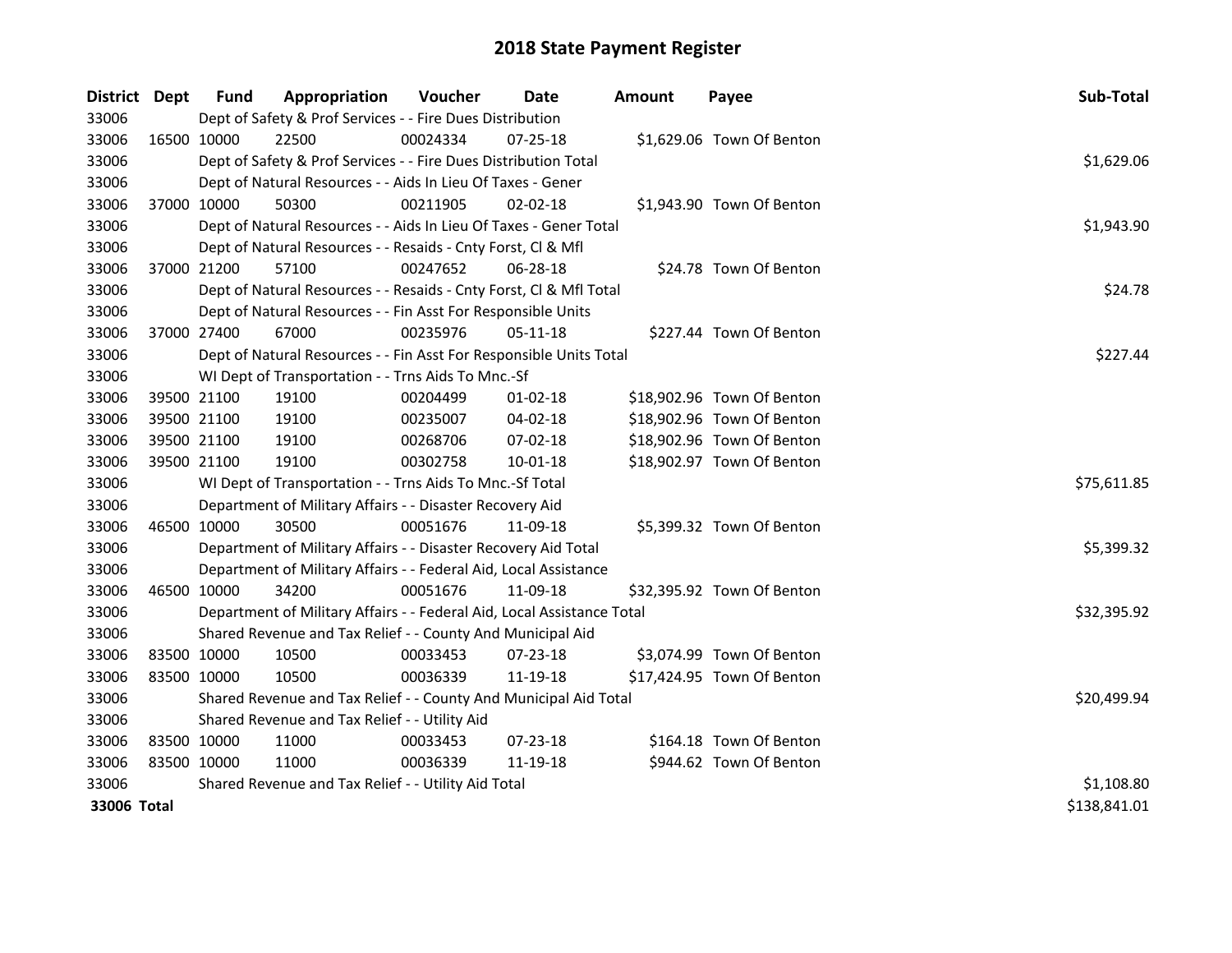| <b>District</b> | Dept        | Fund        | Appropriation                                                      | <b>Voucher</b> | Date           | <b>Amount</b> | Payee                         | Sub-Total   |
|-----------------|-------------|-------------|--------------------------------------------------------------------|----------------|----------------|---------------|-------------------------------|-------------|
| 33008           |             |             | Dept of Safety & Prof Services - - Fire Dues Distribution          |                |                |               |                               |             |
| 33008           |             | 16500 10000 | 22500                                                              | 00024335       | 07-24-18       |               | \$877.06 Town Of Blanchard    |             |
| 33008           |             |             | Dept of Safety & Prof Services - - Fire Dues Distribution Total    |                |                |               |                               | \$877.06    |
| 33008           |             |             | Dept of Natural Resources - - Aids In Lieu Of Taxes - Gener        |                |                |               |                               |             |
| 33008           |             | 37000 10000 | 50300                                                              | 00229446       | $04 - 20 - 18$ |               | \$57.02 Town Of Blanchard     |             |
| 33008           |             |             | Dept of Natural Resources - - Aids In Lieu Of Taxes - Gener Total  |                |                |               |                               | \$57.02     |
| 33008           |             |             | Dept of Natural Resources - - Resaids - Cnty Forst, Cl & Mfl       |                |                |               |                               |             |
| 33008           |             | 37000 21200 | 57100                                                              | 00247653       | 06-28-18       |               | \$73.91 Town Of Blanchard     |             |
| 33008           |             |             | Dept of Natural Resources - - Resaids - Cnty Forst, CI & Mfl Total |                |                |               |                               | \$73.91     |
| 33008           |             |             | Dept of Natural Resources - - Fin Asst For Responsible Units       |                |                |               |                               |             |
| 33008           |             | 37000 27400 | 67000                                                              | 00235148       | $05 - 11 - 18$ |               | \$723.52 Town Of Blanchard    |             |
| 33008           |             |             | Dept of Natural Resources - - Fin Asst For Responsible Units Total |                |                |               |                               | \$723.52    |
| 33008           |             |             | WI Dept of Transportation - - Trns Aids To Mnc.-Sf                 |                |                |               |                               |             |
| 33008           |             | 39500 21100 | 19100                                                              | 00204500       | 01-02-18       |               | \$12,643.78 Town Of Blanchard |             |
| 33008           |             | 39500 21100 | 19100                                                              | 00235008       | 04-02-18       |               | \$12,643.78 Town Of Blanchard |             |
| 33008           |             | 39500 21100 | 19100                                                              | 00268707       | 07-02-18       |               | \$12,643.78 Town Of Blanchard |             |
| 33008           | 39500 21100 |             | 19100                                                              | 00302759       | $10 - 01 - 18$ |               | \$12,643.79 Town Of Blanchard |             |
| 33008           |             |             | WI Dept of Transportation - - Trns Aids To Mnc.-Sf Total           |                |                |               |                               | \$50,575.13 |
| 33008           |             |             | Shared Revenue and Tax Relief - - County And Municipal Aid         |                |                |               |                               |             |
| 33008           | 83500 10000 |             | 10500                                                              | 00033454       | $07 - 23 - 18$ |               | \$2,186.73 Town Of Blanchard  |             |
| 33008           | 83500 10000 |             | 10500                                                              | 00036340       | 11-19-18       |               | \$12,391.44 Town Of Blanchard |             |
| 33008           |             |             | Shared Revenue and Tax Relief - - County And Municipal Aid Total   |                |                |               |                               | \$14,578.17 |
| 33008           |             |             | Shared Revenue and Tax Relief - - Exempt Computer Aid              |                |                |               |                               |             |
| 33008           | 83500 10000 |             | 10900                                                              | 00030711       | $07 - 23 - 18$ |               | \$2.03 Town Of Blanchard      |             |
| 33008           |             |             | Shared Revenue and Tax Relief - - Exempt Computer Aid Total        |                |                |               |                               | \$2.03      |
| 33008           |             |             | Shared Revenue and Tax Relief - - Utility Aid                      |                |                |               |                               |             |
| 33008           | 83500 10000 |             | 11000                                                              | 00033454       | $07 - 23 - 18$ |               | \$8.53 Town Of Blanchard      |             |
| 33008           | 83500 10000 |             | 11000                                                              | 00036340       | 11-19-18       |               | \$45.01 Town Of Blanchard     |             |
| 33008           |             |             | Shared Revenue and Tax Relief - - Utility Aid Total                | \$53.54        |                |               |                               |             |
| 33008 Total     | \$66,940.38 |             |                                                                    |                |                |               |                               |             |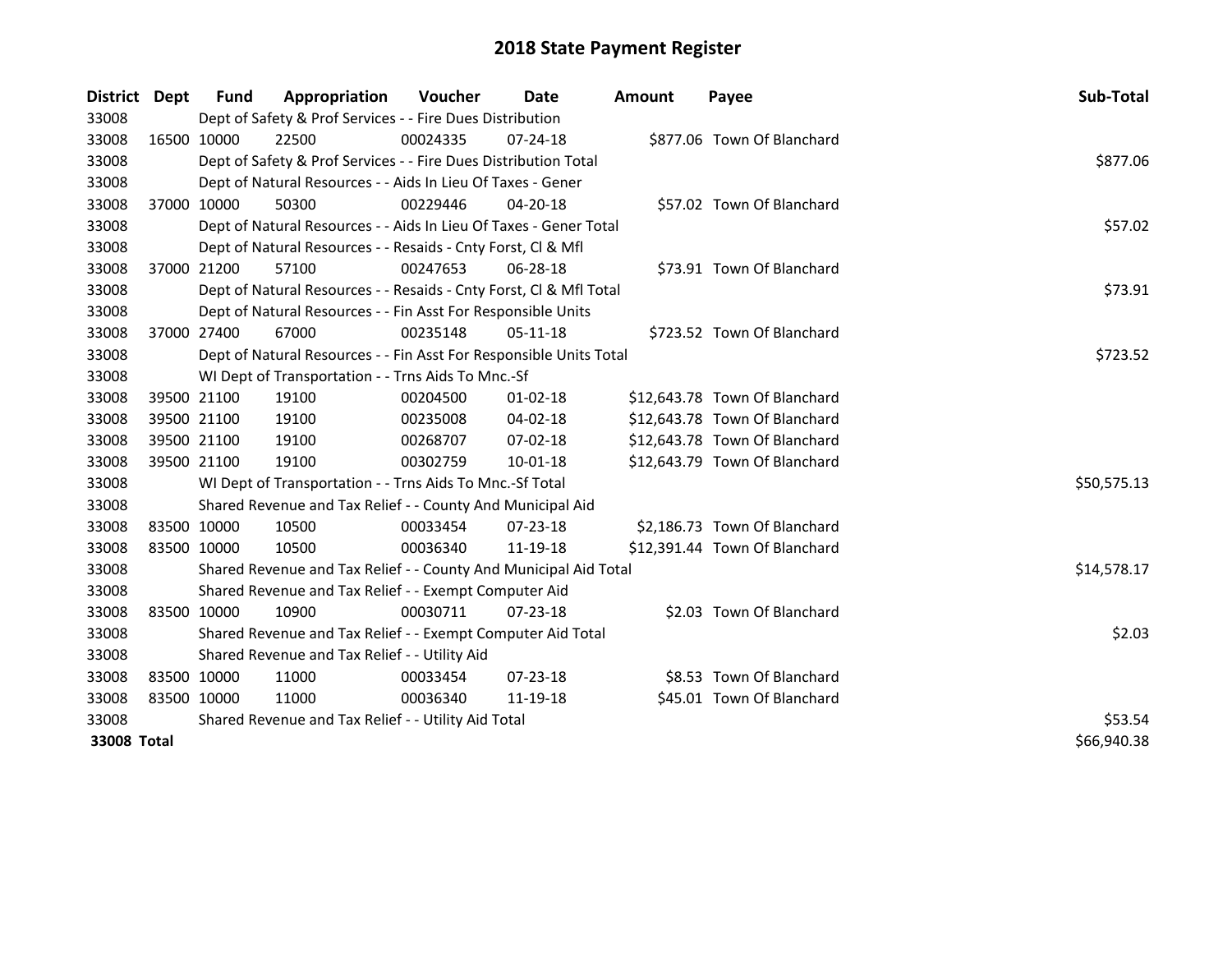| District    | <b>Dept</b> | <b>Fund</b> | Appropriation                                                      | <b>Voucher</b> | Date           | <b>Amount</b> | Payee                          | <b>Sub-Total</b> |
|-------------|-------------|-------------|--------------------------------------------------------------------|----------------|----------------|---------------|--------------------------------|------------------|
| 33010       |             |             | Dept of Safety & Prof Services - - Fire Dues Distribution          |                |                |               |                                |                  |
| 33010       |             | 16500 10000 | 22500                                                              | 00019146       | $07 - 02 - 18$ |               | \$3,114.97 Town Of Darlington  |                  |
| 33010       |             |             | Dept of Safety & Prof Services - - Fire Dues Distribution Total    |                |                |               |                                | \$3,114.97       |
| 33010       |             |             | Dept of Natural Resources - - Resaids - Cnty Forst, Cl & Mfl       |                |                |               |                                |                  |
| 33010       |             | 37000 21200 | 57100                                                              | 00247654       | 06-28-18       |               | \$71.85 Town Of Darlington     |                  |
| 33010       |             |             | Dept of Natural Resources - - Resaids - Cnty Forst, Cl & Mfl Total | \$71.85        |                |               |                                |                  |
| 33010       |             |             | Dept of Natural Resources - - Fin Asst For Responsible Units       |                |                |               |                                |                  |
| 33010       |             | 37000 27400 | 67000                                                              | 00235454       | $05-11-18$     |               | \$682.31 Town Of Darlington    |                  |
| 33010       |             |             | Dept of Natural Resources - - Fin Asst For Responsible Units Total |                |                |               |                                | \$682.31         |
| 33010       |             |             | WI Dept of Transportation - - Trns Aids To Mnc.-Sf                 |                |                |               |                                |                  |
| 33010       |             | 39500 21100 | 19100                                                              | 00204501       | $01 - 02 - 18$ |               | \$32,364.97 Town Of Darlington |                  |
| 33010       |             | 39500 21100 | 19100                                                              | 00235009       | 04-02-18       |               | \$32,364.97 Town Of Darlington |                  |
| 33010       |             | 39500 21100 | 19100                                                              | 00268708       | $07 - 02 - 18$ |               | \$32,364.97 Town Of Darlington |                  |
| 33010       |             | 39500 21100 | 19100                                                              | 00302760       | 10-01-18       |               | \$32,365.00 Town Of Darlington |                  |
| 33010       |             |             | WI Dept of Transportation - - Trns Aids To Mnc.-Sf Total           |                |                |               |                                | \$129,459.91     |
| 33010       |             |             | Shared Revenue and Tax Relief - - County And Municipal Aid         |                |                |               |                                |                  |
| 33010       |             | 83500 10000 | 10500                                                              | 00033455       | 07-23-18       |               | \$2,072.95 Town Of Darlington  |                  |
| 33010       |             | 83500 10000 | 10500                                                              | 00036341       | 11-19-18       |               | \$11,746.73 Town Of Darlington |                  |
| 33010       |             |             | Shared Revenue and Tax Relief - - County And Municipal Aid Total   |                |                |               |                                | \$13,819.68      |
| 33010       |             |             | Shared Revenue and Tax Relief - - Exempt Computer Aid              |                |                |               |                                |                  |
| 33010       |             | 83500 10000 | 10900                                                              | 00030712       | $07 - 23 - 18$ |               | \$24.35 Town Of Darlington     |                  |
| 33010       |             |             | Shared Revenue and Tax Relief - - Exempt Computer Aid Total        |                |                |               |                                | \$24.35          |
| 33010       |             |             | Shared Revenue and Tax Relief - - Utility Aid                      |                |                |               |                                |                  |
| 33010       |             | 83500 10000 | 11000                                                              | 00033455       | $07 - 23 - 18$ |               | \$919.54 Town Of Darlington    |                  |
| 33010       |             | 83500 10000 | 11000                                                              | 00036341       | 11-19-18       |               | \$29,604.80 Town Of Darlington |                  |
| 33010       |             |             | Shared Revenue and Tax Relief - - Utility Aid Total                | \$30,524.34    |                |               |                                |                  |
| 33010 Total |             |             |                                                                    |                |                |               |                                | \$177,697.41     |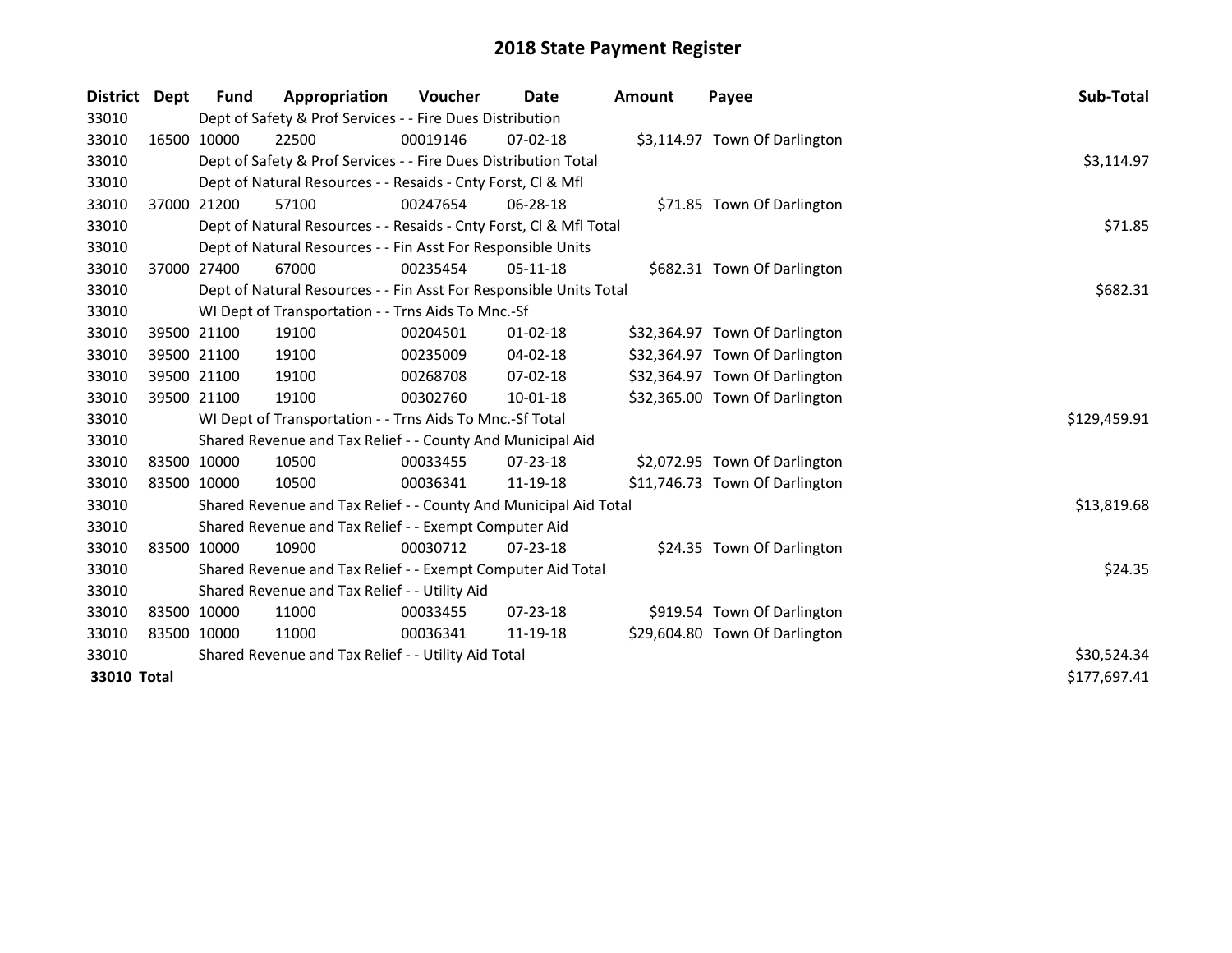| District Dept | <b>Fund</b>                                                 | Appropriation                                                      | Voucher  | <b>Date</b>    | <b>Amount</b> | Payee                         | Sub-Total   |  |
|---------------|-------------------------------------------------------------|--------------------------------------------------------------------|----------|----------------|---------------|-------------------------------|-------------|--|
| 33012         |                                                             | Dept of Safety & Prof Services - - Fire Dues Distribution          |          |                |               |                               |             |  |
| 33012         | 16500 10000                                                 | 22500                                                              | 00024336 | $07 - 25 - 18$ |               | \$1,590.64 Town Of Elk Grove  |             |  |
| 33012         |                                                             | Dept of Safety & Prof Services - - Fire Dues Distribution Total    |          |                |               |                               | \$1,590.64  |  |
| 33012         |                                                             | Dept of Natural Resources - - Aids In Lieu Of Taxes - Gener        |          |                |               |                               |             |  |
| 33012         | 37000 10000                                                 | 50300                                                              | 00229969 | $04 - 20 - 18$ |               | \$66.61 Town Of Elk Grove     |             |  |
| 33012         |                                                             | Dept of Natural Resources - - Aids In Lieu Of Taxes - Gener Total  |          |                |               |                               | \$66.61     |  |
| 33012         |                                                             | Dept of Natural Resources - - Resaids - Cnty Forst, Cl & Mfl       |          |                |               |                               |             |  |
| 33012         | 37000 21200                                                 | 57100                                                              | 00247655 | 06-28-18       |               | \$10.20 Town Of Elk Grove     |             |  |
| 33012         |                                                             | Dept of Natural Resources - - Resaids - Cnty Forst, CI & Mfl Total |          |                |               |                               | \$10.20     |  |
| 33012         |                                                             | Dept of Natural Resources - - Fin Asst For Responsible Units       |          |                |               |                               |             |  |
| 33012         | 37000 27400                                                 | 67000                                                              | 00235459 | $05-11-18$     |               | \$566.61 Town Of Elk Grove    |             |  |
| 33012         |                                                             | Dept of Natural Resources - - Fin Asst For Responsible Units Total |          |                |               |                               | \$566.61    |  |
| 33012         |                                                             | WI Dept of Transportation - - Trns Aids To Mnc.-Sf                 |          |                |               |                               |             |  |
| 33012         | 39500 21100                                                 | 19100                                                              | 00204502 | $01 - 02 - 18$ |               | \$23,651.10 Town Of Elk Grove |             |  |
| 33012         | 39500 21100                                                 | 19100                                                              | 00235010 | 04-02-18       |               | \$23,651.10 Town Of Elk Grove |             |  |
| 33012         | 39500 21100                                                 | 19100                                                              | 00268709 | 07-02-18       |               | \$23,651.10 Town Of Elk Grove |             |  |
| 33012         | 39500 21100                                                 | 19100                                                              | 00302761 | 10-01-18       |               | \$23,651.10 Town Of Elk Grove |             |  |
| 33012         |                                                             | WI Dept of Transportation - - Trns Aids To Mnc.-Sf Total           |          |                |               |                               | \$94,604.40 |  |
| 33012         |                                                             | Department of Revenue - - Payments For Municipal Svcs              |          |                |               |                               |             |  |
| 33012         | 56600 10000                                                 | 50100                                                              | 00026820 | $01 - 31 - 18$ |               | \$777.02 Town Of Elk Grove    |             |  |
| 33012         |                                                             | Department of Revenue - - Payments For Municipal Svcs Total        |          |                |               |                               | \$777.02    |  |
| 33012         |                                                             | Shared Revenue and Tax Relief - - County And Municipal Aid         |          |                |               |                               |             |  |
| 33012         | 83500 10000                                                 | 10500                                                              | 00033456 | $07 - 23 - 18$ |               | \$2,709.11 Town Of Elk Grove  |             |  |
| 33012         | 83500 10000                                                 | 10500                                                              | 00036342 | 11-19-18       |               | \$15,351.65 Town Of Elk Grove |             |  |
| 33012         |                                                             | Shared Revenue and Tax Relief - - County And Municipal Aid Total   |          |                |               |                               | \$18,060.76 |  |
| 33012         | Shared Revenue and Tax Relief - - Exempt Computer Aid       |                                                                    |          |                |               |                               |             |  |
| 33012         | 83500 10000                                                 | 10900                                                              | 00030713 | $07 - 23 - 18$ |               | \$2.03 Town Of Elk Grove      |             |  |
| 33012         | Shared Revenue and Tax Relief - - Exempt Computer Aid Total |                                                                    |          |                |               |                               |             |  |
| 33012 Total   | \$115,678.27                                                |                                                                    |          |                |               |                               |             |  |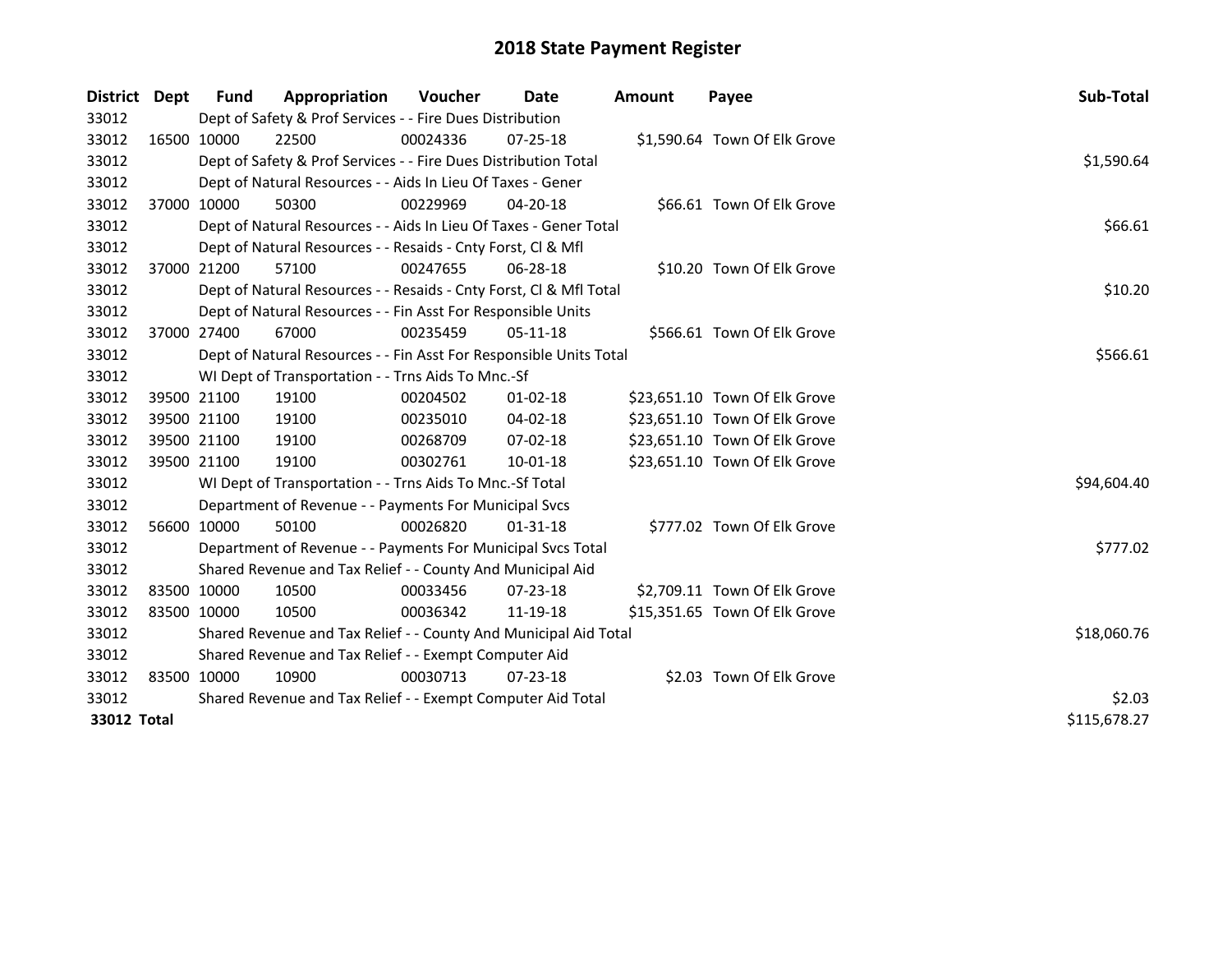| District Dept |             | <b>Fund</b>                                              | Appropriation                                                      | Voucher     | Date           | <b>Amount</b> | Payee                        | Sub-Total  |
|---------------|-------------|----------------------------------------------------------|--------------------------------------------------------------------|-------------|----------------|---------------|------------------------------|------------|
| 33014         |             |                                                          | Dept of Safety & Prof Services - - Fire Dues Distribution          |             |                |               |                              |            |
| 33014         | 16500 10000 |                                                          | 22500                                                              | 00024337    | 07-25-18       |               | \$1,259.56 Fayette, Town Of  |            |
| 33014         |             |                                                          | Dept of Safety & Prof Services - - Fire Dues Distribution Total    |             |                |               |                              | \$1,259.56 |
| 33014         |             |                                                          | Dept of Natural Resources - - Aids In Lieu Of Taxes - Gener        |             |                |               |                              |            |
| 33014         | 37000 10000 |                                                          | 50300                                                              | 00211573    | 02-02-18       |               | \$22,398.65 Fayette, Town Of |            |
| 33014         | 37000 10000 |                                                          | 50300                                                              | 00211574    | 02-02-18       |               | \$2,023.03 Fayette, Town Of  |            |
| 33014         | 37000 10000 |                                                          | 50300                                                              | 00211575    | 02-02-18       |               | \$1,713.01 Fayette, Town Of  |            |
| 33014         | 37000 10000 |                                                          | 50300                                                              | 00229053    | 04-20-18       |               | \$467.55 Fayette, Town Of    |            |
| 33014         | 37000 10000 |                                                          | 50300                                                              | 00229054    | 04-20-18       |               | \$2,781.72 Fayette, Town Of  |            |
| 33014         |             |                                                          | Dept of Natural Resources - - Aids In Lieu Of Taxes - Gener Total  | \$29,383.96 |                |               |                              |            |
| 33014         |             |                                                          | Dept of Natural Resources - - Gpo--State Funds                     |             |                |               |                              |            |
| 33014         | 37000 21200 |                                                          | 36100                                                              | 00220241    | 04-05-18       |               | \$50.00 Fayette, Town Of     |            |
| 33014         |             |                                                          | Dept of Natural Resources - - Gpo--State Funds Total               |             |                |               |                              | \$50.00    |
| 33014         |             |                                                          | Dept of Natural Resources - - Resaids - Cnty Forst, Cl & Mfl       |             |                |               |                              |            |
| 33014         | 37000 21200 |                                                          | 57100                                                              | 00247656    | 06-28-18       |               | \$121.08 Fayette, Town Of    |            |
| 33014         |             |                                                          | Dept of Natural Resources - - Resaids - Cnty Forst, Cl & Mfl Total | \$121.08    |                |               |                              |            |
| 33014         |             |                                                          | Dept of Natural Resources - - Aids In Lieu Of Taxes - Sum S        |             |                |               |                              |            |
| 33014         | 37000 21200 |                                                          | 57900                                                              | 00229051    | $04 - 20 - 18$ |               | \$372.82 Fayette, Town Of    |            |
| 33014         | 37000 21200 |                                                          | 57900                                                              | 00229052    | 04-20-18       |               | \$1,495.44 Fayette, Town Of  |            |
| 33014         |             |                                                          | Dept of Natural Resources - - Aids In Lieu Of Taxes - Sum S Total  |             |                |               |                              | \$1,868.26 |
| 33014         |             |                                                          | Dept of Natural Resources - - Fin Asst For Responsible Units       |             |                |               |                              |            |
| 33014         | 37000 27400 |                                                          | 67000                                                              | 00235464    | 05-11-18       |               | \$534.12 Fayette, Town Of    |            |
| 33014         |             |                                                          | Dept of Natural Resources - - Fin Asst For Responsible Units Total |             |                |               |                              | \$534.12   |
| 33014         |             |                                                          | WI Dept of Transportation - - Trns Aids To Mnc.-Sf                 |             |                |               |                              |            |
| 33014         | 39500 21100 |                                                          | 19100                                                              | 00204503    | $01 - 02 - 18$ |               | \$14,919.13 Fayette, Town Of |            |
| 33014         | 39500 21100 |                                                          | 19100                                                              | 00235011    | 04-02-18       |               | \$14,919.13 Fayette, Town Of |            |
| 33014         | 39500 21100 |                                                          | 19100                                                              | 00268710    | 07-02-18       |               | \$14,919.13 Fayette, Town Of |            |
| 33014         | 39500 21100 |                                                          | 19100                                                              | 00302762    | 10-01-18       |               | \$14,919.13 Fayette, Town Of |            |
| 33014         |             | WI Dept of Transportation - - Trns Aids To Mnc.-Sf Total | \$59,676.52                                                        |             |                |               |                              |            |
| 33014         |             |                                                          | Department of Revenue - - Payments For Municipal Svcs              |             |                |               |                              |            |
| 33014         | 56600 10000 |                                                          | 50100                                                              | 00026821    | 01-31-18       |               | \$591.20 Fayette, Town Of    |            |
| 33014         |             |                                                          | Department of Revenue - - Payments For Municipal Svcs Total        |             |                |               |                              | \$591.20   |
| 33014         |             |                                                          | Shared Revenue and Tax Relief - - County And Municipal Aid         |             |                |               |                              |            |
| 33014         | 83500 10000 |                                                          | 10500                                                              | 00033457    | 07-23-18       |               | \$3,185.70 Fayette, Town Of  |            |
| 33014         | 83500 10000 |                                                          | 10500                                                              | 00036343    | 11-19-18       |               | \$18,052.33 Fayette, Town Of |            |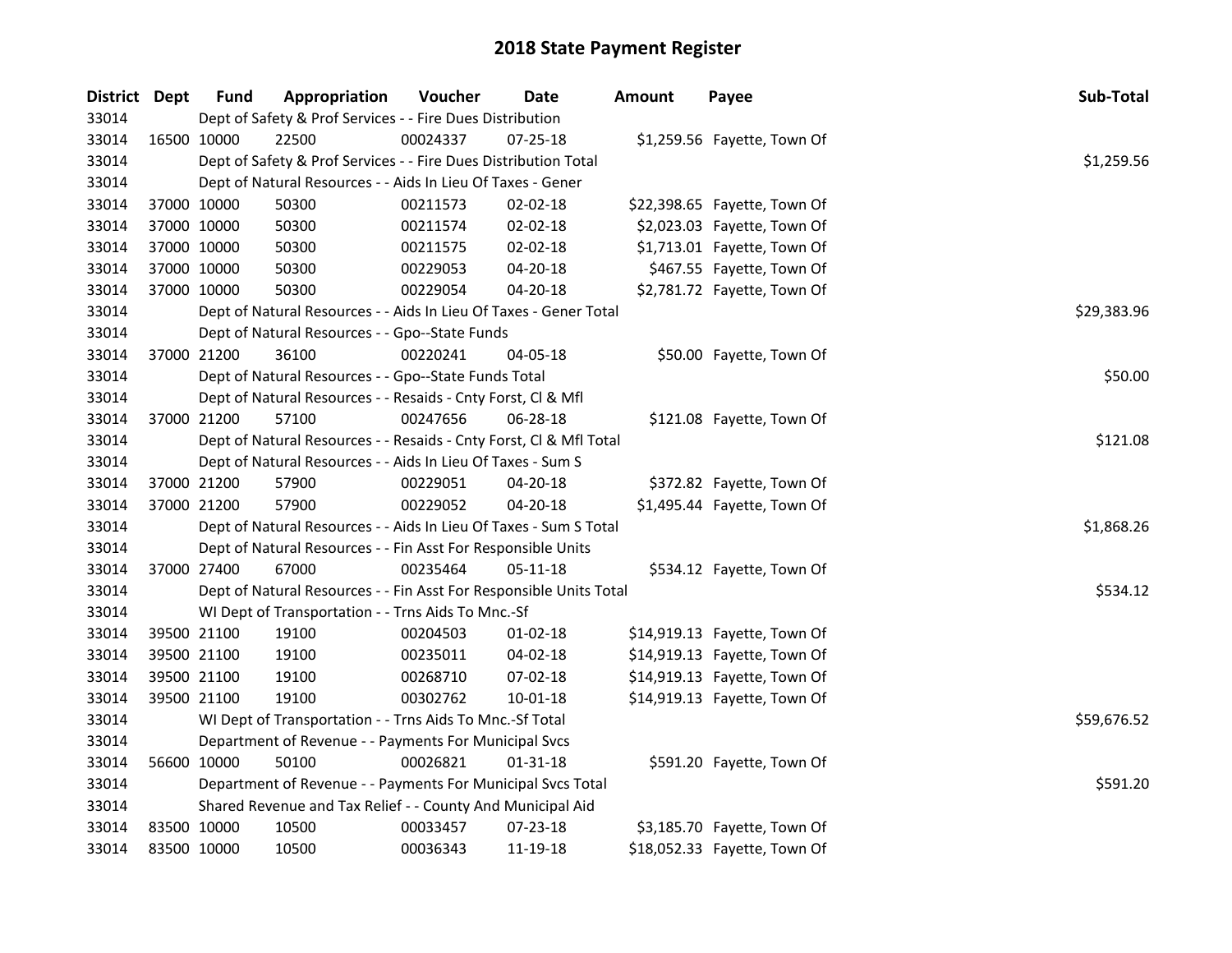| District Dept | <b>Fund</b> | Appropriation                                                    | Voucher  | Date           | Amount | Pavee                   | Sub-Total    |
|---------------|-------------|------------------------------------------------------------------|----------|----------------|--------|-------------------------|--------------|
| 33014         |             | Shared Revenue and Tax Relief - - County And Municipal Aid Total |          |                |        |                         | \$21,238.03  |
| 33014         |             | Shared Revenue and Tax Relief - - Exempt Computer Aid            |          |                |        |                         |              |
| 33014         | 83500 10000 | 10900                                                            | 00030714 | $07 - 23 - 18$ |        | \$2.03 Fayette, Town Of |              |
| 33014         |             | Shared Revenue and Tax Relief - - Exempt Computer Aid Total      |          |                |        |                         | \$2.03       |
| 33014 Total   |             |                                                                  |          |                |        |                         | \$114,724.76 |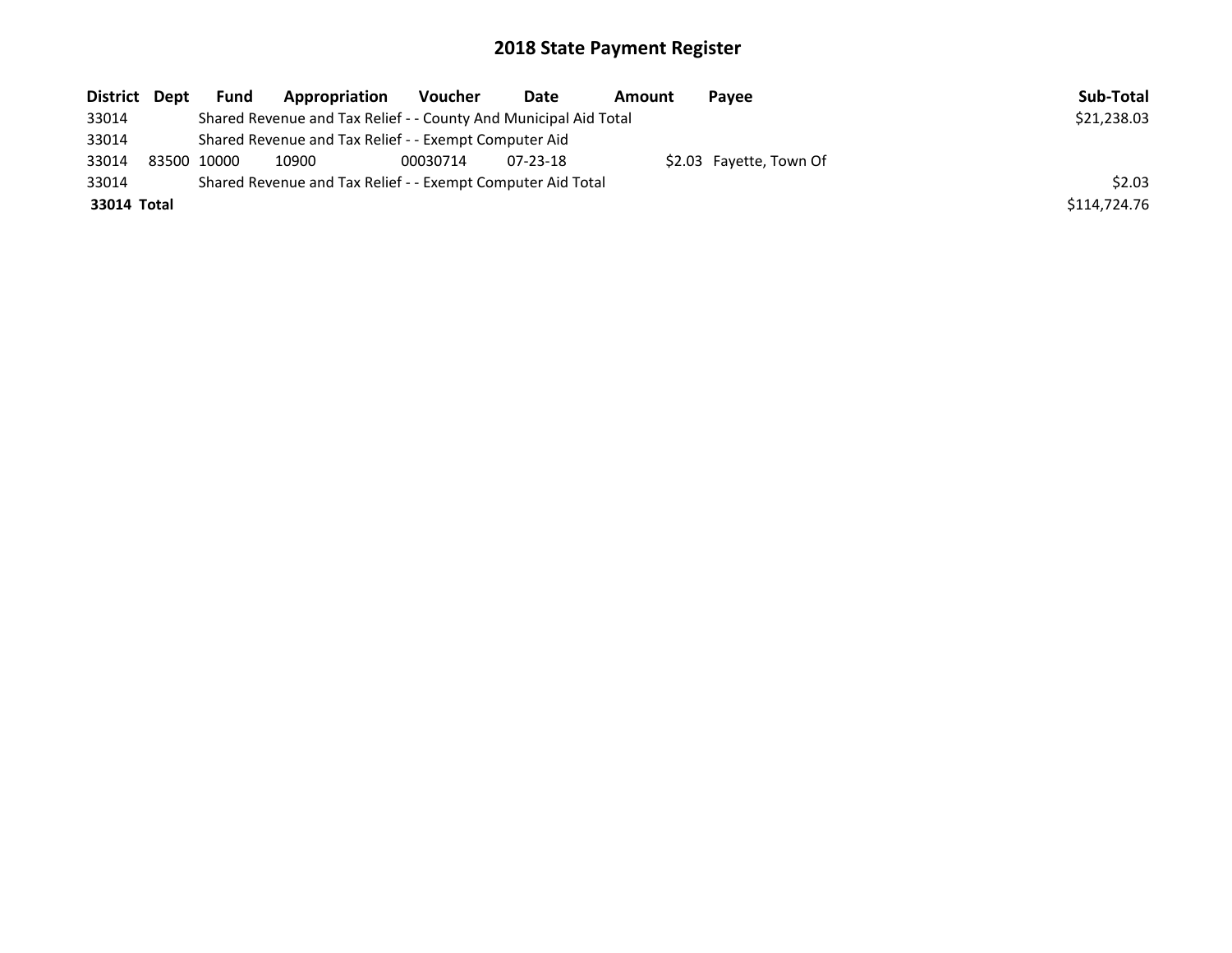| <b>District</b> | Dept        | <b>Fund</b>                                   | Appropriation                                                         | Voucher      | <b>Date</b>    | <b>Amount</b> | Payee                       | Sub-Total    |
|-----------------|-------------|-----------------------------------------------|-----------------------------------------------------------------------|--------------|----------------|---------------|-----------------------------|--------------|
| 33016           |             |                                               | Dept of Safety & Prof Services - - Fire Dues Distribution             |              |                |               |                             |              |
| 33016           |             | 16500 10000                                   | 22500                                                                 | 00024338     | 07-25-18       |               | \$1,776.36 Town Of Gratiot  |              |
| 33016           |             |                                               | Dept of Safety & Prof Services - - Fire Dues Distribution Total       |              |                |               |                             | \$1,776.36   |
| 33016           |             |                                               | Dept of Natural Resources - - Resaids - Cnty Forst, Cl & Mfl          |              |                |               |                             |              |
| 33016           |             | 37000 21200                                   | 57100                                                                 | 00247657     | 06-28-18       |               | \$65.62 Town Of Gratiot     |              |
| 33016           |             |                                               | Dept of Natural Resources - - Resaids - Cnty Forst, Cl & Mfl Total    |              |                |               |                             | \$65.62      |
| 33016           |             |                                               | Dept of Natural Resources - - Fin Asst For Responsible Units          |              |                |               |                             |              |
| 33016           |             | 37000 27400                                   | 67000                                                                 | 00235642     | 05-11-18       |               | \$3,163.28 Town Of Gratiot  |              |
| 33016           |             |                                               | Dept of Natural Resources - - Fin Asst For Responsible Units Total    |              |                |               |                             | \$3,163.28   |
| 33016           |             |                                               | WI Dept of Transportation - - Trns Aids To Mnc.-Sf                    |              |                |               |                             |              |
| 33016           |             | 39500 21100                                   | 19100                                                                 | 00204504     | $01 - 02 - 18$ |               | \$36,868.24 Town Of Gratiot |              |
| 33016           |             | 39500 21100                                   | 19100                                                                 | 00235012     | 04-02-18       |               | \$36,868.24 Town Of Gratiot |              |
| 33016           |             | 39500 21100                                   | 19100                                                                 | 00268711     | 07-02-18       |               | \$36,868.24 Town Of Gratiot |              |
| 33016           | 39500 21100 |                                               | 19100                                                                 | 00302763     | 10-01-18       |               | \$36,868.25 Town Of Gratiot |              |
| 33016           |             |                                               | WI Dept of Transportation - - Trns Aids To Mnc.-Sf Total              | \$147,472.97 |                |               |                             |              |
| 33016           |             |                                               | Shared Revenue and Tax Relief - - Expenditure Restraint Program       |              |                |               |                             |              |
| 33016           | 83500 10000 |                                               | 10100                                                                 | 00033458     | 07-23-18       |               | \$1,115.95 Town Of Gratiot  |              |
| 33016           | 83500 10000 |                                               | 10100                                                                 | 00036344     | 11-19-18       |               | \$0.07 Town Of Gratiot      |              |
| 33016           |             |                                               | Shared Revenue and Tax Relief - - Expenditure Restraint Program Total |              |                |               |                             | \$1,116.02   |
| 33016           |             |                                               | Shared Revenue and Tax Relief - - County And Municipal Aid            |              |                |               |                             |              |
| 33016           | 83500 10000 |                                               | 10500                                                                 | 00033458     | 07-23-18       |               | \$3,236.40 Town Of Gratiot  |              |
| 33016           | 83500 10000 |                                               | 10500                                                                 | 00036344     | 11-19-18       |               | \$18,339.61 Town Of Gratiot |              |
| 33016           |             |                                               | Shared Revenue and Tax Relief - - County And Municipal Aid Total      |              |                |               |                             | \$21,576.01  |
| 33016           |             |                                               | Shared Revenue and Tax Relief - - Exempt Computer Aid                 |              |                |               |                             |              |
| 33016           | 83500 10000 |                                               | 10900                                                                 | 00030715     | 07-23-18       |               | \$10.15 Town Of Gratiot     |              |
| 33016           |             |                                               | Shared Revenue and Tax Relief - - Exempt Computer Aid Total           |              |                |               |                             | \$10.15      |
| 33016           |             | Shared Revenue and Tax Relief - - Utility Aid |                                                                       |              |                |               |                             |              |
| 33016           | 83500 10000 |                                               | 11000                                                                 | 00033458     | $07 - 23 - 18$ |               | \$80.65 Town Of Gratiot     |              |
| 33016           | 83500 10000 |                                               | 11000                                                                 | 00036344     | 11-19-18       |               | \$476.29 Town Of Gratiot    |              |
| 33016           |             |                                               | Shared Revenue and Tax Relief - - Utility Aid Total                   | \$556.94     |                |               |                             |              |
| 33016 Total     |             |                                               |                                                                       |              |                |               |                             | \$175,737.35 |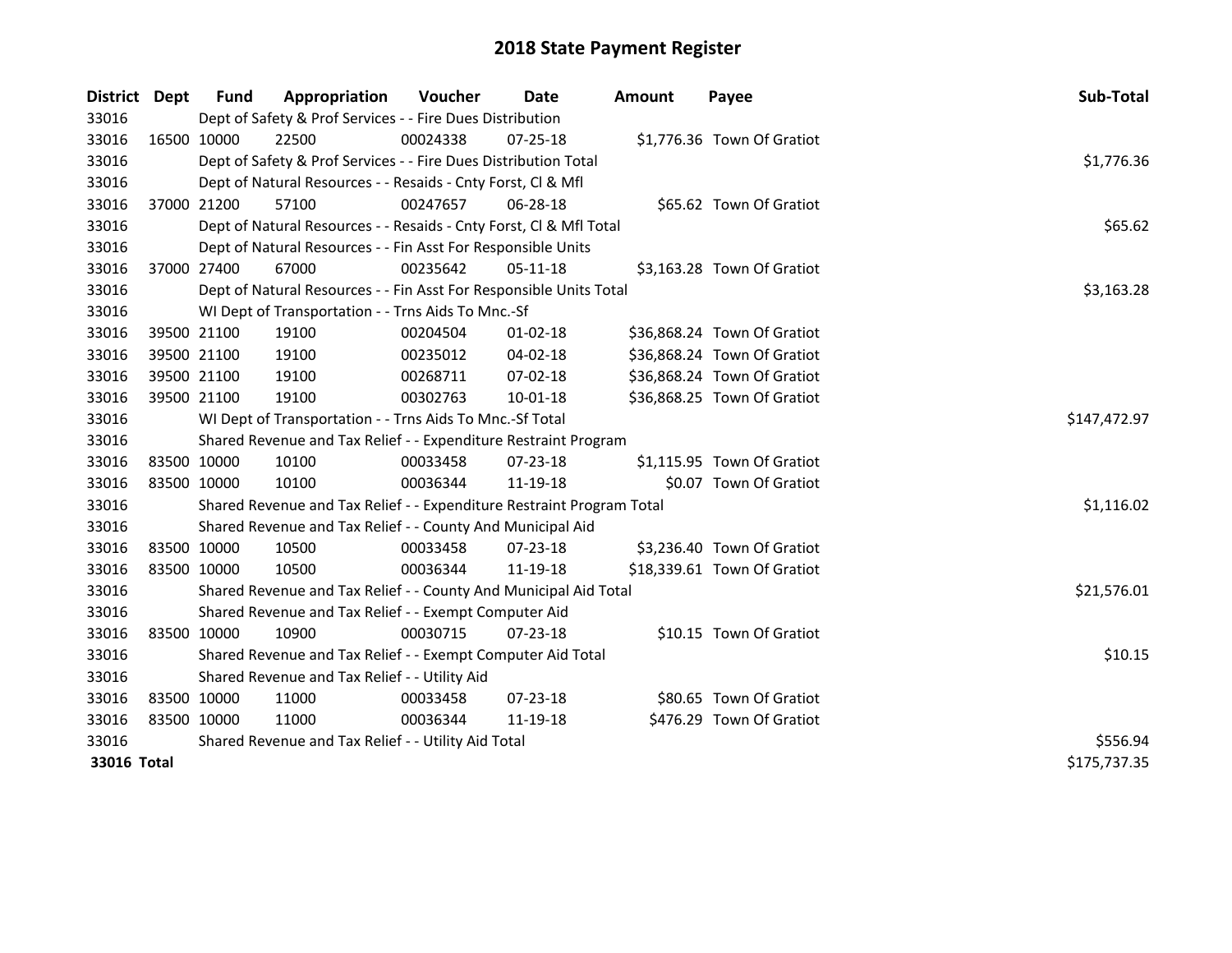| <b>District</b> | Dept        | <b>Fund</b>                                           | Appropriation                                                          | Voucher  | Date           | <b>Amount</b> | Payee                       | Sub-Total    |
|-----------------|-------------|-------------------------------------------------------|------------------------------------------------------------------------|----------|----------------|---------------|-----------------------------|--------------|
| 33018           |             |                                                       | Dept of Safety & Prof Services - - Fire Dues Distribution              |          |                |               |                             |              |
| 33018           |             | 16500 10000                                           | 22500                                                                  | 00019150 | 07-03-18       |               | \$1,325.98 Town Of Kendall  |              |
| 33018           |             |                                                       | Dept of Safety & Prof Services - - Fire Dues Distribution Total        |          |                |               |                             | \$1,325.98   |
| 33018           |             |                                                       | Dept of Natural Resources - - Aids In Lieu Of Taxes - Gener            |          |                |               |                             |              |
| 33018           |             | 37000 10000                                           | 50300                                                                  | 00230034 | 04-20-18       |               | \$34.58 Town Of Kendall     |              |
| 33018           |             |                                                       | Dept of Natural Resources - - Aids In Lieu Of Taxes - Gener Total      |          |                |               |                             | \$34.58      |
| 33018           |             |                                                       | Dept of Natural Resources - - Resaids - Cnty Forst, Cl & Mfl           |          |                |               |                             |              |
| 33018           |             | 37000 21200                                           | 57100                                                                  | 00247658 | 06-29-18       |               | \$83.30 Town Of Kendall     |              |
| 33018           |             |                                                       | Dept of Natural Resources - - Resaids - Cnty Forst, Cl & Mfl Total     |          |                |               |                             | \$83.30      |
| 33018           |             |                                                       | Dept of Natural Resources - - Fin Asst For Responsible Units           |          |                |               |                             |              |
| 33018           |             | 37000 27400                                           | 67000                                                                  | 00235477 | 05-11-18       |               | \$740.96 Town Of Kendall    |              |
| 33018           |             |                                                       | Dept of Natural Resources - - Fin Asst For Responsible Units Total     |          |                |               |                             | \$740.96     |
| 33018           |             |                                                       | WI Dept of Transportation - - Trns Aids To Mnc.-Sf                     |          |                |               |                             |              |
| 33018           |             | 39500 21100                                           | 19100                                                                  | 00204505 | 01-02-18       |               | \$23,937.78 Town Of Kendall |              |
| 33018           |             | 39500 21100                                           | 19100                                                                  | 00235013 | 04-02-18       |               | \$23,937.78 Town Of Kendall |              |
| 33018           |             | 39500 21100                                           | 19100                                                                  | 00268712 | 07-03-18       |               | \$23,937.78 Town Of Kendall |              |
| 33018           |             | 39500 21100                                           | 19100                                                                  | 00302764 | 10-01-18       |               | \$23,937.78 Town Of Kendall |              |
| 33018           |             |                                                       | WI Dept of Transportation - - Trns Aids To Mnc.-Sf Total               |          |                |               |                             | \$95,751.12  |
| 33018           |             |                                                       | Department of Military Affairs - - Federal Aid, Local Assistance       |          |                |               |                             |              |
| 33018           |             | 46500 10000                                           | 34200                                                                  | 00051383 | 11-01-18       |               | \$18,333.00 Town Of Kendall |              |
| 33018           |             |                                                       | Department of Military Affairs - - Federal Aid, Local Assistance Total |          |                |               |                             | \$18,333.00  |
| 33018           |             |                                                       | Shared Revenue and Tax Relief - - Expenditure Restraint Program        |          |                |               |                             |              |
| 33018           | 83500 10000 |                                                       | 10100                                                                  | 00033459 | $07 - 24 - 18$ |               | \$1,838.30 Town Of Kendall  |              |
| 33018           | 83500 10000 |                                                       | 10100                                                                  | 00036345 | 11-19-18       |               | \$0.07 Town Of Kendall      |              |
| 33018           |             |                                                       | Shared Revenue and Tax Relief - - Expenditure Restraint Program Total  |          |                |               |                             | \$1,838.37   |
| 33018           |             |                                                       | Shared Revenue and Tax Relief - - County And Municipal Aid             |          |                |               |                             |              |
| 33018           | 83500 10000 |                                                       | 10500                                                                  | 00033459 | $07 - 24 - 18$ |               | \$2,324.96 Town Of Kendall  |              |
| 33018           | 83500 10000 |                                                       | 10500                                                                  | 00036345 | 11-19-18       |               | \$13,174.75 Town Of Kendall |              |
| 33018           |             |                                                       | Shared Revenue and Tax Relief - - County And Municipal Aid Total       |          |                |               |                             | \$15,499.71  |
| 33018           |             | Shared Revenue and Tax Relief - - Exempt Computer Aid |                                                                        |          |                |               |                             |              |
| 33018           | 83500 10000 |                                                       | 10900                                                                  | 00030716 | $07 - 24 - 18$ |               | \$2.03 Town Of Kendall      |              |
| 33018           |             |                                                       | Shared Revenue and Tax Relief - - Exempt Computer Aid Total            |          |                |               |                             | \$2.03       |
| 33018 Total     |             |                                                       |                                                                        |          |                |               |                             | \$133,609.05 |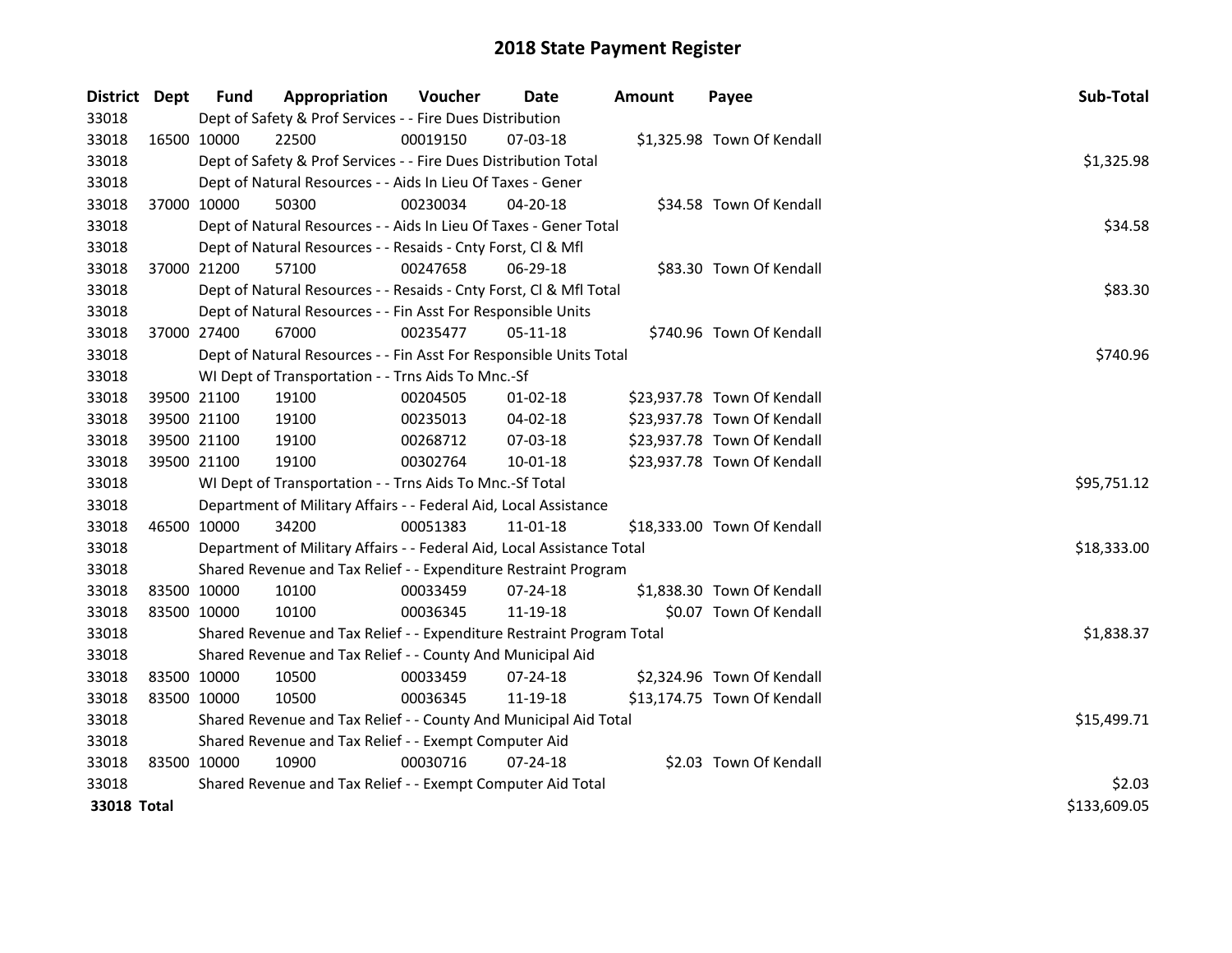| District Dept | <b>Fund</b>                                   | Appropriation                                                          | Voucher     | Date     | <b>Amount</b> | Payee                      | Sub-Total   |
|---------------|-----------------------------------------------|------------------------------------------------------------------------|-------------|----------|---------------|----------------------------|-------------|
| 33020         |                                               | Dept of Safety & Prof Services - - Fire Dues Distribution              |             |          |               |                            |             |
| 33020         | 16500 10000                                   | 22500                                                                  | 00026390    | 09-27-18 |               | \$804.79 Town Of Lamont    |             |
| 33020         |                                               | Dept of Safety & Prof Services - - Fire Dues Distribution Total        |             |          |               |                            | \$804.79    |
| 33020         |                                               | Dept of Natural Resources - - Resaids - Cnty Forst, Cl & Mfl           |             |          |               |                            |             |
| 33020         | 37000 21200                                   | 57100                                                                  | 00247659    | 06-28-18 |               | \$51.30 Town Of Lamont     |             |
| 33020         |                                               | Dept of Natural Resources - - Resaids - Cnty Forst, Cl & Mfl Total     | \$51.30     |          |               |                            |             |
| 33020         |                                               | Dept of Natural Resources - - Fin Asst For Responsible Units           |             |          |               |                            |             |
| 33020         | 37000 27400                                   | 67000                                                                  | 00235478    | 05-11-18 |               | \$984.94 Town Of Lamont    |             |
| 33020         |                                               | Dept of Natural Resources - - Fin Asst For Responsible Units Total     |             |          |               |                            | \$984.94    |
| 33020         |                                               | WI Dept of Transportation - - Trns Aids To Mnc.-Sf                     |             |          |               |                            |             |
| 33020         | 39500 21100                                   | 19100                                                                  | 00204506    | 01-02-18 |               | \$17,236.63 Town Of Lamont |             |
| 33020         | 39500 21100                                   | 19100                                                                  | 00235014    | 04-02-18 |               | \$17,236.63 Town Of Lamont |             |
| 33020         | 39500 21100                                   | 19100                                                                  | 00281546    | 07-31-18 |               | \$17,236.63 Town Of Lamont |             |
| 33020         | 39500 21100                                   | 19100                                                                  | 00309072    | 10-09-18 |               | \$17,236.65 Town Of Lamont |             |
| 33020         |                                               | WI Dept of Transportation - - Trns Aids To Mnc.-Sf Total               | \$68,946.54 |          |               |                            |             |
| 33020         |                                               | Department of Military Affairs - - Disaster Recovery Aid               |             |          |               |                            |             |
| 33020         | 46500 10000                                   | 30500                                                                  | 00048969    | 09-14-18 |               | \$837.50 Town Of Lamont    |             |
| 33020         |                                               | Department of Military Affairs - - Disaster Recovery Aid Total         |             |          |               |                            | \$837.50    |
| 33020         |                                               | Department of Military Affairs - - Federal Aid, Local Assistance       |             |          |               |                            |             |
| 33020         | 46500 10000                                   | 34200                                                                  | 00048969    | 09-14-18 |               | \$5,025.00 Town Of Lamont  |             |
| 33020         |                                               | Department of Military Affairs - - Federal Aid, Local Assistance Total |             |          |               |                            | \$5,025.00  |
| 33020         |                                               | Shared Revenue and Tax Relief - - County And Municipal Aid             |             |          |               |                            |             |
| 33020         | 83500 10000                                   | 10500                                                                  | 00034606    | 08-02-18 |               | \$2,733.47 Town Of Lamont  |             |
| 33020         | 83500 10000                                   | 10500                                                                  | 00036346    | 11-19-18 |               | \$15,489.66 Town Of Lamont |             |
| 33020         |                                               | Shared Revenue and Tax Relief - - County And Municipal Aid Total       |             |          |               |                            | \$18,223.13 |
| 33020         |                                               | Shared Revenue and Tax Relief - - Exempt Computer Aid                  |             |          |               |                            |             |
| 33020         | 83500 10000                                   | 10900                                                                  | 00034607    | 08-02-18 |               | \$4.06 Town Of Lamont      |             |
| 33020         |                                               | Shared Revenue and Tax Relief - - Exempt Computer Aid Total            |             |          |               |                            | \$4.06      |
| 33020         | Shared Revenue and Tax Relief - - Utility Aid |                                                                        |             |          |               |                            |             |
| 33020         | 83500 10000                                   | 11000                                                                  | 00034606    | 08-02-18 |               | \$84.55 Town Of Lamont     |             |
| 33020         | 83500 10000                                   | 11000                                                                  | 00036346    | 11-19-18 |               | \$499.30 Town Of Lamont    |             |
| 33020         |                                               | Shared Revenue and Tax Relief - - Utility Aid Total                    |             |          |               |                            | \$583.85    |
| 33020 Total   |                                               |                                                                        |             |          |               |                            | \$95,461.11 |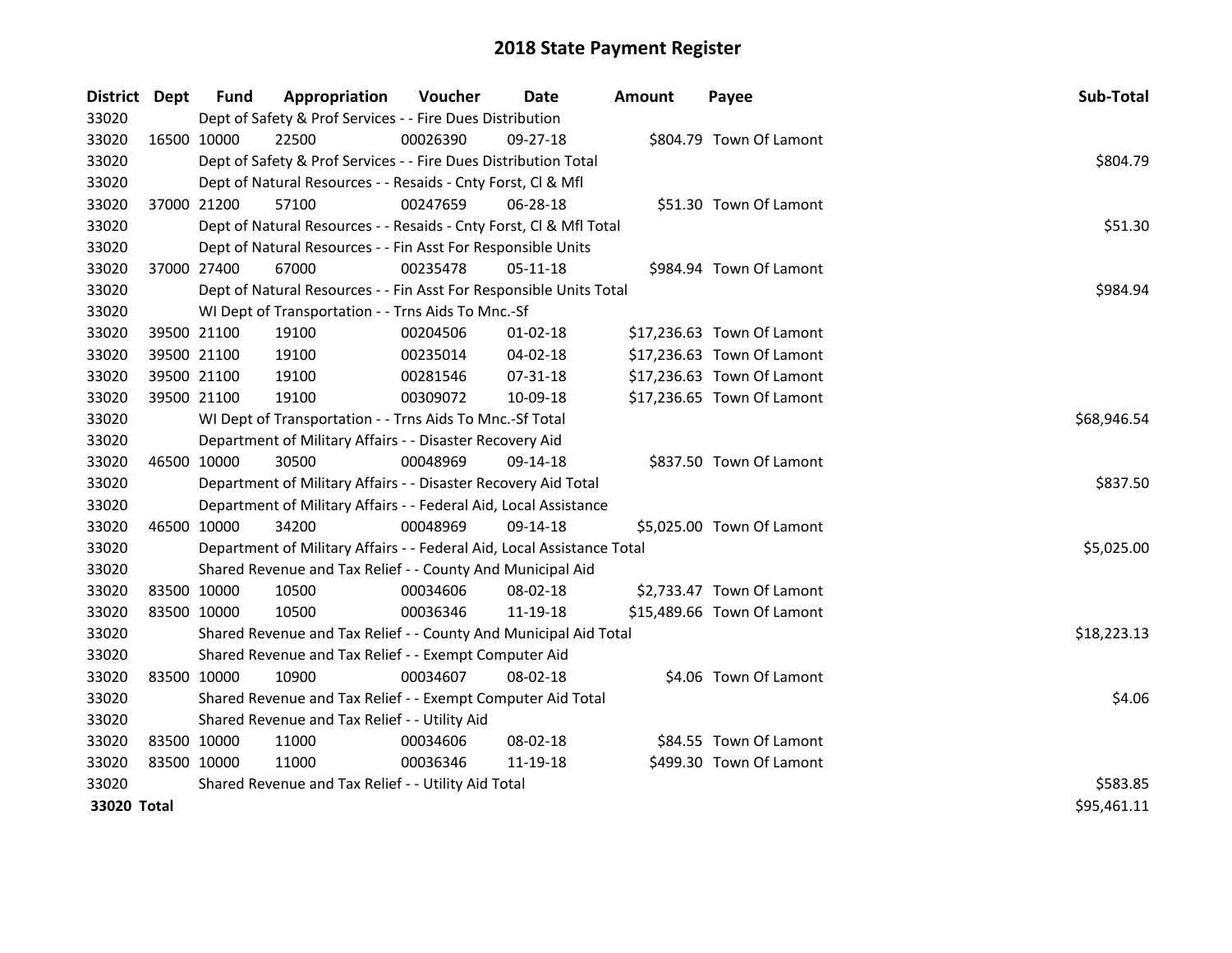| <b>District</b> | Dept | Fund                                                | Appropriation                                                      | <b>Voucher</b> | Date           | Amount  | Payee                          | Sub-Total   |
|-----------------|------|-----------------------------------------------------|--------------------------------------------------------------------|----------------|----------------|---------|--------------------------------|-------------|
| 33022           |      |                                                     | Dept of Safety & Prof Services - - Fire Dues Distribution          |                |                |         |                                |             |
| 33022           |      | 16500 10000                                         | 22500                                                              | 00024340       | $07 - 24 - 18$ |         | \$463.69 Town Of Monticello    |             |
| 33022           |      |                                                     | Dept of Safety & Prof Services - - Fire Dues Distribution Total    |                |                |         |                                | \$463.69    |
| 33022           |      |                                                     | Dept of Natural Resources - - Resaids - Cnty Forst, Cl & Mfl       |                |                |         |                                |             |
| 33022           |      | 37000 21200                                         | 57100                                                              | 00247660       | 06-28-18       |         | \$36.60 Town Of Monticello     |             |
| 33022           |      |                                                     | Dept of Natural Resources - - Resaids - Cnty Forst, CI & Mfl Total |                |                | \$36.60 |                                |             |
| 33022           |      |                                                     | WI Dept of Transportation - - Trns Aids To Mnc.-Sf                 |                |                |         |                                |             |
| 33022           |      | 39500 21100                                         | 19100                                                              | 00204507       | $01 - 02 - 18$ |         | \$13,969.67 Town Of Monticello |             |
| 33022           |      | 39500 21100                                         | 19100                                                              | 00235015       | 04-02-18       |         | \$13,969.67 Town Of Monticello |             |
| 33022           |      | 39500 21100                                         | 19100                                                              | 00268714       | 07-02-18       |         | \$13,969.67 Town Of Monticello |             |
| 33022           |      | 39500 21100                                         | 19100                                                              | 00302766       | 10-01-18       |         | \$13,969.70 Town Of Monticello |             |
| 33022           |      |                                                     | WI Dept of Transportation - - Trns Aids To Mnc.-Sf Total           |                |                |         |                                | \$55,878.71 |
| 33022           |      |                                                     | Shared Revenue and Tax Relief - - County And Municipal Aid         |                |                |         |                                |             |
| 33022           |      | 83500 10000                                         | 10500                                                              | 00033461       | 07-23-18       |         | \$2,793.59 Town Of Monticello  |             |
| 33022           |      | 83500 10000                                         | 10500                                                              | 00036347       | 11-19-18       |         | \$15,830.33 Town Of Monticello |             |
| 33022           |      |                                                     | Shared Revenue and Tax Relief - - County And Municipal Aid Total   |                |                |         |                                | \$18,623.92 |
| 33022           |      |                                                     | Shared Revenue and Tax Relief - - Utility Aid                      |                |                |         |                                |             |
| 33022           |      | 83500 10000                                         | 11000                                                              | 00033461       | $07 - 23 - 18$ |         | \$31.15 Town Of Monticello     |             |
| 33022           |      | 83500 10000                                         | 11000                                                              | 00036347       | 11-19-18       |         | \$157.64 Town Of Monticello    |             |
| 33022           |      | Shared Revenue and Tax Relief - - Utility Aid Total | \$188.79                                                           |                |                |         |                                |             |
| 33022 Total     |      |                                                     |                                                                    |                |                |         |                                | \$75,191.71 |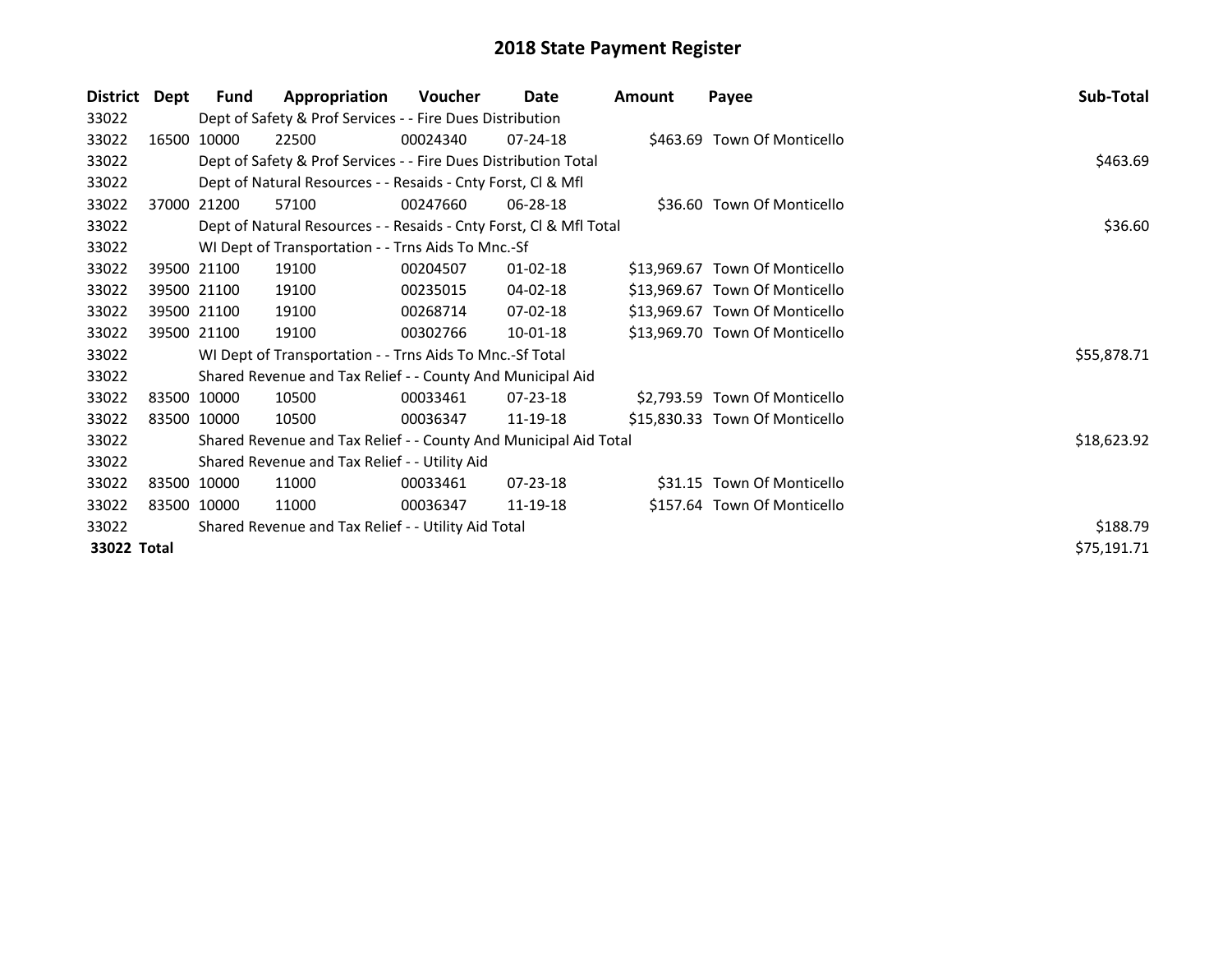| District Dept |             | Fund        | Appropriation                                                          | Voucher     | <b>Date</b>    | <b>Amount</b> | Payee                            | Sub-Total    |
|---------------|-------------|-------------|------------------------------------------------------------------------|-------------|----------------|---------------|----------------------------------|--------------|
| 33024         |             |             | Dept of Safety & Prof Services - - Fire Dues Distribution              |             |                |               |                                  |              |
| 33024         |             | 16500 10000 | 22500                                                                  | 00024341    | $07 - 25 - 18$ |               | \$1,214.35 Town Of New Diggings  |              |
| 33024         |             |             | Dept of Safety & Prof Services - - Fire Dues Distribution Total        |             |                |               |                                  | \$1,214.35   |
| 33024         |             |             | Dept of Natural Resources - - Resaids - Cnty Forst, Cl & Mfl           |             |                |               |                                  |              |
| 33024         |             | 37000 21200 | 57100                                                                  | 00247661    | 06-28-18       |               | \$79.61 Town Of New Diggings     |              |
| 33024         |             |             | Dept of Natural Resources - - Resaids - Cnty Forst, CI & Mfl Total     |             |                |               |                                  | \$79.61      |
| 33024         |             |             | Dept of Natural Resources - - Fin Asst For Responsible Units           |             |                |               |                                  |              |
| 33024         |             | 37000 27400 | 67000                                                                  | 00235166    | 05-11-18       |               | \$539.67 Town Of New Diggings    |              |
| 33024         |             |             | Dept of Natural Resources - - Fin Asst For Responsible Units Total     |             |                |               |                                  | \$539.67     |
| 33024         |             |             | WI Dept of Transportation - - Trns Aids To Mnc.-Sf                     |             |                |               |                                  |              |
| 33024         |             | 39500 21100 | 19100                                                                  | 00204508    | $01-02-18$     |               | \$19,028.38 Town Of New Diggings |              |
| 33024         |             | 39500 21100 | 19100                                                                  | 00235016    | 04-02-18       |               | \$19,028.38 Town Of New Diggings |              |
| 33024         |             | 39500 21100 | 19100                                                                  | 00268715    | 07-02-18       |               | \$19,028.38 Town Of New Diggings |              |
| 33024         |             | 39500 21100 | 19100                                                                  | 00302767    | $10 - 01 - 18$ |               | \$19,028.40 Town Of New Diggings |              |
| 33024         |             |             | WI Dept of Transportation - - Trns Aids To Mnc.-Sf Total               | \$76,113.54 |                |               |                                  |              |
| 33024         |             |             | Department of Military Affairs - - Disaster Recovery Aid               |             |                |               |                                  |              |
| 33024         |             | 46500 10000 | 30500                                                                  | 00047272    | 08-03-18       |               | \$2,070.29 Town Of New Diggings  |              |
| 33024         |             |             | Department of Military Affairs - - Disaster Recovery Aid Total         |             |                |               |                                  | \$2,070.29   |
| 33024         |             |             | Department of Military Affairs - - Federal Aid, Local Assistance       |             |                |               |                                  |              |
| 33024         |             | 46500 10000 | 34200                                                                  | 00047272    | 08-03-18       |               | \$12,421.73 Town Of New Diggings |              |
| 33024         |             | 46500 10000 | 34200                                                                  | 00052639    | 12-06-18       |               | \$18,698.51 Town Of New Diggings |              |
| 33024         |             |             | Department of Military Affairs - - Federal Aid, Local Assistance Total |             |                |               |                                  | \$31,120.24  |
| 33024         |             |             | Shared Revenue and Tax Relief - - County And Municipal Aid             |             |                |               |                                  |              |
| 33024         |             | 83500 10000 | 10500                                                                  | 00033462    | 07-23-18       |               | \$6,076.37 Town Of New Diggings  |              |
| 33024         |             | 83500 10000 | 10500                                                                  | 00036348    | 11-19-18       |               | \$34,432.79 Town Of New Diggings |              |
| 33024         |             |             | Shared Revenue and Tax Relief - - County And Municipal Aid Total       |             |                |               |                                  | \$40,509.16  |
| 33024         |             |             | Shared Revenue and Tax Relief - - Exempt Computer Aid                  |             |                |               |                                  |              |
| 33024         | 83500 10000 |             | 10900                                                                  | 00030718    | $07 - 23 - 18$ |               | \$2.03 Town Of New Diggings      |              |
| 33024         |             |             | Shared Revenue and Tax Relief - - Exempt Computer Aid Total            |             |                |               |                                  | \$2.03       |
| 33024         |             |             | Shared Revenue and Tax Relief - - Utility Aid                          |             |                |               |                                  |              |
| 33024         |             | 83500 10000 | 11000                                                                  | 00033462    | 07-23-18       |               | \$1.12 Town Of New Diggings      |              |
| 33024         | 83500 10000 |             | 11000                                                                  | 00036348    | 11-19-18       |               | \$5.80 Town Of New Diggings      |              |
| 33024         |             |             | Shared Revenue and Tax Relief - - Utility Aid Total                    |             |                |               |                                  | \$6.92       |
| 33024 Total   |             |             |                                                                        |             |                |               |                                  | \$151,655.81 |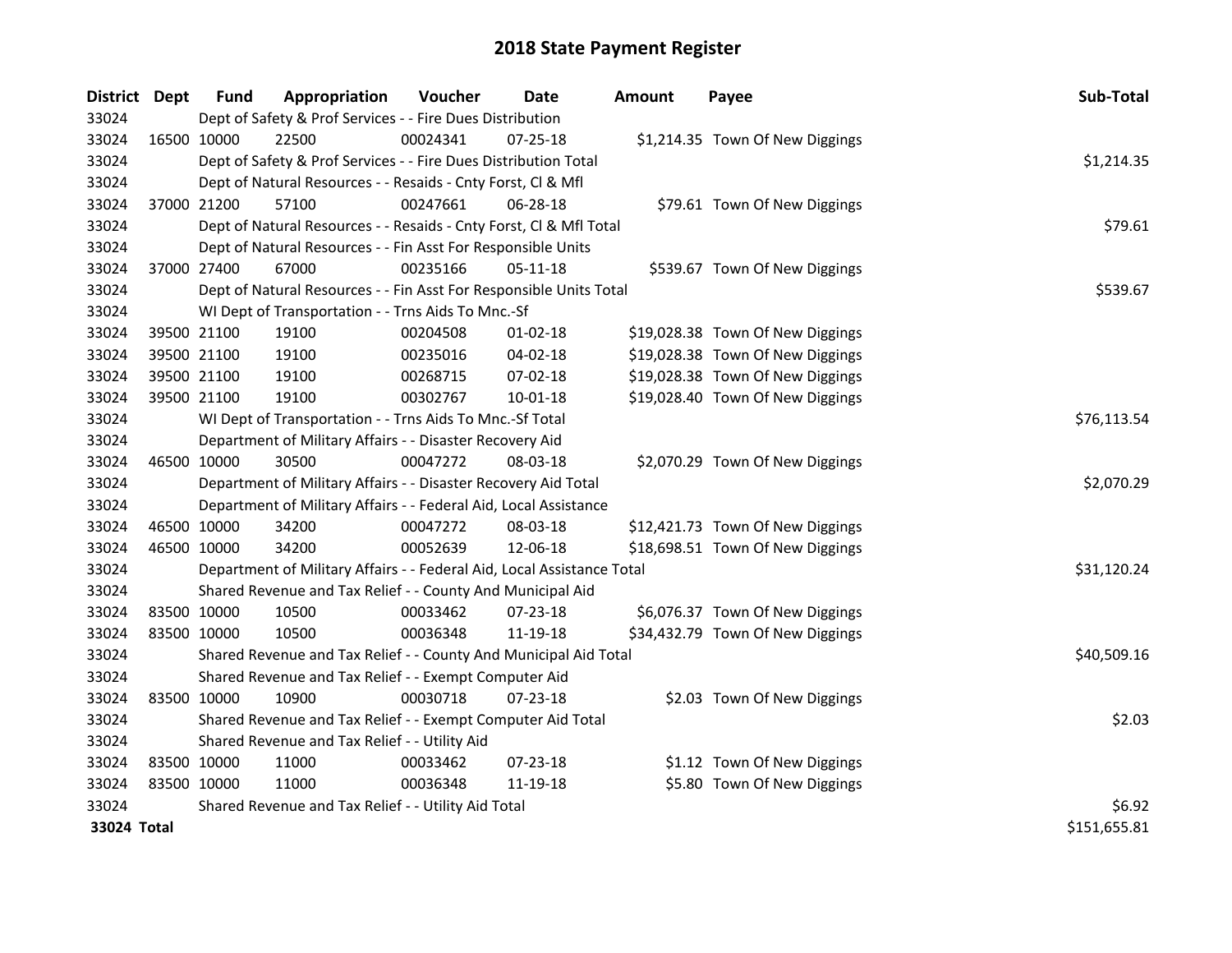| <b>District</b> | Dept | Fund        | Appropriation                                                      | Voucher  | Date           | Amount | Payee                        | Sub-Total    |  |  |
|-----------------|------|-------------|--------------------------------------------------------------------|----------|----------------|--------|------------------------------|--------------|--|--|
| 33026           |      |             | Dept of Safety & Prof Services - - Fire Dues Distribution          |          |                |        |                              |              |  |  |
| 33026           |      | 16500 10000 | 22500                                                              | 00024342 | $07 - 25 - 18$ |        | \$1,443.84 Seymour, Town Of  |              |  |  |
| 33026           |      |             | Dept of Safety & Prof Services - - Fire Dues Distribution Total    |          |                |        |                              |              |  |  |
| 33026           |      |             | Dept of Natural Resources - - Resaids - Cnty Forst, CI & Mfl       |          |                |        |                              |              |  |  |
| 33026           |      | 37000 21200 | 57100                                                              | 00247662 | 06-28-18       |        | \$2.02 Seymour, Town Of      |              |  |  |
| 33026           |      |             | Dept of Natural Resources - - Resaids - Cnty Forst, Cl & Mfl Total |          |                |        |                              | \$2.02       |  |  |
| 33026           |      |             | Dept of Natural Resources - - Fin Asst For Responsible Units       |          |                |        |                              |              |  |  |
| 33026           |      | 37000 27400 | 67000                                                              | 00235514 | $05-11-18$     |        | \$2,035.72 Seymour, Town Of  |              |  |  |
| 33026           |      |             | Dept of Natural Resources - - Fin Asst For Responsible Units Total |          |                |        |                              | \$2,035.72   |  |  |
| 33026           |      |             | WI Dept of Transportation - - Trns Aids To Mnc.-Sf                 |          |                |        |                              |              |  |  |
| 33026           |      | 39500 21100 | 19100                                                              | 00204509 | $01 - 02 - 18$ |        | \$21,793.65 Seymour, Town Of |              |  |  |
| 33026           |      | 39500 21100 | 19100                                                              | 00235017 | 04-02-18       |        | \$21,793.65 Seymour, Town Of |              |  |  |
| 33026           |      | 39500 21100 | 19100                                                              | 00268716 | $07 - 02 - 18$ |        | \$21,793.65 Seymour, Town Of |              |  |  |
| 33026           |      | 39500 21100 | 19100                                                              | 00302768 | 10-01-18       |        | \$21,793.66 Seymour, Town Of |              |  |  |
| 33026           |      |             | WI Dept of Transportation - - Trns Aids To Mnc.-Sf Total           |          |                |        |                              | \$87,174.61  |  |  |
| 33026           |      |             | Shared Revenue and Tax Relief - - County And Municipal Aid         |          |                |        |                              |              |  |  |
| 33026           |      | 83500 10000 | 10500                                                              | 00033463 | $07 - 23 - 18$ |        | \$2,459.17 Seymour, Town Of  |              |  |  |
| 33026           |      | 83500 10000 | 10500                                                              | 00036349 | 11-19-18       |        | \$13,935.29 Seymour, Town Of |              |  |  |
| 33026           |      |             | Shared Revenue and Tax Relief - - County And Municipal Aid Total   |          |                |        |                              | \$16,394.46  |  |  |
| 33026           |      |             | Shared Revenue and Tax Relief - - Exempt Computer Aid              |          |                |        |                              |              |  |  |
| 33026           |      | 83500 10000 | 10900                                                              | 00030719 | $07 - 23 - 18$ |        | \$8.12 Seymour, Town Of      |              |  |  |
| 33026           |      |             | Shared Revenue and Tax Relief - - Exempt Computer Aid Total        |          |                |        |                              | \$8.12       |  |  |
| 33026 Total     |      |             |                                                                    |          |                |        |                              | \$107,058.77 |  |  |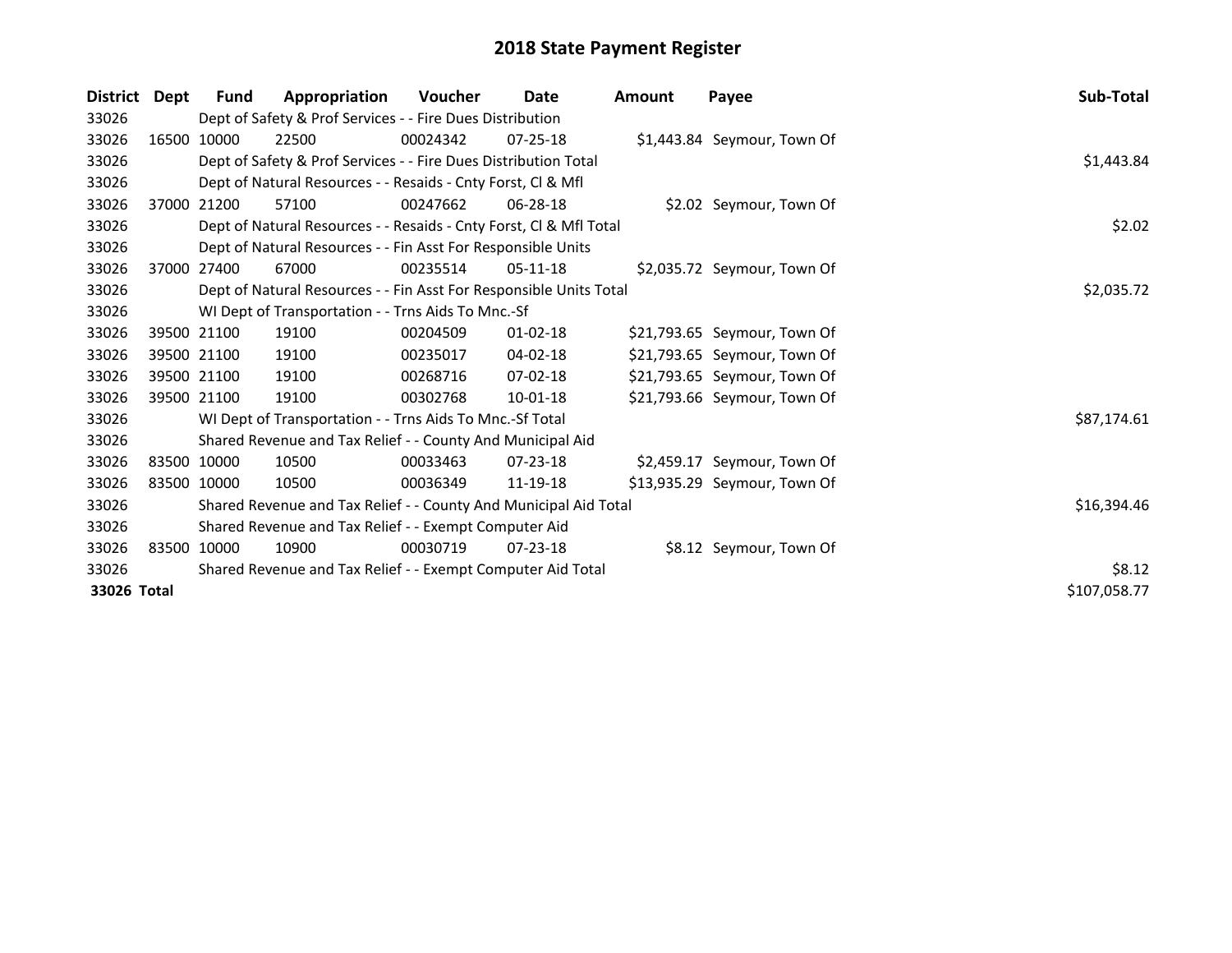| District Dept |             | <b>Fund</b>                                   | Appropriation                                                                   | Voucher            | Date           | <b>Amount</b> | Payee                          | Sub-Total    |
|---------------|-------------|-----------------------------------------------|---------------------------------------------------------------------------------|--------------------|----------------|---------------|--------------------------------|--------------|
| 33028         |             |                                               | Dept of Safety & Prof Services - - Fire Dues Distribution                       |                    |                |               |                                |              |
| 33028         |             | 16500 10000                                   | 22500                                                                           | 00024343           | $07 - 26 - 18$ |               | \$1,813.44 Town Of Shullsburg  |              |
| 33028         |             |                                               | Dept of Safety & Prof Services - - Fire Dues Distribution Total                 |                    |                |               |                                | \$1,813.44   |
| 33028         |             |                                               | Dept of Natural Resources - - Resaids - Cnty Forst, Cl & Mfl                    |                    |                |               |                                |              |
| 33028         |             | 37000 21200                                   | 57100                                                                           | 00247663           | 06-29-18       |               | \$15.92 Town Of Shullsburg     |              |
| 33028         |             |                                               | Dept of Natural Resources - - Resaids - Cnty Forst, Cl & Mfl Total              | \$15.92            |                |               |                                |              |
| 33028         |             |                                               | Dept of Natural Resources - - Fin Asst For Responsible Units                    |                    |                |               |                                |              |
| 33028         |             | 37000 27400                                   | 67000                                                                           | 00235516           | $05 - 11 - 18$ |               | \$1,275.87 Town Of Shullsburg  |              |
| 33028         |             |                                               | Dept of Natural Resources - - Fin Asst For Responsible Units Total              |                    |                |               |                                | \$1,275.87   |
| 33028         |             |                                               | WI Dept of Transportation - - Trns Aids To Mnc.-Sf                              |                    |                |               |                                |              |
| 33028         |             | 39500 21100                                   | 19100                                                                           | 00204510           | 01-02-18       |               | \$24,666.42 Town Of Shullsburg |              |
| 33028         |             | 39500 21100                                   | 19100                                                                           | 00235018           | 04-02-18       |               | \$24,666.42 Town Of Shullsburg |              |
| 33028         |             | 39500 21100                                   | 19100                                                                           | 00268717           | 07-02-18       |               | \$24,666.42 Town Of Shullsburg |              |
| 33028         |             | 39500 21100                                   | 19100                                                                           | 00302769           | 10-01-18       |               | \$24,666.44 Town Of Shullsburg |              |
| 33028         |             |                                               | WI Dept of Transportation - - Trns Aids To Mnc.-Sf Total                        | \$98,665.70        |                |               |                                |              |
| 33028         |             |                                               | WI Dept of Transportation - - Loc Rd Imp Prg St Fd                              |                    |                |               |                                |              |
| 33028         |             | 39500 21100                                   | 27800                                                                           | 00327867           | 12-03-18       |               | \$14,537.88 Town Of Shullsburg |              |
| 33028         |             |                                               | WI Dept of Transportation - - Loc Rd Imp Prg St Fd Total                        |                    |                |               |                                | \$14,537.88  |
| 33028         |             |                                               | Department of Health Services - - Prepaid Medical Transport Reimbursement       |                    |                |               |                                |              |
| 33028         | 43500 10000 |                                               | 16300                                                                           | AMBULANCE 11-08-18 |                |               | \$3,039.04 Town Of Shullsburg  |              |
| 33028         |             |                                               | Department of Health Services - - Prepaid Medical Transport Reimbursement Total |                    |                |               |                                | \$3,039.04   |
| 33028         |             |                                               | Shared Revenue and Tax Relief - - County And Municipal Aid                      |                    |                |               |                                |              |
| 33028         |             | 83500 10000                                   | 10500                                                                           | 00033464           | 07-23-18       |               | \$2,237.11 Town Of Shullsburg  |              |
| 33028         | 83500 10000 |                                               | 10500                                                                           | 00036350           | 11-19-18       |               | \$9,637.94 Town Of Shullsburg  |              |
| 33028         |             |                                               | Shared Revenue and Tax Relief - - County And Municipal Aid Total                |                    |                |               |                                | \$11,875.05  |
| 33028         |             |                                               | Shared Revenue and Tax Relief - - Exempt Computer Aid                           |                    |                |               |                                |              |
| 33028         | 83500 10000 |                                               | 10900                                                                           | 00030720           | 07-23-18       |               | \$95.38 Town Of Shullsburg     |              |
| 33028         |             |                                               | Shared Revenue and Tax Relief - - Exempt Computer Aid Total                     |                    |                |               |                                | \$95.38      |
| 33028         |             | Shared Revenue and Tax Relief - - Utility Aid |                                                                                 |                    |                |               |                                |              |
| 33028         |             | 83500 10000                                   | 11000                                                                           | 00033464           | $07 - 23 - 18$ |               | \$389.75 Town Of Shullsburg    |              |
| 33028         | 83500 10000 |                                               | 11000                                                                           | 00036350           | 11-19-18       |               | \$3,337.22 Town Of Shullsburg  |              |
| 33028         |             |                                               | Shared Revenue and Tax Relief - - Utility Aid Total                             |                    |                |               |                                | \$3,726.97   |
| 33028 Total   |             |                                               |                                                                                 |                    |                |               |                                | \$135,045.25 |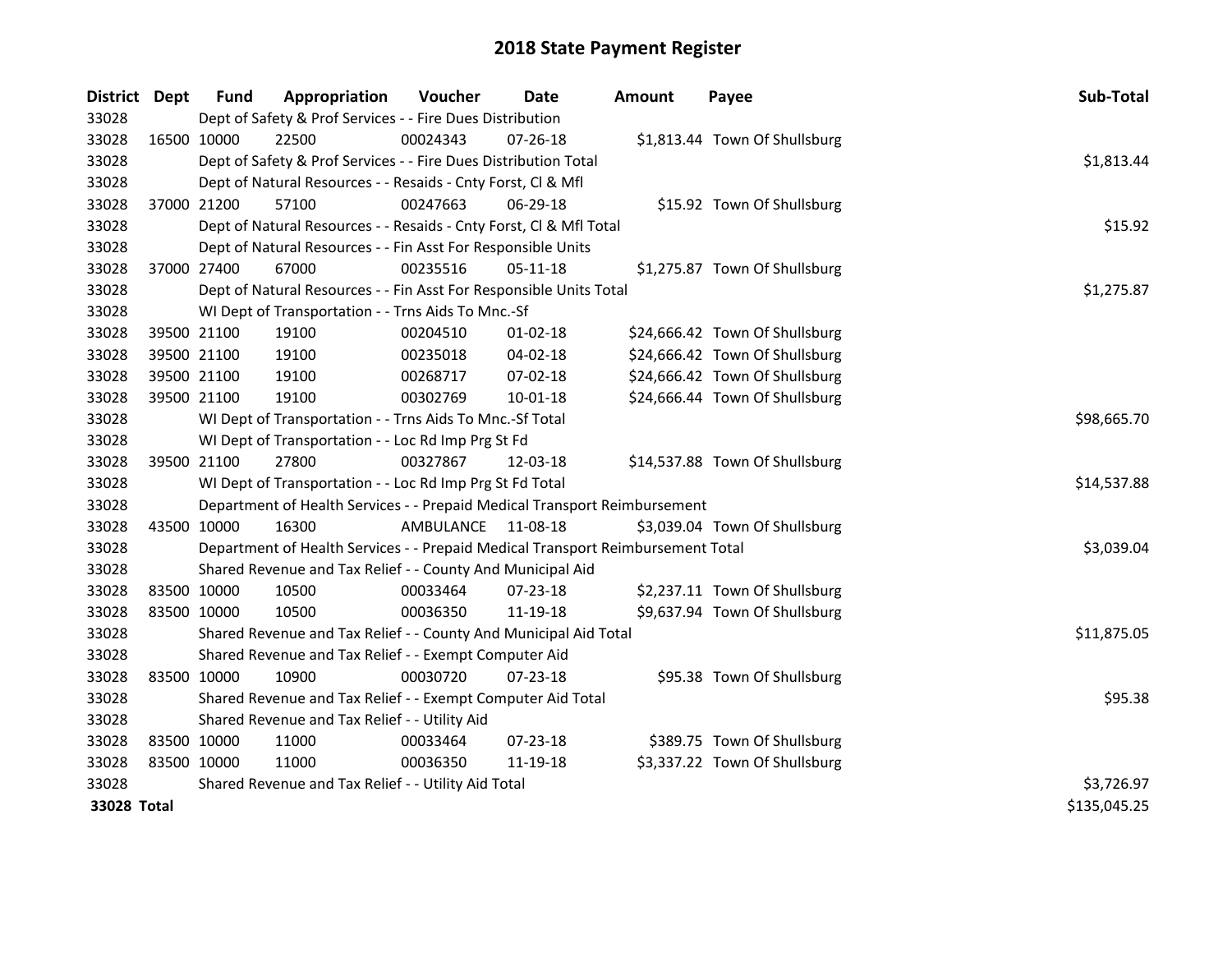| District Dept |             | Fund        | Appropriation                                                         | <b>Voucher</b> | Date           | <b>Amount</b> | Payee                     | Sub-Total    |
|---------------|-------------|-------------|-----------------------------------------------------------------------|----------------|----------------|---------------|---------------------------|--------------|
| 33030         |             |             | Dept of Safety & Prof Services - - Fire Dues Distribution             |                |                |               |                           |              |
| 33030         |             | 16500 10000 | 22500                                                                 | 00024439       | $07 - 23 - 18$ |               | \$1,397.01 Town Of Wayne  |              |
| 33030         |             |             | Dept of Safety & Prof Services - - Fire Dues Distribution Total       |                |                |               |                           | \$1,397.01   |
| 33030         |             |             | Dept of Natural Resources - - Resaids - Cnty Forst, CI & Mfl          |                |                |               |                           |              |
| 33030         |             | 37000 21200 | 57100                                                                 | 00247664       | $06 - 28 - 18$ |               | \$85.30 Town Of Wayne     |              |
| 33030         |             |             | Dept of Natural Resources - - Resaids - Cnty Forst, Cl & Mfl Total    |                |                |               |                           | \$85.30      |
| 33030         |             |             | Dept of Natural Resources - - Fin Asst For Responsible Units          |                |                |               |                           |              |
| 33030         |             | 37000 27400 | 67000                                                                 | 00235975       | $05-11-18$     |               | \$5,782.82 Town Of Wayne  |              |
| 33030         |             |             | Dept of Natural Resources - - Fin Asst For Responsible Units Total    |                |                |               |                           | \$5,782.82   |
| 33030         |             |             | WI Dept of Transportation - - Trns Aids To Mnc.-Sf                    |                |                |               |                           |              |
| 33030         |             | 39500 21100 | 19100                                                                 | 00204511       | $01 - 02 - 18$ |               | \$25,520.49 Town Of Wayne |              |
| 33030         |             | 39500 21100 | 19100                                                                 | 00235019       | 04-02-18       |               | \$25,520.49 Town Of Wayne |              |
| 33030         |             | 39500 21100 | 19100                                                                 | 00268718       | $07-02-18$     |               | \$25,520.49 Town Of Wayne |              |
| 33030         |             | 39500 21100 | 19100                                                                 | 00302770       | 10-01-18       |               | \$25,520.50 Town Of Wayne |              |
| 33030         |             |             | WI Dept of Transportation - - Trns Aids To Mnc.-Sf Total              |                |                |               |                           | \$102,081.97 |
| 33030         |             |             | Shared Revenue and Tax Relief - - Expenditure Restraint Program       |                |                |               |                           |              |
| 33030         |             | 83500 10000 | 10100                                                                 | 00033465       | $07 - 23 - 18$ |               | \$5,313.15 Town Of Wayne  |              |
| 33030         |             |             | Shared Revenue and Tax Relief - - Expenditure Restraint Program Total |                |                |               |                           | \$5,313.15   |
| 33030         |             |             | Shared Revenue and Tax Relief - - County And Municipal Aid            |                |                |               |                           |              |
| 33030         |             | 83500 10000 | 10500                                                                 | 00033465       | $07 - 23 - 18$ |               | \$2,824.03 Town Of Wayne  |              |
| 33030         | 83500 10000 |             | 10500                                                                 | 00036351       | 11-19-18       |               | \$16,002.81 Town Of Wayne |              |
| 33030         |             |             | Shared Revenue and Tax Relief - - County And Municipal Aid Total      |                |                |               |                           | \$18,826.84  |
| 33030         |             |             | Shared Revenue and Tax Relief - - Exempt Computer Aid                 |                |                |               |                           |              |
| 33030         |             | 83500 10000 | 10900                                                                 | 00030721       | $07 - 23 - 18$ |               | \$17.25 Town Of Wayne     |              |
| 33030         |             |             | Shared Revenue and Tax Relief - - Exempt Computer Aid Total           |                |                |               |                           | \$17.25      |
| 33030 Total   |             |             |                                                                       |                |                |               |                           | \$133,504.34 |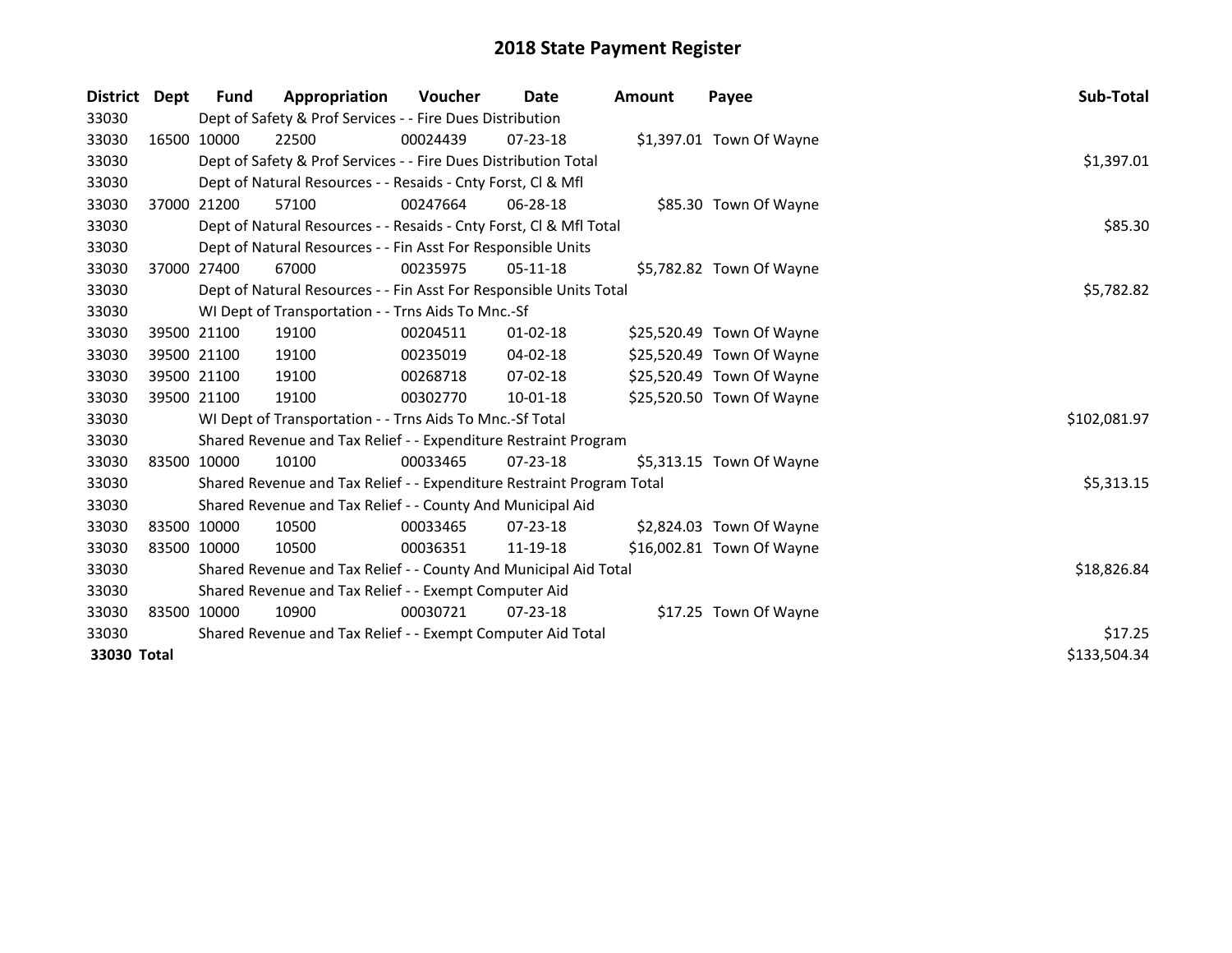| <b>District</b> | Dept | <b>Fund</b>                                         | Appropriation                                                      | Voucher  | Date           | Amount | Payee                                 | Sub-Total   |
|-----------------|------|-----------------------------------------------------|--------------------------------------------------------------------|----------|----------------|--------|---------------------------------------|-------------|
| 33032           |      |                                                     | Dept of Safety & Prof Services - - Fire Dues Distribution          |          |                |        |                                       |             |
| 33032           |      | 16500 10000                                         | 22500                                                              | 00024344 | $07 - 24 - 18$ |        | \$388.45 Town Of White Oak Springs    |             |
| 33032           |      |                                                     | Dept of Safety & Prof Services - - Fire Dues Distribution Total    |          |                |        |                                       | \$388.45    |
| 33032           |      |                                                     | Dept of Natural Resources - - Resaids - Cnty Forst, CI & Mfl       |          |                |        |                                       |             |
| 33032           |      | 37000 21200                                         | 57100                                                              | 00247665 | 06-28-18       |        | \$3.20 Town Of White Oak Springs      |             |
| 33032           |      |                                                     | Dept of Natural Resources - - Resaids - Cnty Forst, CI & Mfl Total |          |                |        |                                       | \$3.20      |
| 33032           |      |                                                     | Dept of Natural Resources - - Fin Asst For Responsible Units       |          |                |        |                                       |             |
| 33032           |      | 37000 27400                                         | 67000                                                              | 00235902 | $05-11-18$     |        | \$392.27 Town Of White Oak Springs    |             |
| 33032           |      |                                                     | Dept of Natural Resources - - Fin Asst For Responsible Units Total |          |                |        |                                       | \$392.27    |
| 33032           |      |                                                     | WI Dept of Transportation - - Trns Aids To Mnc.-Sf                 |          |                |        |                                       |             |
| 33032           |      | 39500 21100                                         | 19100                                                              | 00204512 | $01-02-18$     |        | \$10,003.93 Town Of White Oak Springs |             |
| 33032           |      | 39500 21100                                         | 19100                                                              | 00235020 | 04-02-18       |        | \$10,003.93 Town Of White Oak Springs |             |
| 33032           |      | 39500 21100                                         | 19100                                                              | 00268719 | 07-02-18       |        | \$10,003.93 Town Of White Oak Springs |             |
| 33032           |      | 39500 21100                                         | 19100                                                              | 00302771 | 10-01-18       |        | \$10,003.96 Town Of White Oak Springs |             |
| 33032           |      |                                                     | WI Dept of Transportation - - Trns Aids To Mnc.-Sf Total           |          |                |        |                                       | \$40,015.75 |
| 33032           |      |                                                     | Shared Revenue and Tax Relief - - County And Municipal Aid         |          |                |        |                                       |             |
| 33032           |      | 83500 10000                                         | 10500                                                              | 00033466 | $07 - 23 - 18$ |        | \$2,991.74 Town Of White Oak Springs  |             |
| 33032           |      | 83500 10000                                         | 10500                                                              | 00036352 | 11-19-18       |        | \$16,953.22 Town Of White Oak Springs |             |
| 33032           |      |                                                     | Shared Revenue and Tax Relief - - County And Municipal Aid Total   |          |                |        |                                       | \$19,944.96 |
| 33032           |      |                                                     | Shared Revenue and Tax Relief - - Exempt Computer Aid              |          |                |        |                                       |             |
| 33032           |      | 83500 10000                                         | 10900                                                              | 00030722 | $07 - 23 - 18$ |        | \$1.01 Town Of White Oak Springs      |             |
| 33032           |      |                                                     | Shared Revenue and Tax Relief - - Exempt Computer Aid Total        |          |                |        |                                       | \$1.01      |
| 33032           |      | Shared Revenue and Tax Relief - - Utility Aid       |                                                                    |          |                |        |                                       |             |
| 33032           |      | 83500 10000                                         | 11000                                                              | 00033466 | $07 - 23 - 18$ |        | \$55.46 Town Of White Oak Springs     |             |
| 33032           |      | 83500 10000                                         | 11000                                                              | 00036352 | 11-19-18       |        | \$261.42 Town Of White Oak Springs    |             |
| 33032           |      | Shared Revenue and Tax Relief - - Utility Aid Total | \$316.88                                                           |          |                |        |                                       |             |
| 33032 Total     |      |                                                     |                                                                    |          |                |        |                                       | \$61,062.52 |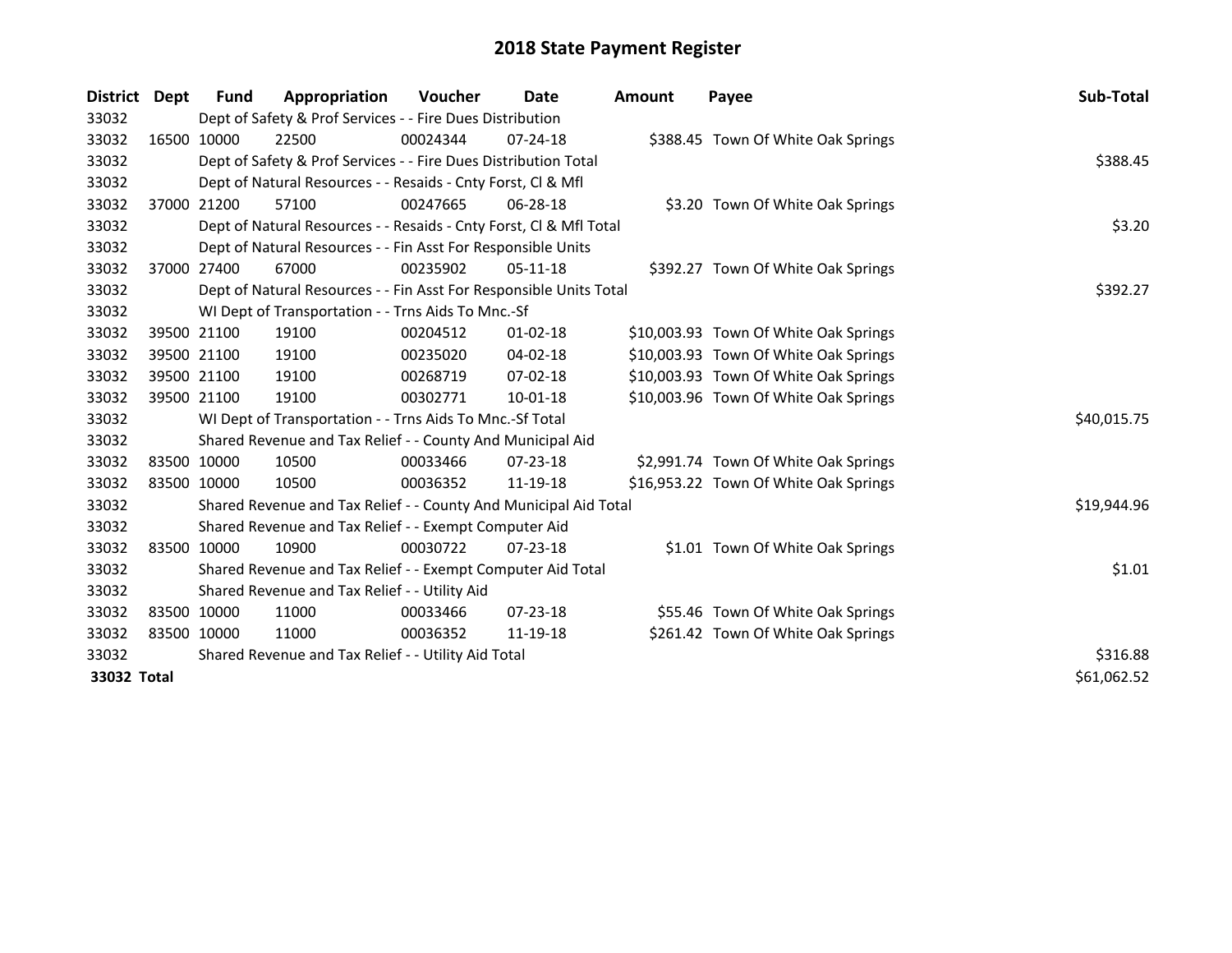| District    | <b>Dept</b> | Fund        | Appropriation                                                          | Voucher  | Date           | <b>Amount</b> | Payee                              | Sub-Total    |
|-------------|-------------|-------------|------------------------------------------------------------------------|----------|----------------|---------------|------------------------------------|--------------|
| 33034       |             |             | Dept of Safety & Prof Services - - Fire Dues Distribution              |          |                |               |                                    |              |
| 33034       |             | 16500 10000 | 22500                                                                  | 00024345 | 07-26-18       |               | \$2,696.71 Town Of Willow Springs  |              |
| 33034       |             |             | Dept of Safety & Prof Services - - Fire Dues Distribution Total        |          |                |               |                                    | \$2,696.71   |
| 33034       |             |             | Dept of Natural Resources - - Aids In Lieu Of Taxes - Gener            |          |                |               |                                    |              |
| 33034       |             | 37000 10000 | 50300                                                                  | 00230308 | 04-20-18       |               | \$19.37 Town Of Willow Springs     |              |
| 33034       |             |             | Dept of Natural Resources - - Aids In Lieu Of Taxes - Gener Total      |          |                |               |                                    | \$19.37      |
| 33034       |             |             | Dept of Natural Resources - - Resaids - Cnty Forst, Cl & Mfl           |          |                |               |                                    |              |
| 33034       |             | 37000 21200 | 57100                                                                  | 00247666 | $06 - 28 - 18$ |               | \$131.63 Town Of Willow Springs    |              |
| 33034       |             |             | Dept of Natural Resources - - Resaids - Cnty Forst, Cl & Mfl Total     |          |                |               |                                    | \$131.63     |
| 33034       |             |             | Dept of Natural Resources - - Fin Asst For Responsible Units           |          |                |               |                                    |              |
| 33034       |             | 37000 27400 | 67000                                                                  | 00235397 | 05-11-18       |               | \$1,809.20 Town Of Willow Springs  |              |
| 33034       |             |             | Dept of Natural Resources - - Fin Asst For Responsible Units Total     |          |                |               |                                    | \$1,809.20   |
| 33034       |             |             | WI Dept of Transportation - - Trns Aids To Mnc.-Sf                     |          |                |               |                                    |              |
| 33034       |             | 39500 21100 | 19100                                                                  | 00204513 | $01-02-18$     |               | \$29,289.14 Town Of Willow Springs |              |
| 33034       |             | 39500 21100 | 19100                                                                  | 00235021 | 04-02-18       |               | \$29,289.14 Town Of Willow Springs |              |
| 33034       |             | 39500 21100 | 19100                                                                  | 00268720 | 07-02-18       |               | \$29,289.14 Town Of Willow Springs |              |
| 33034       |             | 39500 21100 | 19100                                                                  | 00302772 | 10-01-18       |               | \$29,289.14 Town Of Willow Springs |              |
| 33034       |             |             | WI Dept of Transportation - - Trns Aids To Mnc.-Sf Total               |          |                |               |                                    | \$117,156.56 |
| 33034       |             |             | Department of Military Affairs - - Disaster Recovery Aid               |          |                |               |                                    |              |
| 33034       |             | 46500 10000 | 30500                                                                  | 00047184 | $07 - 31 - 18$ |               | \$1,158.38 Town Of Willow Springs  |              |
| 33034       |             |             | Department of Military Affairs - - Disaster Recovery Aid Total         |          |                |               |                                    | \$1,158.38   |
| 33034       |             |             | Department of Military Affairs - - Federal Aid, Local Assistance       |          |                |               |                                    |              |
| 33034       |             | 46500 10000 | 34200                                                                  | 00047184 | $07 - 31 - 18$ |               | \$6,950.26 Town Of Willow Springs  |              |
| 33034       |             |             | Department of Military Affairs - - Federal Aid, Local Assistance Total |          |                |               |                                    | \$6,950.26   |
| 33034       |             |             | Shared Revenue and Tax Relief - - County And Municipal Aid             |          |                |               |                                    |              |
| 33034       |             | 83500 10000 | 10500                                                                  | 00033467 | 07-23-18       |               | \$3,188.23 Town Of Willow Springs  |              |
| 33034       |             | 83500 10000 | 10500                                                                  | 00036353 | 11-19-18       |               | \$18,066.64 Town Of Willow Springs |              |
| 33034       |             |             | Shared Revenue and Tax Relief - - County And Municipal Aid Total       |          |                |               |                                    | \$21,254.87  |
| 33034       |             |             | Shared Revenue and Tax Relief - - Exempt Computer Aid                  |          |                |               |                                    |              |
| 33034       |             | 83500 10000 | 10900                                                                  | 00030723 | 07-23-18       |               | \$1.01 Town Of Willow Springs      |              |
| 33034       |             |             | Shared Revenue and Tax Relief - - Exempt Computer Aid Total            |          |                |               |                                    | \$1.01       |
| 33034 Total |             |             |                                                                        |          |                |               |                                    | \$151,177.99 |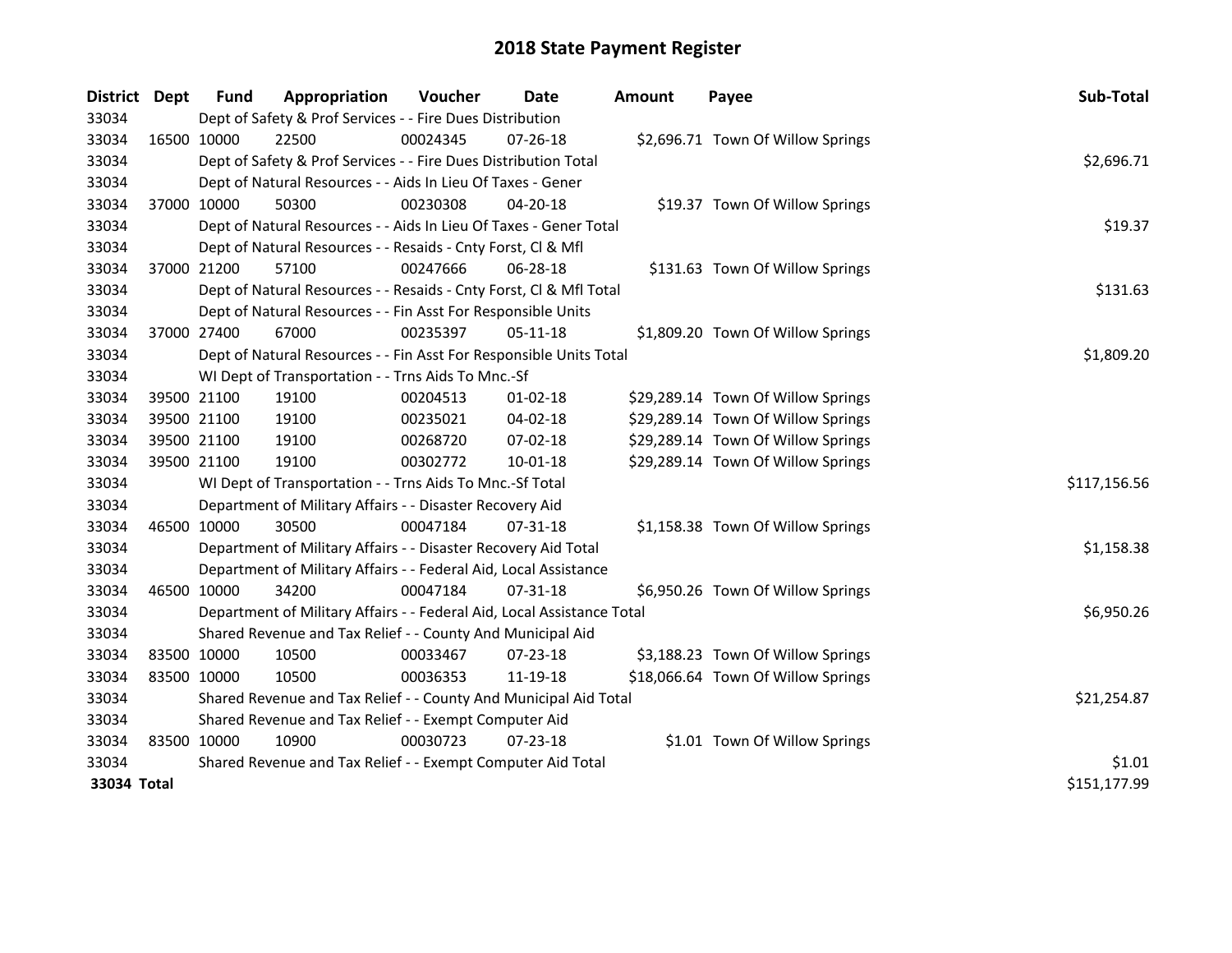| District    | Dept        | Fund                                                | Appropriation                                                      | <b>Voucher</b> | Date           | Amount | Payee                     | Sub-Total    |  |
|-------------|-------------|-----------------------------------------------------|--------------------------------------------------------------------|----------------|----------------|--------|---------------------------|--------------|--|
| 33036       |             |                                                     | Dept of Safety & Prof Services - - Fire Dues Distribution          |                |                |        |                           |              |  |
| 33036       |             | 16500 10000                                         | 22500                                                              | 00019159       | 09-14-18       |        | \$2,790.35 Town Of Wiota  |              |  |
| 33036       |             |                                                     | Dept of Safety & Prof Services - - Fire Dues Distribution Total    |                |                |        |                           | \$2,790.35   |  |
| 33036       |             |                                                     | Dept of Natural Resources - - Resaids - Cnty Forst, Cl & Mfl       |                |                |        |                           |              |  |
| 33036       |             | 37000 21200                                         | 57100                                                              | 00247667       | 06-28-18       |        | \$211.07 Town Of Wiota    |              |  |
| 33036       |             |                                                     | Dept of Natural Resources - - Resaids - Cnty Forst, Cl & Mfl Total |                |                |        |                           | \$211.07     |  |
| 33036       |             |                                                     | Dept of Natural Resources - - Fin Asst For Responsible Units       |                |                |        |                           |              |  |
| 33036       |             | 37000 27400                                         | 67000                                                              | 00235542       | 05-11-18       |        | \$3,755.17 Town Of Wiota  |              |  |
| 33036       |             |                                                     | Dept of Natural Resources - - Fin Asst For Responsible Units Total |                |                |        |                           | \$3,755.17   |  |
| 33036       |             |                                                     | WI Dept of Transportation - - Trns Aids To Mnc.-Sf                 |                |                |        |                           |              |  |
| 33036       |             | 39500 21100                                         | 19100                                                              | 00204514       | $01 - 02 - 18$ |        | \$40,392.01 Town Of Wiota |              |  |
| 33036       |             | 39500 21100                                         | 19100                                                              | 00235022       | $04 - 02 - 18$ |        | \$40,392.01 Town Of Wiota |              |  |
| 33036       |             | 39500 21100                                         | 19100                                                              | 00268721       | 07-02-18       |        | \$40,392.01 Town Of Wiota |              |  |
| 33036       |             | 39500 21100                                         | 19100                                                              | 00302773       | 10-01-18       |        | \$40,392.04 Town Of Wiota |              |  |
| 33036       |             |                                                     | WI Dept of Transportation - - Trns Aids To Mnc.-Sf Total           |                |                |        |                           | \$161,568.07 |  |
| 33036       |             |                                                     | Shared Revenue and Tax Relief - - County And Municipal Aid         |                |                |        |                           |              |  |
| 33036       |             | 83500 10000                                         | 10500                                                              | 00033468       | $07 - 23 - 18$ |        | \$3,618.13 Town Of Wiota  |              |  |
| 33036       | 83500 10000 |                                                     | 10500                                                              | 00036354       | 11-19-18       |        | \$20,502.72 Town Of Wiota |              |  |
| 33036       |             |                                                     | Shared Revenue and Tax Relief - - County And Municipal Aid Total   |                |                |        |                           | \$24,120.85  |  |
| 33036       |             |                                                     | Shared Revenue and Tax Relief - - Exempt Computer Aid              |                |                |        |                           |              |  |
| 33036       | 83500 10000 |                                                     | 10900                                                              | 00030724       | $07 - 23 - 18$ |        | \$16.24 Town Of Wiota     |              |  |
| 33036       |             |                                                     | Shared Revenue and Tax Relief - - Exempt Computer Aid Total        |                |                |        |                           | \$16.24      |  |
| 33036       |             | Shared Revenue and Tax Relief - - Utility Aid       |                                                                    |                |                |        |                           |              |  |
| 33036       | 83500 10000 |                                                     | 11000                                                              | 00033468       | $07 - 23 - 18$ |        | \$375.39 Town Of Wiota    |              |  |
| 33036       | 83500 10000 |                                                     | 11000                                                              | 00036354       | 11-19-18       |        | \$2,013.22 Town Of Wiota  |              |  |
| 33036       |             | Shared Revenue and Tax Relief - - Utility Aid Total |                                                                    |                |                |        |                           |              |  |
| 33036 Total |             |                                                     |                                                                    |                |                |        |                           | \$194,850.36 |  |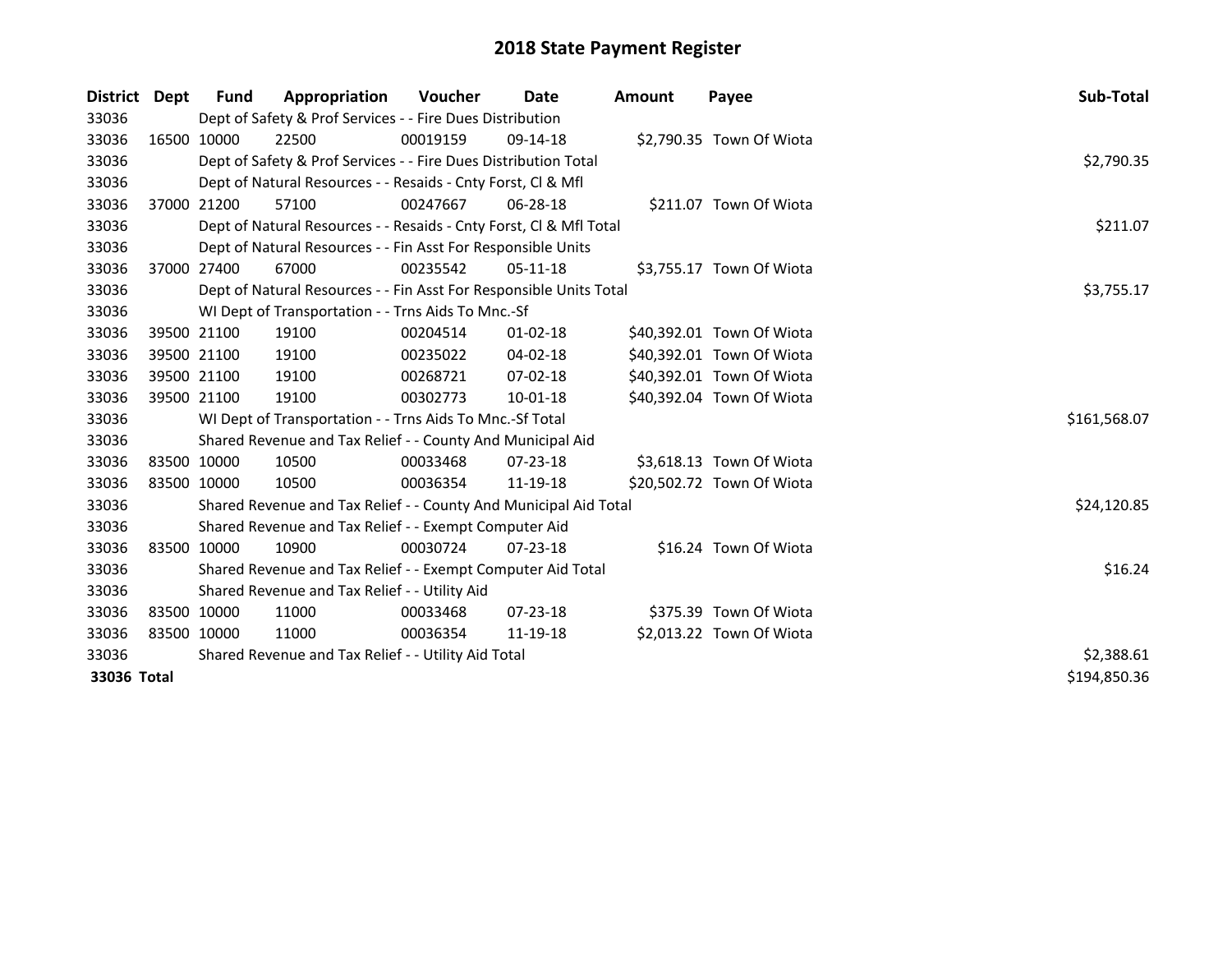| District Dept |             | <b>Fund</b> | Appropriation                                                                   | Voucher   | Date       | <b>Amount</b> | Payee                          | Sub-Total    |
|---------------|-------------|-------------|---------------------------------------------------------------------------------|-----------|------------|---------------|--------------------------------|--------------|
| 33101         |             |             | Dept of Safety & Prof Services - - Fire Dues Distribution                       |           |            |               |                                |              |
| 33101         |             | 16500 10000 | 22500                                                                           | 00024346  | 07-25-18   |               | \$1,637.75 Village Of Argyle   |              |
| 33101         |             |             | Dept of Safety & Prof Services - - Fire Dues Distribution Total                 |           |            |               |                                | \$1,637.75   |
| 33101         |             |             | Dept of Natural Resources - - Fin Asst For Responsible Units                    |           |            |               |                                |              |
| 33101         | 37000 27400 |             | 67000                                                                           | 00235438  | 05-11-18   |               | \$4,593.01 Village Of Argyle   |              |
| 33101         |             |             | Dept of Natural Resources - - Fin Asst For Responsible Units Total              |           |            |               |                                | \$4,593.01   |
| 33101         |             |             | WI Dept of Transportation - - Trns Aids To Mnc.-Sf                              |           |            |               |                                |              |
| 33101         |             | 39500 21100 | 19100                                                                           | 00204515  | $01-02-18$ |               | \$8,615.20 Village Of Argyle   |              |
| 33101         |             | 39500 21100 | 19100                                                                           | 00235023  | 04-02-18   |               | \$8,615.20 Village Of Argyle   |              |
| 33101         |             | 39500 21100 | 19100                                                                           | 00268722  | 07-02-18   |               | \$8,615.20 Village Of Argyle   |              |
| 33101         |             | 39500 21100 | 19100                                                                           | 00302774  | 10-01-18   |               | \$8,615.21 Village Of Argyle   |              |
| 33101         |             |             | WI Dept of Transportation - - Trns Aids To Mnc.-Sf Total                        |           |            |               |                                | \$34,460.81  |
| 33101         |             |             | Department of Health Services - - Emergency Medical Services, Ai                |           |            |               |                                |              |
| 33101         |             | 43500 10000 | 11900                                                                           | 00229278  | 08-31-18   |               | \$4,830.92 Village Of Argyle   |              |
| 33101         |             |             | Department of Health Services - - Emergency Medical Services, Ai Total          |           |            |               |                                | \$4,830.92   |
| 33101         |             |             | Department of Health Services - - Prepaid Medical Transport Reimbursement       |           |            |               |                                |              |
| 33101         |             | 43500 10000 | 16300                                                                           | AMBULANCE | 11-08-18   |               | \$2,629.94 Village Of Argyle   |              |
| 33101         |             |             | Department of Health Services - - Prepaid Medical Transport Reimbursement Total |           |            |               |                                | \$2,629.94   |
| 33101         |             |             | Department of Justice - - Law Enforcement Train, Local                          |           |            |               |                                |              |
| 33101         |             | 45500 10000 | 23100                                                                           | 00052122  | 09-25-18   |               | \$320.00 Village Of Argyle     |              |
| 33101         |             |             | Department of Justice - - Law Enforcement Train, Local Total                    |           |            |               |                                | \$320.00     |
| 33101         |             |             | Shared Revenue and Tax Relief - - County And Municipal Aid                      |           |            |               |                                |              |
| 33101         |             | 83500 10000 | 10500                                                                           | 00033469  | 07-23-18   |               | \$30,002.73 Village Of Argyle  |              |
| 33101         |             | 83500 10000 | 10500                                                                           | 00036355  | 11-19-18   |               | \$167,385.54 Village Of Argyle |              |
| 33101         |             |             | Shared Revenue and Tax Relief - - County And Municipal Aid Total                |           |            |               |                                | \$197,388.27 |
| 33101         |             |             | Shared Revenue and Tax Relief - - Exempt Computer Aid                           |           |            |               |                                |              |
| 33101         |             | 83500 10000 | 10900                                                                           | 00030725  | 07-23-18   |               | \$263.82 Village Of Argyle     |              |
| 33101         | 83500 10000 |             | 10900                                                                           | 00032379  | 07-23-18   |               | \$388.79 Village Of Argyle     |              |
| 33101         |             |             | Shared Revenue and Tax Relief - - Exempt Computer Aid Total                     |           |            |               |                                | \$652.61     |
| 33101         |             |             | Shared Revenue and Tax Relief - - Utility Aid                                   |           |            |               |                                |              |
| 33101         |             | 83500 10000 | 11000                                                                           | 00033469  | 07-23-18   |               | \$171.58 Village Of Argyle     |              |
| 33101         |             | 83500 10000 | 11000                                                                           | 00036355  | 11-19-18   |               | \$1,013.28 Village Of Argyle   |              |
| 33101         |             |             | Shared Revenue and Tax Relief - - Utility Aid Total                             |           |            |               |                                | \$1,184.86   |
| 33101         |             |             | Shared Revenue and Tax Relief - - Lottery & Gaming Credit                       |           |            |               |                                |              |
| 33101         |             | 83500 52100 | 36300                                                                           | 00027466  | 03-26-18   |               | \$1,697.76 Village Of Argyle   |              |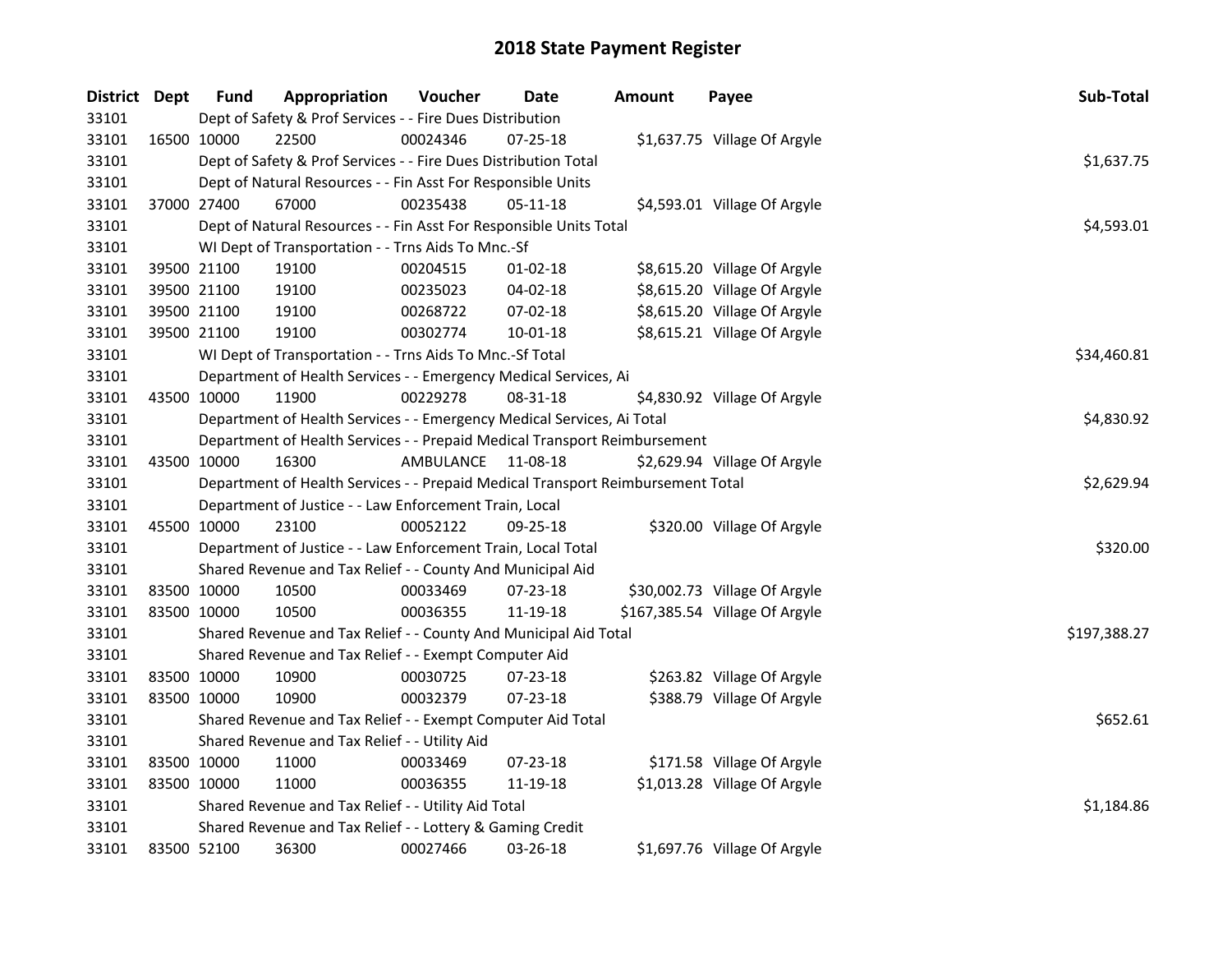| District Dept | Fund | <b>Appropriation</b>                                            | Voucher | Date | Amount | Payee | Sub-Total    |
|---------------|------|-----------------------------------------------------------------|---------|------|--------|-------|--------------|
| 33101         |      | Shared Revenue and Tax Relief - - Lottery & Gaming Credit Total |         |      |        |       | \$1,697.76   |
| 33101 Total   |      |                                                                 |         |      |        |       | \$249,395.93 |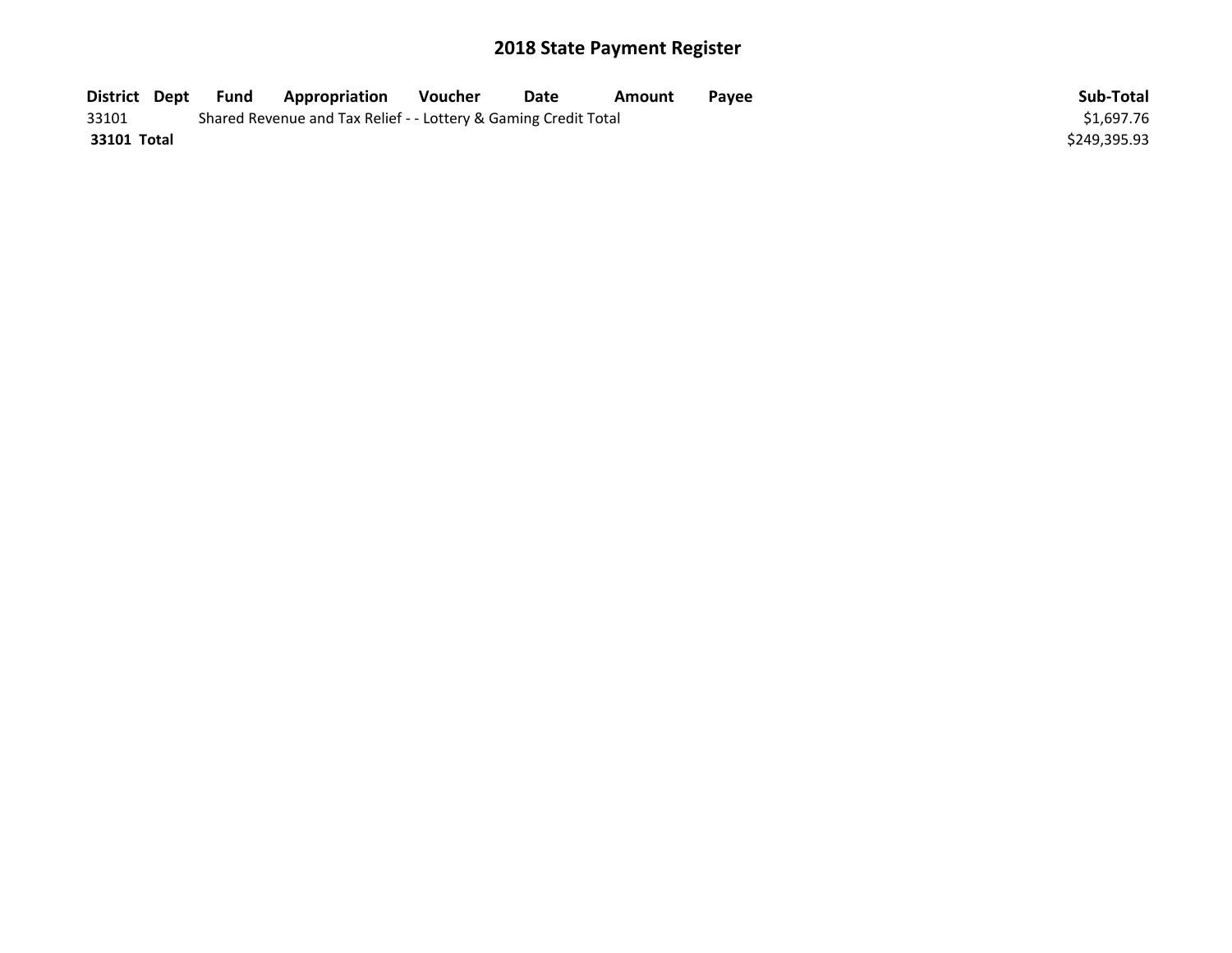| District Dept |             | <b>Fund</b> | Appropriation                                                      | Voucher    | <b>Date</b>    | <b>Amount</b> | Payee                           | Sub-Total    |
|---------------|-------------|-------------|--------------------------------------------------------------------|------------|----------------|---------------|---------------------------------|--------------|
| 33106         |             |             | Dept of Safety & Prof Services - - Fire Dues Distribution          |            |                |               |                                 |              |
| 33106         | 16500 10000 |             | 22500                                                              | 00024347   | 07-24-18       |               | \$2,956.12 Village Of Belmont   |              |
| 33106         |             |             | Dept of Safety & Prof Services - - Fire Dues Distribution Total    |            |                |               |                                 | \$2,956.12   |
| 33106         |             |             | Dept of Natural Resources - - Aids In Lieu Of Taxes - Gener        |            |                |               |                                 |              |
| 33106         | 37000 10000 |             | 50300                                                              | 00230330   | 04-20-18       |               | \$8.39 Village Of Belmont       |              |
| 33106         |             |             | Dept of Natural Resources - - Aids In Lieu Of Taxes - Gener Total  |            |                |               |                                 | \$8.39       |
| 33106         |             |             | Dept of Natural Resources - - Fin Asst For Responsible Units       |            |                |               |                                 |              |
| 33106         |             | 37000 27400 | 67000                                                              | 00235310   | $05 - 11 - 18$ |               | \$3,109.64 Village Of Belmont   |              |
| 33106         |             |             | Dept of Natural Resources - - Fin Asst For Responsible Units Total | \$3,109.64 |                |               |                                 |              |
| 33106         |             |             | WI Dept of Transportation - - Trns Aids To Mnc.-Sf                 |            |                |               |                                 |              |
| 33106         |             | 39500 21100 | 19100                                                              | 00204516   | $01 - 02 - 18$ |               | \$12,575.86 Village Of Belmont  |              |
| 33106         | 39500 21100 |             | 19100                                                              | 00235024   | 04-02-18       |               | \$12,575.86 Village Of Belmont  |              |
| 33106         | 39500 21100 |             | 19100                                                              | 00268723   | 07-02-18       |               | \$12,575.86 Village Of Belmont  |              |
| 33106         | 39500 21100 |             | 19100                                                              | 00302775   | 10-01-18       |               | \$12,575.89 Village Of Belmont  |              |
| 33106         |             |             | WI Dept of Transportation - - Trns Aids To Mnc.-Sf Total           |            |                |               |                                 | \$50,303.47  |
| 33106         |             |             | Department of Justice - - Law Enforcement Train, Local             |            |                |               |                                 |              |
| 33106         | 45500 10000 |             | 23100                                                              | 00052151   | 09-25-18       |               | \$320.00 Village Of Belmont     |              |
| 33106         |             |             | Department of Justice - - Law Enforcement Train, Local Total       |            |                |               |                                 | \$320.00     |
| 33106         |             |             | Public Defender Board - - Transcript, Discovery And Int            |            |                |               |                                 |              |
| 33106         | 55000 10000 |             | 10600                                                              | 00129493   | 02-21-18       |               | \$23.20 Village Of Belmont      |              |
| 33106         | 55000 10000 |             | 10600                                                              | 00147510   | 06-15-18       |               | \$20.00 Village Of Belmont      |              |
| 33106         | 55000 10000 |             | 10600                                                              | 00154415   | 07-31-18       |               | \$14.00 Village Of Belmont      |              |
| 33106         | 55000 10000 |             | 10600                                                              | 00159532   | 09-04-18       |               | \$14.00 Village Of Belmont      |              |
| 33106         | 55000 10000 |             | 10600                                                              | 00162865   | 09-26-18       |               | \$13.50 Village Of Belmont      |              |
| 33106         | 55000 10000 |             | 10600                                                              | 00167436   | 11-07-18       |               | \$29.00 Village Of Belmont      |              |
| 33106         |             |             | Public Defender Board - - Transcript, Discovery And Int Total      |            |                |               |                                 | \$113.70     |
| 33106         |             |             | Shared Revenue and Tax Relief - - County And Municipal Aid         |            |                |               |                                 |              |
| 33106         | 83500 10000 |             | 10500                                                              | 00033470   | 07-23-18       |               | \$29,972.01 Village Of Belmont  |              |
| 33106         | 83500 10000 |             | 10500                                                              | 00036356   | 11-19-18       |               | \$169,841.40 Village Of Belmont |              |
| 33106         |             |             | Shared Revenue and Tax Relief - - County And Municipal Aid Total   |            |                |               |                                 | \$199,813.41 |
| 33106         |             |             | Shared Revenue and Tax Relief - - Exempt Computer Aid              |            |                |               |                                 |              |
| 33106         | 83500 10000 |             | 10900                                                              | 00030726   | 07-23-18       |               | \$130.90 Village Of Belmont     |              |
| 33106         | 83500 10000 |             | 10900                                                              | 00032380   | $07 - 23 - 18$ |               | \$1,120.41 Village Of Belmont   |              |
| 33106         |             |             | Shared Revenue and Tax Relief - - Exempt Computer Aid Total        |            |                |               |                                 | \$1,251.31   |
| 33106         |             |             | Shared Revenue and Tax Relief - - Utility Aid                      |            |                |               |                                 |              |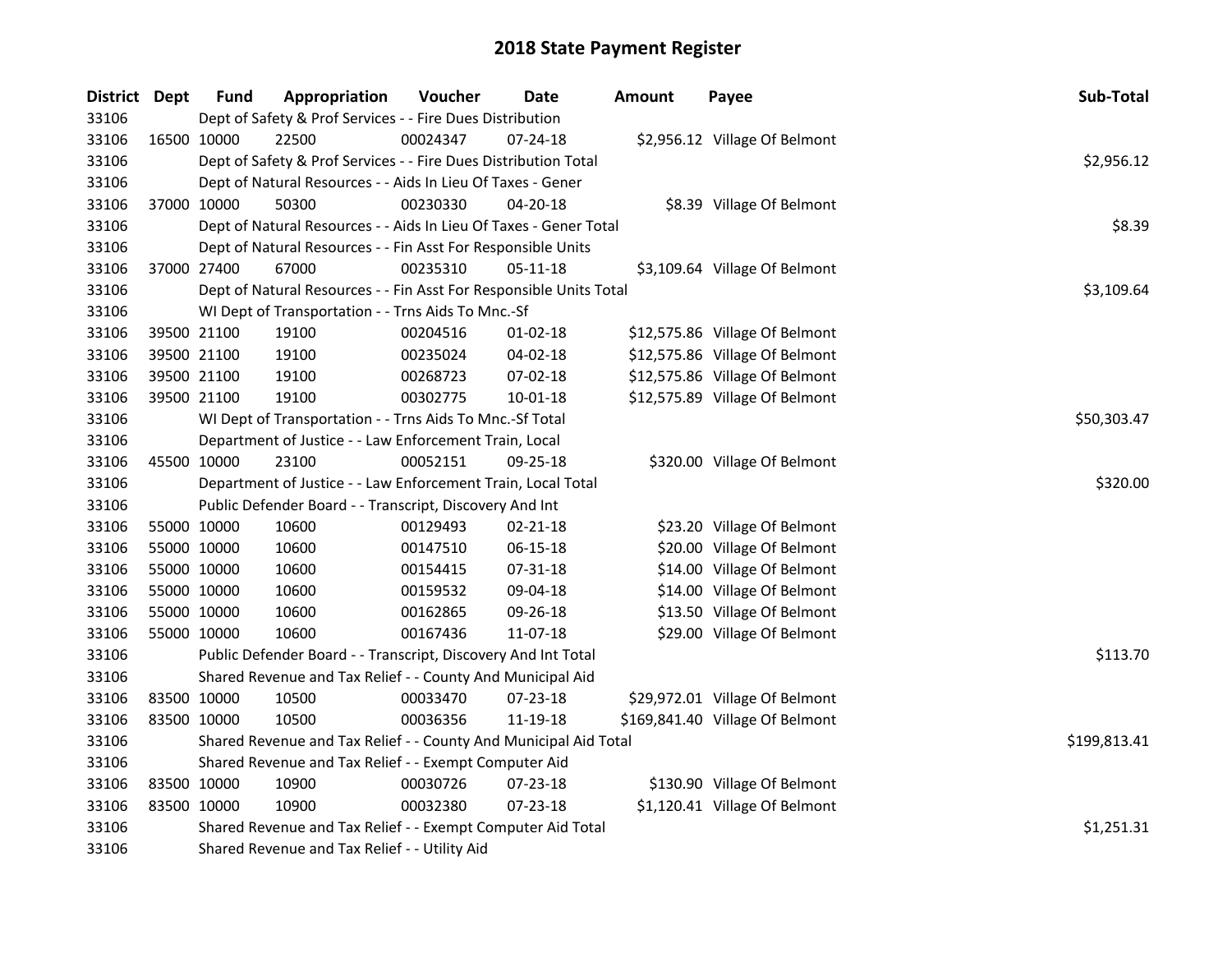| District Dept |             | Fund | Appropriation                                                   | Voucher  | Date           | Amount | Pavee                         | Sub-Total    |
|---------------|-------------|------|-----------------------------------------------------------------|----------|----------------|--------|-------------------------------|--------------|
| 33106         | 83500 10000 |      | 11000                                                           | 00033470 | $07 - 23 - 18$ |        | \$1,427.59 Village Of Belmont |              |
| 33106         | 83500 10000 |      | 11000                                                           | 00036356 | 11-19-18       |        | \$8,313.51 Village Of Belmont |              |
| 33106         |             |      | Shared Revenue and Tax Relief - - Utility Aid Total             |          |                |        |                               | \$9,741.10   |
| 33106         |             |      | Shared Revenue and Tax Relief - - Lottery & Gaming Credit       |          |                |        |                               |              |
| 33106         | 83500 52100 |      | 36300                                                           | 00027467 | $03 - 26 - 18$ |        | \$591.60 Village Of Belmont   |              |
| 33106         |             |      | Shared Revenue and Tax Relief - - Lottery & Gaming Credit Total |          |                |        |                               | \$591.60     |
| 33106 Total   |             |      |                                                                 |          |                |        |                               | \$268,208.74 |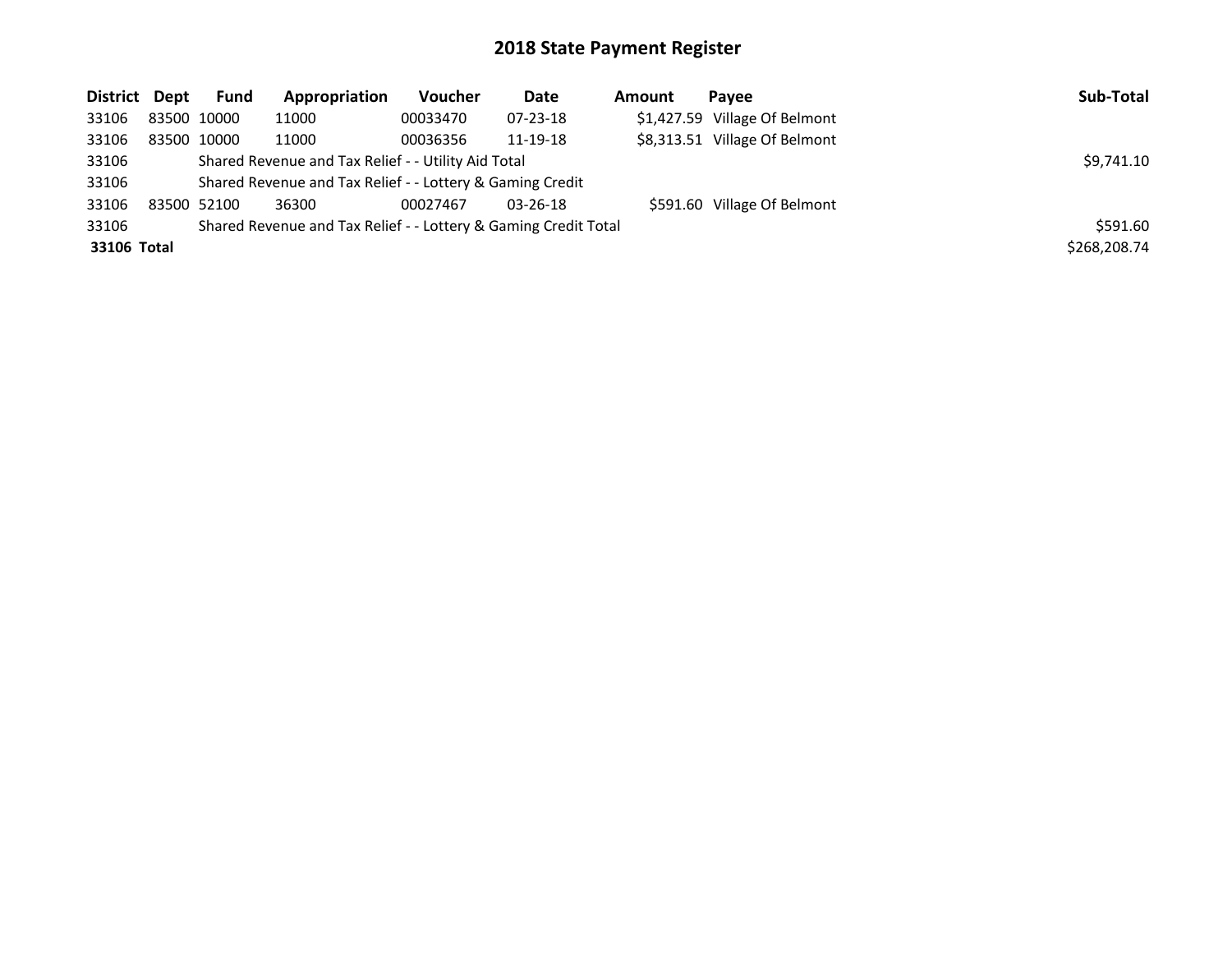| District    | Dept        | <b>Fund</b>                                   | Appropriation                                                          | Voucher  | <b>Date</b>    | <b>Amount</b> | Payee                          | Sub-Total    |
|-------------|-------------|-----------------------------------------------|------------------------------------------------------------------------|----------|----------------|---------------|--------------------------------|--------------|
| 33107       |             |                                               | Dept of Safety & Prof Services - - Fire Dues Distribution              |          |                |               |                                |              |
| 33107       |             | 16500 10000                                   | 22500                                                                  | 00019162 | $07 - 02 - 18$ |               | \$1,894.00 Village Of Benton   |              |
| 33107       |             |                                               | Dept of Safety & Prof Services - - Fire Dues Distribution Total        |          |                |               |                                | \$1,894.00   |
| 33107       |             |                                               | Dept of Natural Resources - - Fin Asst For Responsible Units           |          |                |               |                                |              |
| 33107       |             | 37000 27400                                   | 67000                                                                  | 00235803 | 05-11-18       |               | \$3,229.30 Village Of Benton   |              |
| 33107       |             |                                               | Dept of Natural Resources - - Fin Asst For Responsible Units Total     |          |                |               |                                | \$3,229.30   |
| 33107       |             |                                               | WI Dept of Transportation - - Trns Aids To Mnc.-Sf                     |          |                |               |                                |              |
| 33107       |             | 39500 21100                                   | 19100                                                                  | 00204517 | $01 - 02 - 18$ |               | \$11,828.14 Village Of Benton  |              |
| 33107       |             | 39500 21100                                   | 19100                                                                  | 00235025 | 04-02-18       |               | \$11,828.14 Village Of Benton  |              |
| 33107       |             | 39500 21100                                   | 19100                                                                  | 00268724 | 07-02-18       |               | \$11,828.14 Village Of Benton  |              |
| 33107       | 39500 21100 |                                               | 19100                                                                  | 00302776 | $10 - 01 - 18$ |               | \$11,828.16 Village Of Benton  |              |
| 33107       |             |                                               | WI Dept of Transportation - - Trns Aids To Mnc.-Sf Total               |          |                |               |                                | \$47,312.58  |
| 33107       |             |                                               | Department of Military Affairs - - Disaster Recovery Aid               |          |                |               |                                |              |
| 33107       | 46500 10000 |                                               | 30500                                                                  | 00051240 | 10-30-18       |               | \$560.15 Village Of Benton     |              |
| 33107       |             |                                               | Department of Military Affairs - - Disaster Recovery Aid Total         |          |                |               |                                | \$560.15     |
| 33107       |             |                                               | Department of Military Affairs - - Federal Aid, Local Assistance       |          |                |               |                                |              |
| 33107       | 46500 10000 |                                               | 34200                                                                  | 00049041 | 09-14-18       |               | \$5,682.01 Village Of Benton   |              |
| 33107       | 46500 10000 |                                               | 34200                                                                  | 00051240 | 10-30-18       |               | \$3,360.91 Village Of Benton   |              |
| 33107       |             |                                               | Department of Military Affairs - - Federal Aid, Local Assistance Total |          |                |               |                                | \$9,042.92   |
| 33107       |             |                                               | Shared Revenue and Tax Relief - - County And Municipal Aid             |          |                |               |                                |              |
| 33107       |             | 83500 10000                                   | 10500                                                                  | 00033471 | 07-23-18       |               | \$42,013.76 Village Of Benton  |              |
| 33107       | 83500 10000 |                                               | 10500                                                                  | 00036357 | 11-19-18       |               | \$238,077.95 Village Of Benton |              |
| 33107       |             |                                               | Shared Revenue and Tax Relief - - County And Municipal Aid Total       |          |                |               |                                | \$280,091.71 |
| 33107       |             |                                               | Shared Revenue and Tax Relief - - Exempt Computer Aid                  |          |                |               |                                |              |
| 33107       |             | 83500 10000                                   | 10900                                                                  | 00030727 | 07-23-18       |               | \$40.59 Village Of Benton      |              |
| 33107       |             |                                               | Shared Revenue and Tax Relief - - Exempt Computer Aid Total            |          |                |               |                                | \$40.59      |
| 33107       |             | Shared Revenue and Tax Relief - - Utility Aid |                                                                        |          |                |               |                                |              |
| 33107       |             | 83500 10000                                   | 11000                                                                  | 00033471 | 07-23-18       |               | \$8.19 Village Of Benton       |              |
| 33107       | 83500 10000 |                                               | 11000                                                                  | 00036357 | 11-19-18       |               | \$47.45 Village Of Benton      |              |
| 33107       |             |                                               | Shared Revenue and Tax Relief - - Utility Aid Total                    |          |                |               |                                | \$55.64      |
| 33107 Total |             |                                               |                                                                        |          |                |               |                                | \$342,226.89 |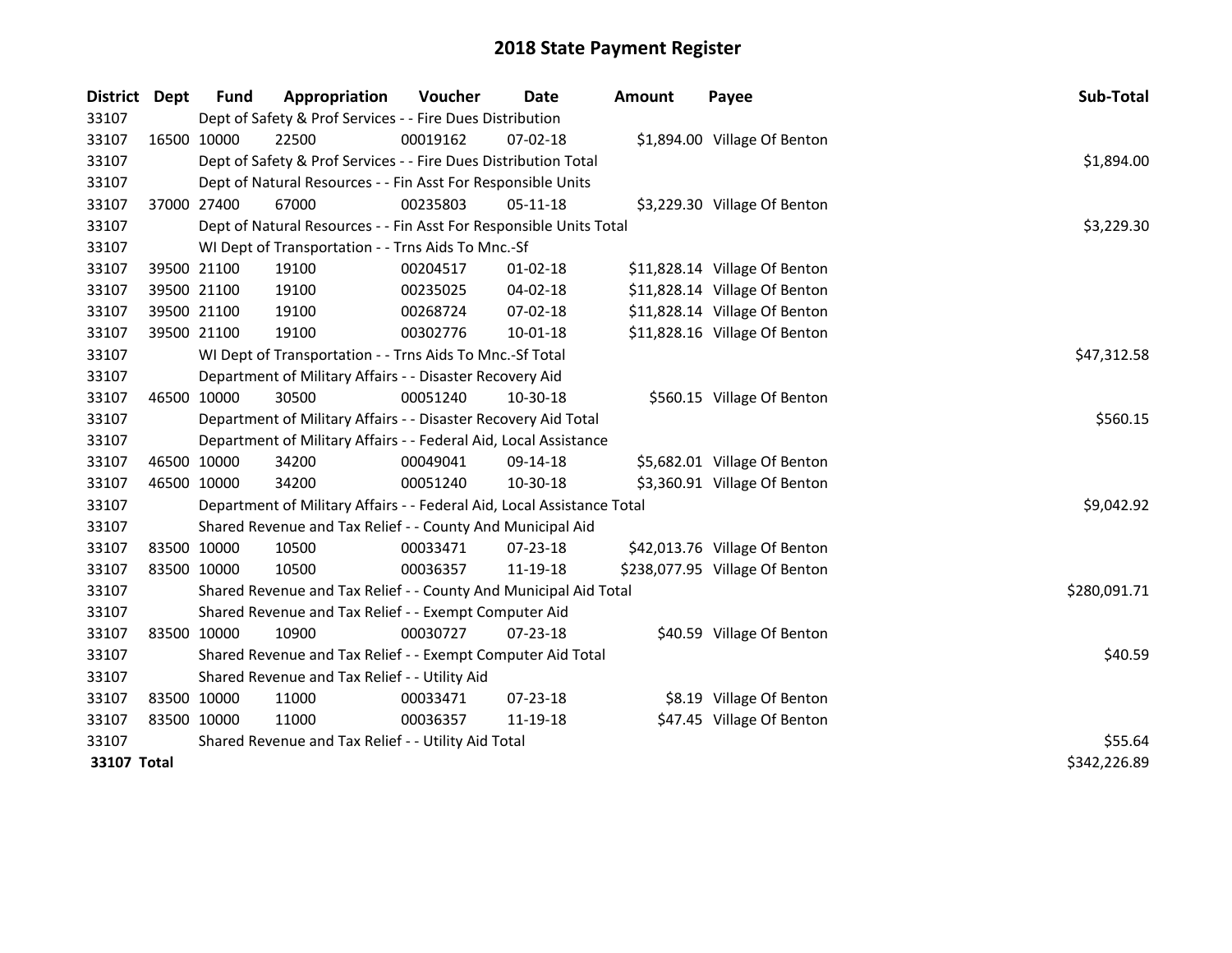| <b>District</b> | Dept        | <b>Fund</b>                                           | Appropriation                                                                   | <b>Voucher</b> | Date           | Amount | Payee                                  | Sub-Total    |  |  |  |
|-----------------|-------------|-------------------------------------------------------|---------------------------------------------------------------------------------|----------------|----------------|--------|----------------------------------------|--------------|--|--|--|
| 33108           |             |                                                       | WI Dept of Transportation - - Trns Aids To Mnc.-Sf                              |                |                |        |                                        |              |  |  |  |
| 33108           |             | 39500 21100                                           | 19100                                                                           | 00204518       | $01 - 02 - 18$ |        | \$8,612.72 Village of Blanchardville   |              |  |  |  |
| 33108           |             | 39500 21100                                           | 19100                                                                           | 00235026       | 04-02-18       |        | \$8,612.72 Village of Blanchardville   |              |  |  |  |
| 33108           |             | 39500 21100                                           | 19100                                                                           | 00268725       | 07-02-18       |        | \$8,612.72 Village of Blanchardville   |              |  |  |  |
| 33108           |             | 39500 21100                                           | 19100                                                                           | 00302777       | 10-01-18       |        | \$8,612.75 Village of Blanchardville   |              |  |  |  |
| 33108           |             |                                                       | WI Dept of Transportation - - Trns Aids To Mnc.-Sf Total                        |                |                |        |                                        | \$34,450.91  |  |  |  |
| 33108           |             |                                                       | Department of Health Services - - Prepaid Medical Transport Reimbursement       |                |                |        |                                        |              |  |  |  |
| 33108           | 43500 10000 |                                                       | 16300                                                                           | AMBULANCE      | 11-08-18       |        | \$2,000.00 Village of Blanchardville   |              |  |  |  |
| 33108           |             |                                                       | Department of Health Services - - Prepaid Medical Transport Reimbursement Total |                |                |        |                                        |              |  |  |  |
| 33108           |             |                                                       | Shared Revenue and Tax Relief - - Expenditure Restraint Program                 |                |                |        |                                        |              |  |  |  |
| 33108           |             | 83500 10000                                           | 10100                                                                           | 00033472       | $07 - 23 - 18$ |        | \$4,714.66 Village of Blanchardville   |              |  |  |  |
| 33108           |             |                                                       | Shared Revenue and Tax Relief - - Expenditure Restraint Program Total           |                |                |        |                                        | \$4,714.66   |  |  |  |
| 33108           |             |                                                       | Shared Revenue and Tax Relief - - County And Municipal Aid                      |                |                |        |                                        |              |  |  |  |
| 33108           |             | 83500 10000                                           | 10500                                                                           | 00033472       | 07-23-18       |        | \$38,316.45 Village of Blanchardville  |              |  |  |  |
| 33108           | 83500 10000 |                                                       | 10500                                                                           | 00036358       | 11-19-18       |        | \$215,126.53 Village of Blanchardville |              |  |  |  |
| 33108           |             |                                                       | Shared Revenue and Tax Relief - - County And Municipal Aid Total                |                |                |        |                                        | \$253,442.98 |  |  |  |
| 33108           |             | Shared Revenue and Tax Relief - - Exempt Computer Aid |                                                                                 |                |                |        |                                        |              |  |  |  |
| 33108           |             | 83500 10000                                           | 10900                                                                           | 00030728       | $07 - 23 - 18$ |        | \$745.80 Village of Blanchardville     |              |  |  |  |
| 33108           |             |                                                       | Shared Revenue and Tax Relief - - Exempt Computer Aid Total                     |                |                |        |                                        | \$745.80     |  |  |  |
| 33108 Total     |             |                                                       |                                                                                 |                |                |        |                                        | \$295,354.35 |  |  |  |
|                 |             |                                                       |                                                                                 |                |                |        |                                        |              |  |  |  |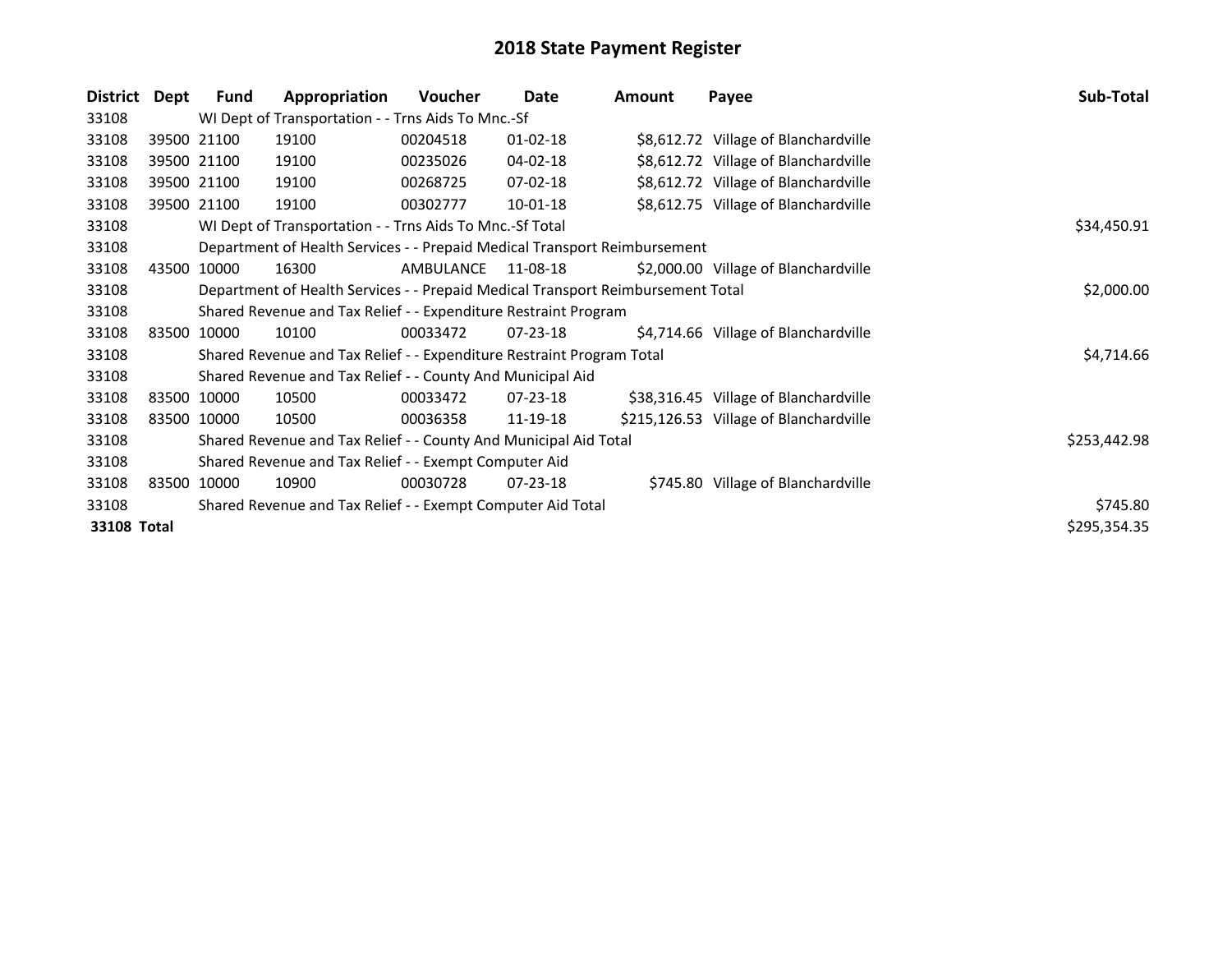| District    | Dept        | Fund        | Appropriation                                                          | Voucher  | Date           | <b>Amount</b> | Payee                          | Sub-Total    |
|-------------|-------------|-------------|------------------------------------------------------------------------|----------|----------------|---------------|--------------------------------|--------------|
| 33131       |             |             | Dept of Safety & Prof Services - - Fire Dues Distribution              |          |                |               |                                |              |
| 33131       | 16500 10000 |             | 22500                                                                  | 00024348 | $07 - 24 - 18$ |               | \$340.11 Village Of Gratiot    |              |
| 33131       |             |             | Dept of Safety & Prof Services - - Fire Dues Distribution Total        |          |                |               |                                | \$340.11     |
| 33131       |             |             | WI Dept of Transportation - - Trns Aids To Mnc.-Sf                     |          |                |               |                                |              |
| 33131       |             | 39500 21100 | 19100                                                                  | 00204519 | $01-02-18$     |               | \$3,556.90 Village Of Gratiot  |              |
| 33131       | 39500 21100 |             | 19100                                                                  | 00235027 | 04-02-18       |               | \$3,556.90 Village Of Gratiot  |              |
| 33131       |             | 39500 21100 | 19100                                                                  | 00268726 | $07 - 02 - 18$ |               | \$3,556.90 Village Of Gratiot  |              |
| 33131       | 39500 21100 |             | 19100                                                                  | 00302778 | 10-01-18       |               | \$3,556.93 Village Of Gratiot  |              |
| 33131       |             |             | WI Dept of Transportation - - Trns Aids To Mnc.-Sf Total               |          |                |               |                                | \$14,227.63  |
| 33131       |             |             | WI Dept of Transportation - - Loc Rd Imp Prg St Fd                     |          |                |               |                                |              |
| 33131       |             | 39500 21100 | 27800                                                                  | 00209112 | $01 - 08 - 18$ |               | \$14,805.75 Village Of Gratiot |              |
| 33131       |             |             | WI Dept of Transportation - - Loc Rd Imp Prg St Fd Total               |          |                |               |                                | \$14,805.75  |
| 33131       |             |             | Department of Military Affairs - - Federal Aid, Local Assistance       |          |                |               |                                |              |
| 33131       | 46500 10000 |             | 34200                                                                  | 00047159 | 07-31-18       |               | \$11,335.01 Village Of Gratiot |              |
| 33131       |             |             | Department of Military Affairs - - Federal Aid, Local Assistance Total |          |                |               |                                | \$11,335.01  |
| 33131       |             |             | Department of Administration - - Federal Aid, Local Assistance         |          |                |               |                                |              |
| 33131       |             | 50500 10000 | 74300                                                                  | 00068407 | $01 - 10 - 18$ |               | \$18,633.32 Village Of Gratiot |              |
| 33131       |             |             | Department of Administration - - Federal Aid, Local Assistance Total   |          |                |               |                                | \$18,633.32  |
| 33131       |             |             | Shared Revenue and Tax Relief - - Expenditure Restraint Program        |          |                |               |                                |              |
| 33131       |             | 83500 10000 | 10100                                                                  | 00033473 | 07-23-18       |               | \$2,836.74 Village Of Gratiot  |              |
| 33131       |             | 83500 10000 | 10100                                                                  | 00036359 | 11-19-18       |               | \$0.01 Village Of Gratiot      |              |
| 33131       |             |             | Shared Revenue and Tax Relief - - Expenditure Restraint Program Total  |          |                |               |                                | \$2,836.75   |
| 33131       |             |             | Shared Revenue and Tax Relief - - County And Municipal Aid             |          |                |               |                                |              |
| 33131       | 83500 10000 |             | 10500                                                                  | 00033473 | 07-23-18       |               | \$14,184.40 Village Of Gratiot |              |
| 33131       | 83500 10000 |             | 10500                                                                  | 00036359 | 11-19-18       |               | \$80,378.24 Village Of Gratiot |              |
| 33131       |             |             | Shared Revenue and Tax Relief - - County And Municipal Aid Total       |          |                |               |                                | \$94,562.64  |
| 33131       |             |             | Shared Revenue and Tax Relief - - Exempt Computer Aid                  |          |                |               |                                |              |
| 33131       | 83500 10000 |             | 10900                                                                  | 00032381 | $07 - 23 - 18$ |               | \$527.75 Village Of Gratiot    |              |
| 33131       |             |             | Shared Revenue and Tax Relief - - Exempt Computer Aid Total            |          |                |               |                                | \$527.75     |
| 33131 Total |             |             |                                                                        |          |                |               |                                | \$157,268.96 |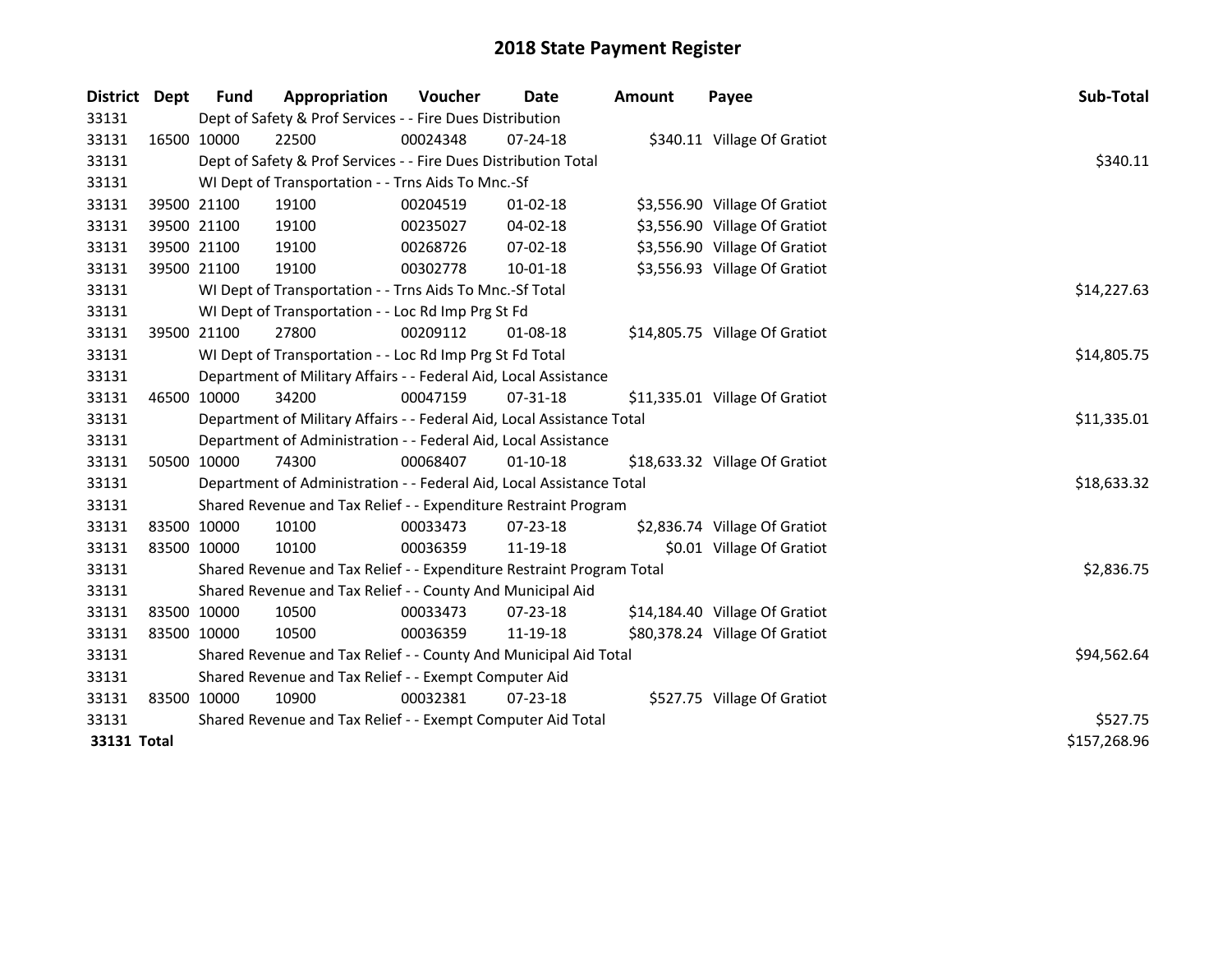| <b>District</b> | Dept        | <b>Fund</b> | Appropriation                                                         | Voucher     | Date           | <b>Amount</b> | Payee                               | Sub-Total    |
|-----------------|-------------|-------------|-----------------------------------------------------------------------|-------------|----------------|---------------|-------------------------------------|--------------|
| 33181           |             |             | Dept of Safety & Prof Services - - Fire Dues Distribution             |             |                |               |                                     |              |
| 33181           |             | 16500 10000 | 22500                                                                 | 00024349    | $07 - 24 - 18$ |               | \$911.25 Village Of South Wayne     |              |
| 33181           |             |             | Dept of Safety & Prof Services - - Fire Dues Distribution Total       |             |                |               |                                     | \$911.25     |
| 33181           |             |             | WI Dept of Transportation - - Trns Aids To Mnc.-Sf                    |             |                |               |                                     |              |
| 33181           |             | 39500 21100 | 19100                                                                 | 00204520    | $01 - 02 - 18$ |               | \$10,209.43 Village Of South Wayne  |              |
| 33181           |             | 39500 21100 | 19100                                                                 | 00235028    | 04-02-18       |               | \$10,209.43 Village Of South Wayne  |              |
| 33181           |             | 39500 21100 | 19100                                                                 | 00268727    | 07-02-18       |               | \$10,209.43 Village Of South Wayne  |              |
| 33181           |             | 39500 21100 | 19100                                                                 | 00302779    | 10-01-18       |               | \$10,209.45 Village Of South Wayne  |              |
| 33181           |             |             | WI Dept of Transportation - - Trns Aids To Mnc.-Sf Total              | \$40,837.74 |                |               |                                     |              |
| 33181           |             |             | Department of Administration - - Federal Aid, Local Assistance        |             |                |               |                                     |              |
| 33181           |             | 50500 10000 | 74300                                                                 | 00069155    | $01 - 11 - 18$ |               | \$25,000.00 Village Of South Wayne  |              |
| 33181           |             |             | Department of Administration - - Federal Aid, Local Assistance Total  |             |                |               |                                     | \$25,000.00  |
| 33181           |             |             | Shared Revenue and Tax Relief - - Expenditure Restraint Program       |             |                |               |                                     |              |
| 33181           |             | 83500 10000 | 10100                                                                 | 00033474    | 07-23-18       |               | \$5,381.16 Village Of South Wayne   |              |
| 33181           | 83500 10000 |             | 10100                                                                 | 00036360    | 11-19-18       |               | \$0.07 Village Of South Wayne       |              |
| 33181           |             |             | Shared Revenue and Tax Relief - - Expenditure Restraint Program Total |             |                |               |                                     | \$5,381.23   |
| 33181           |             |             | Shared Revenue and Tax Relief - - County And Municipal Aid            |             |                |               |                                     |              |
| 33181           |             | 83500 10000 | 10500                                                                 | 00033474    | $07 - 23 - 18$ |               | \$25,145.78 Village Of South Wayne  |              |
| 33181           |             | 83500 10000 | 10500                                                                 | 00036360    | 11-19-18       |               | \$142,492.77 Village Of South Wayne |              |
| 33181           |             |             | Shared Revenue and Tax Relief - - County And Municipal Aid Total      |             |                |               |                                     | \$167,638.55 |
| 33181           |             |             | Shared Revenue and Tax Relief - - Exempt Computer Aid                 |             |                |               |                                     |              |
| 33181           |             | 83500 10000 | 10900                                                                 | 00030729    | $07 - 23 - 18$ |               | \$226.28 Village Of South Wayne     |              |
| 33181           |             |             | Shared Revenue and Tax Relief - - Exempt Computer Aid Total           |             |                |               |                                     | \$226.28     |
| 33181 Total     |             |             |                                                                       |             |                |               |                                     | \$239,995.05 |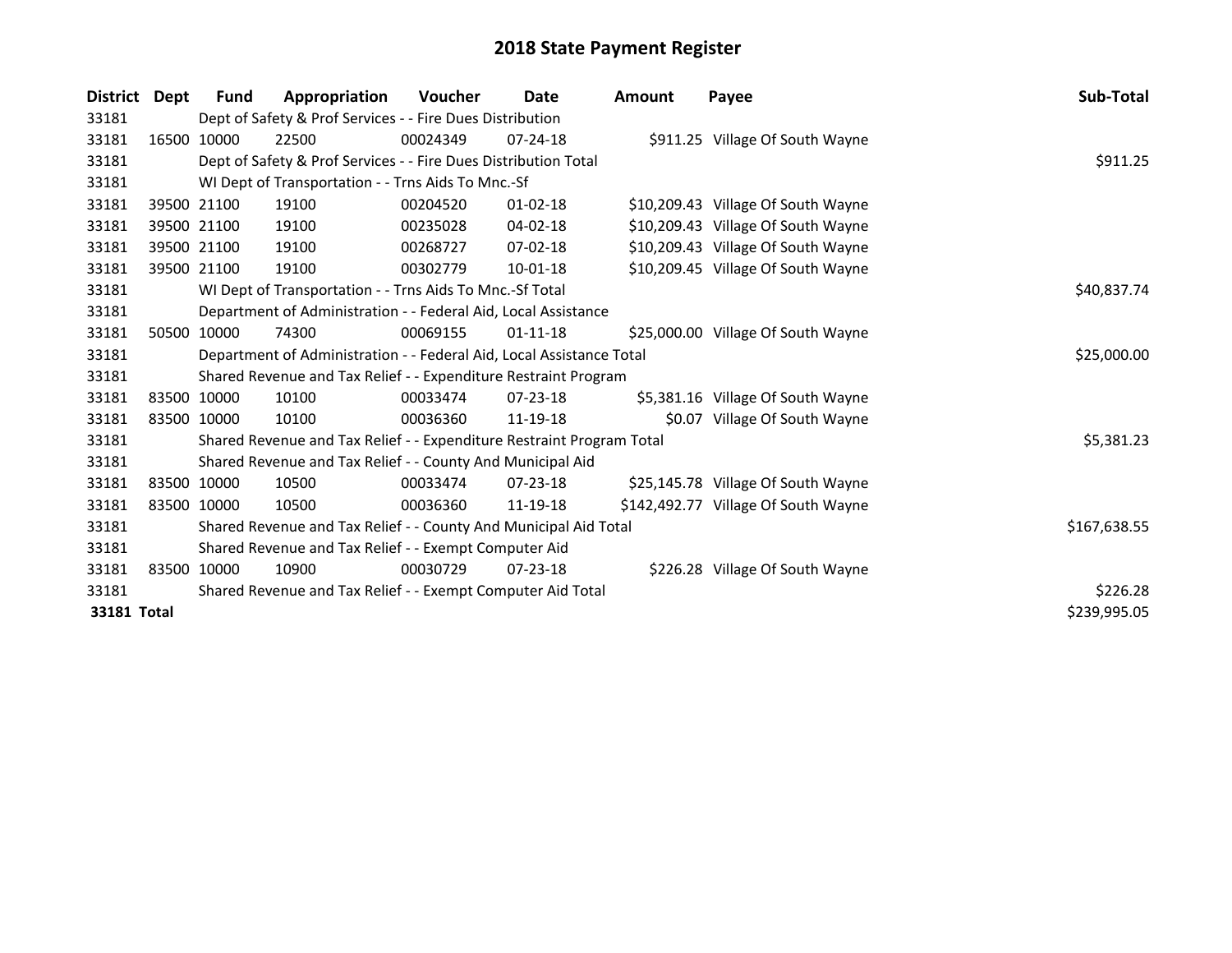| District Dept |             | <b>Fund</b> | Appropriation                                                                   | Voucher            | Date           | <b>Amount</b> | Payee                           | Sub-Total    |
|---------------|-------------|-------------|---------------------------------------------------------------------------------|--------------------|----------------|---------------|---------------------------------|--------------|
| 33216         |             |             | Dept of Safety & Prof Services - - Fire Dues Distribution                       |                    |                |               |                                 |              |
| 33216         | 16500 10000 |             | 22500                                                                           | 00024350           | 07-25-18       |               | \$5,024.71 City Of Darlington   |              |
| 33216         |             |             | Dept of Safety & Prof Services - - Fire Dues Distribution Total                 |                    |                |               |                                 | \$5,024.71   |
| 33216         |             |             | Dept of Natural Resources - - Ea - Urban Nonpoint Source                        |                    |                |               |                                 |              |
| 33216         | 37000 27400 |             | 65800                                                                           | 00239029           | 05-25-18       |               | \$5,145.00 City Of Darlington   |              |
| 33216         | 37000 27400 |             | 65800                                                                           | 00266094           | 09-13-18       |               | \$7,852.00 City Of Darlington   |              |
| 33216         |             |             | Dept of Natural Resources - - Ea - Urban Nonpoint Source Total                  |                    |                |               |                                 | \$12,997.00  |
| 33216         |             |             | Dept of Natural Resources - - Fin Asst For Responsible Units                    |                    |                |               |                                 |              |
| 33216         | 37000 27400 |             | 67000                                                                           | 00235452           | 05-11-18       |               | \$8,080.79 City Of Darlington   |              |
| 33216         |             |             | Dept of Natural Resources - - Fin Asst For Responsible Units Total              |                    |                |               |                                 | \$8,080.79   |
| 33216         |             |             | Dept of Natural Resources - - Urban Nonpoint Source Cost-Sha                    |                    |                |               |                                 |              |
| 33216         | 37000 36300 |             | TH100                                                                           | 00206603           | $01 - 10 - 18$ |               | \$162,682.27 City Of Darlington |              |
| 33216         | 37000 36300 |             | TH100                                                                           | 00218451           | 03-05-18       |               | \$54,011.74 City Of Darlington  |              |
| 33216         | 37000 36300 |             | TH100                                                                           | 00266092           | 09-13-18       |               | \$127,400.60 City Of Darlington |              |
| 33216         |             |             | Dept of Natural Resources - - Urban Nonpoint Source Cost-Sha Total              |                    |                |               |                                 | \$344,094.61 |
| 33216         |             |             | WI Dept of Transportation - - Trns Aids To Mnc.-Sf                              |                    |                |               |                                 |              |
| 33216         | 39500 21100 |             | 19100                                                                           | 00204521           | $01 - 02 - 18$ |               | \$28,684.02 City Of Darlington  |              |
| 33216         | 39500 21100 |             | 19100                                                                           | 00235029           | 04-02-18       |               | \$28,684.02 City Of Darlington  |              |
| 33216         | 39500 21100 |             | 19100                                                                           | 00268728           | 07-02-18       |               | \$28,684.02 City Of Darlington  |              |
| 33216         | 39500 21100 |             | 19100                                                                           | 00302780           | $10 - 01 - 18$ |               | \$28,684.02 City Of Darlington  |              |
| 33216         |             |             | WI Dept of Transportation - - Trns Aids To Mnc.-Sf Total                        |                    |                |               |                                 | \$114,736.08 |
| 33216         |             |             | Department of Health Services - - Prepaid Medical Transport Reimbursement       |                    |                |               |                                 |              |
| 33216         | 43500 10000 |             | 16300                                                                           | AMBULANCE 11-08-18 |                |               | \$4,324.79 City Of Darlington   |              |
| 33216         |             |             | Department of Health Services - - Prepaid Medical Transport Reimbursement Total |                    |                |               |                                 | \$4,324.79   |
| 33216         |             |             | Department of Justice - - Law Enforcement Train, Local                          |                    |                |               |                                 |              |
| 33216         | 45500 10000 |             | 23100                                                                           | 00052399           | 10-01-18       |               | \$960.00 City Of Darlington     |              |
| 33216         |             |             | Department of Justice - - Law Enforcement Train, Local Total                    |                    |                |               |                                 | \$960.00     |
| 33216         |             |             | Department of Military Affairs - - Disaster Recovery Aid                        |                    |                |               |                                 |              |
| 33216         | 46500 10000 |             | 30500                                                                           | 00051629           | 11-09-18       |               | \$1,790.50 City Of Darlington   |              |
| 33216         |             |             | Department of Military Affairs - - Disaster Recovery Aid Total                  |                    |                |               |                                 | \$1,790.50   |
| 33216         |             |             | Department of Military Affairs - - Federal Aid, Local Assistance                |                    |                |               |                                 |              |
| 33216         | 46500 10000 |             | 34200                                                                           | 00041406           | 04-06-18       |               | \$10,743.00 City Of Darlington  |              |
| 33216         |             |             | Department of Military Affairs - - Federal Aid, Local Assistance Total          |                    |                |               |                                 | \$10,743.00  |
| 33216         |             |             | Shared Revenue and Tax Relief - - Expenditure Restraint Program                 |                    |                |               |                                 |              |
| 33216         |             | 83500 10000 | 10100                                                                           | 00033475           | 07-23-18       |               | \$52,293.17 City Of Darlington  |              |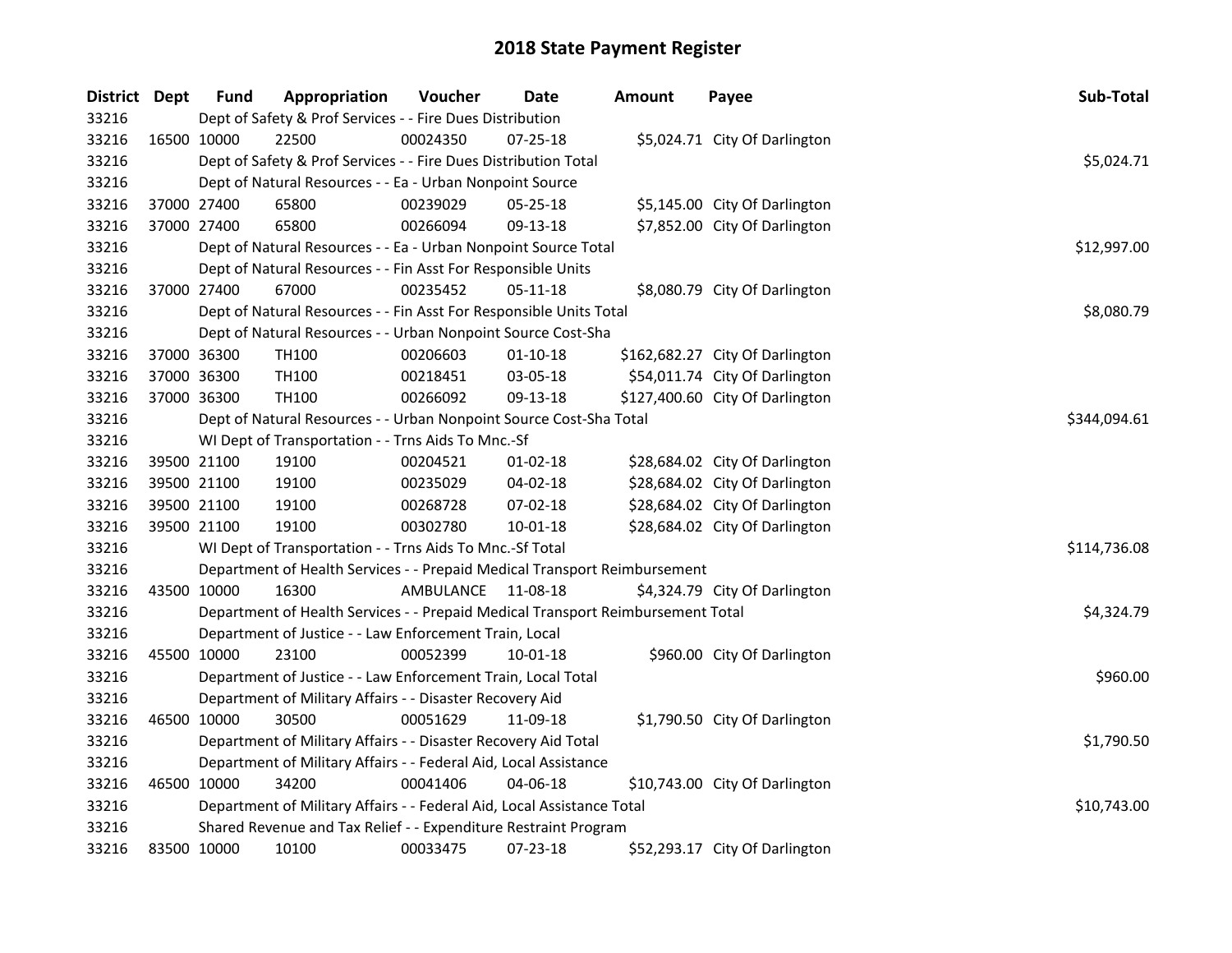| District    | Dept        | Fund        | Appropriation                                                         | <b>Voucher</b> | Date           | Amount | Payee                           | Sub-Total      |
|-------------|-------------|-------------|-----------------------------------------------------------------------|----------------|----------------|--------|---------------------------------|----------------|
| 33216       |             | 83500 10000 | 10100                                                                 | 00036361       | 11-19-18       |        | \$0.06 City Of Darlington       |                |
| 33216       |             |             | Shared Revenue and Tax Relief - - Expenditure Restraint Program Total |                |                |        |                                 | \$52,293.23    |
| 33216       |             |             | Shared Revenue and Tax Relief - - County And Municipal Aid            |                |                |        |                                 |                |
| 33216       |             | 83500 10000 | 10500                                                                 | 00033475       | $07 - 23 - 18$ |        | \$95,038.78 City Of Darlington  |                |
| 33216       |             | 83500 10000 | 10500                                                                 | 00036361       | 11-19-18       |        | \$534,228.29 City Of Darlington |                |
| 33216       |             |             | Shared Revenue and Tax Relief - - County And Municipal Aid Total      |                |                |        |                                 | \$629,267.07   |
| 33216       |             |             | Shared Revenue and Tax Relief - - Exempt Computer Aid                 |                |                |        |                                 |                |
| 33216       |             | 83500 10000 | 10900                                                                 | 00030730       | 07-23-18       |        | \$1,258.23 City Of Darlington   |                |
| 33216       |             | 83500 10000 | 10900                                                                 | 00032382       | 07-23-18       |        | \$2,446.88 City Of Darlington   |                |
| 33216       |             |             | Shared Revenue and Tax Relief - - Exempt Computer Aid Total           |                |                |        |                                 | \$3,705.11     |
| 33216       |             |             | Shared Revenue and Tax Relief - - Utility Aid                         |                |                |        |                                 |                |
| 33216       |             | 83500 10000 | 11000                                                                 | 00033475       | $07 - 23 - 18$ |        | \$448.38 City Of Darlington     |                |
| 33216       |             | 83500 10000 | 11000                                                                 | 00036361       | 11-19-18       |        | \$2,592.61 City Of Darlington   |                |
| 33216       |             |             | Shared Revenue and Tax Relief - - Utility Aid Total                   |                |                |        |                                 | \$3,040.99     |
| 33216       |             |             | Shared Revenue and Tax Relief - - Lottery & Gaming Credit             |                |                |        |                                 |                |
| 33216       | 83500 52100 |             | 36300                                                                 | 00027468       | $03 - 26 - 18$ |        | \$1,330.77 City Of Darlington   |                |
| 33216       |             |             | Shared Revenue and Tax Relief - - Lottery & Gaming Credit Total       |                |                |        |                                 | \$1,330.77     |
| 33216 Total |             |             |                                                                       |                |                |        |                                 | \$1,192,388.65 |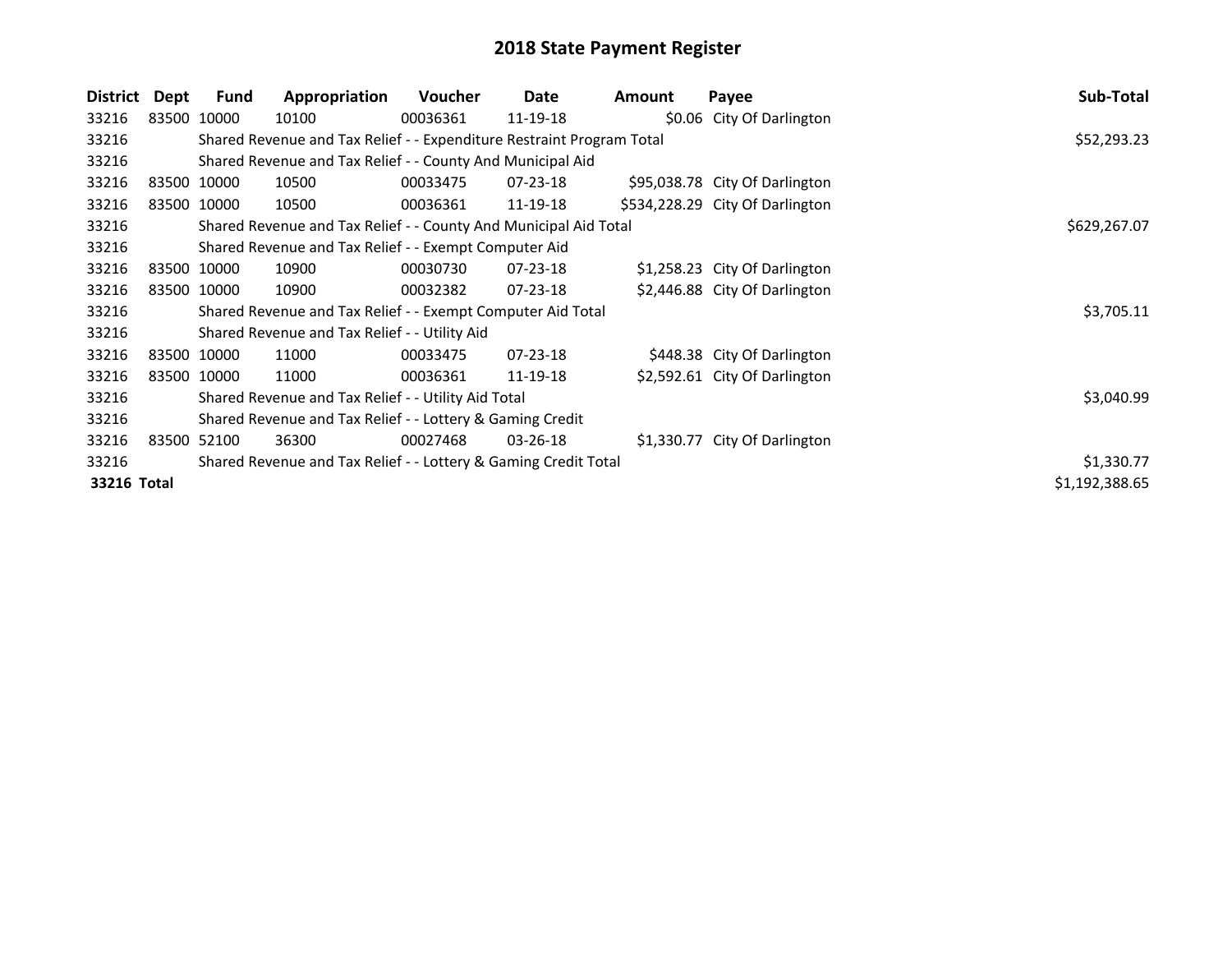| District Dept | <b>Fund</b> | Appropriation                                                          | Voucher  | Date           | <b>Amount</b> | Payee                          | Sub-Total   |
|---------------|-------------|------------------------------------------------------------------------|----------|----------------|---------------|--------------------------------|-------------|
| 33281         |             | Dept of Safety & Prof Services - - Fire Dues Distribution              |          |                |               |                                |             |
| 33281         | 16500 10000 | 22500                                                                  | 00024351 | 07-25-18       |               | \$2,560.81 City Of Shullsburg  |             |
| 33281         |             | Dept of Safety & Prof Services - - Fire Dues Distribution Total        |          |                |               |                                | \$2,560.81  |
| 33281         |             | Dept of Natural Resources - - Fin Asst For Responsible Units           |          |                |               |                                |             |
| 33281         | 37000 27400 | 67000                                                                  | 00235515 | $05-11-18$     |               | \$2,954.32 City Of Shullsburg  |             |
| 33281         |             | Dept of Natural Resources - - Fin Asst For Responsible Units Total     |          |                |               |                                | \$2,954.32  |
| 33281         |             | WI Dept of Transportation - - Trns Aids To Mnc.-Sf                     |          |                |               |                                |             |
| 33281         | 39500 21100 | 19100                                                                  | 00204522 | $01 - 02 - 18$ |               | \$21,743.97 City Of Shullsburg |             |
| 33281         | 39500 21100 | 19100                                                                  | 00235030 | 04-02-18       |               | \$21,743.97 City Of Shullsburg |             |
| 33281         | 39500 21100 | 19100                                                                  | 00268729 | 07-02-18       |               | \$21,743.97 City Of Shullsburg |             |
| 33281         | 39500 21100 | 19100                                                                  | 00302781 | 10-01-18       |               | \$21,743.97 City Of Shullsburg |             |
| 33281         |             | WI Dept of Transportation - - Trns Aids To Mnc.-Sf Total               |          |                |               |                                | \$86,975.88 |
| 33281         |             | Department of Justice - - Law Enforcement Train, Local                 |          |                |               |                                |             |
| 33281         | 45500 10000 | 23100                                                                  | 00053887 | 10-25-18       |               | \$320.00 City Of Shullsburg    |             |
| 33281         |             | Department of Justice - - Law Enforcement Train, Local Total           |          |                |               |                                | \$320.00    |
| 33281         |             | Department of Military Affairs - - Disaster Recovery Aid               |          |                |               |                                |             |
| 33281         | 46500 10000 | 30500                                                                  | 00050807 | 10-24-18       |               | \$832.11 City Of Shullsburg    |             |
| 33281         | 46500 10000 | 30500                                                                  | 00051047 | 10-26-18       |               | \$816.74 City Of Shullsburg    |             |
| 33281         |             | Department of Military Affairs - - Disaster Recovery Aid Total         |          |                |               |                                | \$1,648.85  |
| 33281         |             | Department of Military Affairs - - Federal Aid, Local Assistance       |          |                |               |                                |             |
| 33281         | 46500 10000 | 34200                                                                  | 00050807 | 10-24-18       |               | \$4,992.62 City Of Shullsburg  |             |
| 33281         | 46500 10000 | 34200                                                                  | 00051047 | 10-26-18       |               | \$4,900.46 City Of Shullsburg  |             |
| 33281         |             | Department of Military Affairs - - Federal Aid, Local Assistance Total |          |                |               |                                | \$9,893.08  |
| 33281         |             | Department of Administration - - Federal Aid, Local Assistance         |          |                |               |                                |             |
| 33281         | 50500 10000 | 74300                                                                  | 00077497 | $04 - 18 - 18$ |               | \$50,233.00 City Of Shullsburg |             |
| 33281         |             | Department of Administration - - Federal Aid, Local Assistance Total   |          |                |               |                                | \$50,233.00 |
| 33281         |             | Public Defender Board - - Transcript, Discovery And Int                |          |                |               |                                |             |
| 33281         | 55000 10000 | 10600                                                                  | 00141077 | 05-08-18       |               | \$5.00 City Of Shullsburg      |             |
| 33281         | 55000 10000 | 10600                                                                  | 00152577 | 07-19-18       |               | \$5.00 City Of Shullsburg      |             |
| 33281         | 55000 10000 | 10600                                                                  | 00154430 | 07-31-18       |               | \$5.00 City Of Shullsburg      |             |
| 33281         | 55000 10000 | 10600                                                                  | 00157481 | 08-21-18       |               | \$5.00 City Of Shullsburg      |             |
| 33281         | 55000 10000 | 10600                                                                  | 00163665 | 10-05-18       |               | \$10.00 City Of Shullsburg     |             |
| 33281         | 55000 10000 | 10600                                                                  | 00168484 | 11-16-18       |               | \$5.00 City Of Shullsburg      |             |
| 33281         | 55000 10000 | 10600                                                                  | 00168522 | 11-16-18       |               | \$5.00 City Of Shullsburg      |             |
| 33281         | 55000 10000 | 10600                                                                  | 00171614 | 12-06-18       |               | \$5.00 City Of Shullsburg      |             |